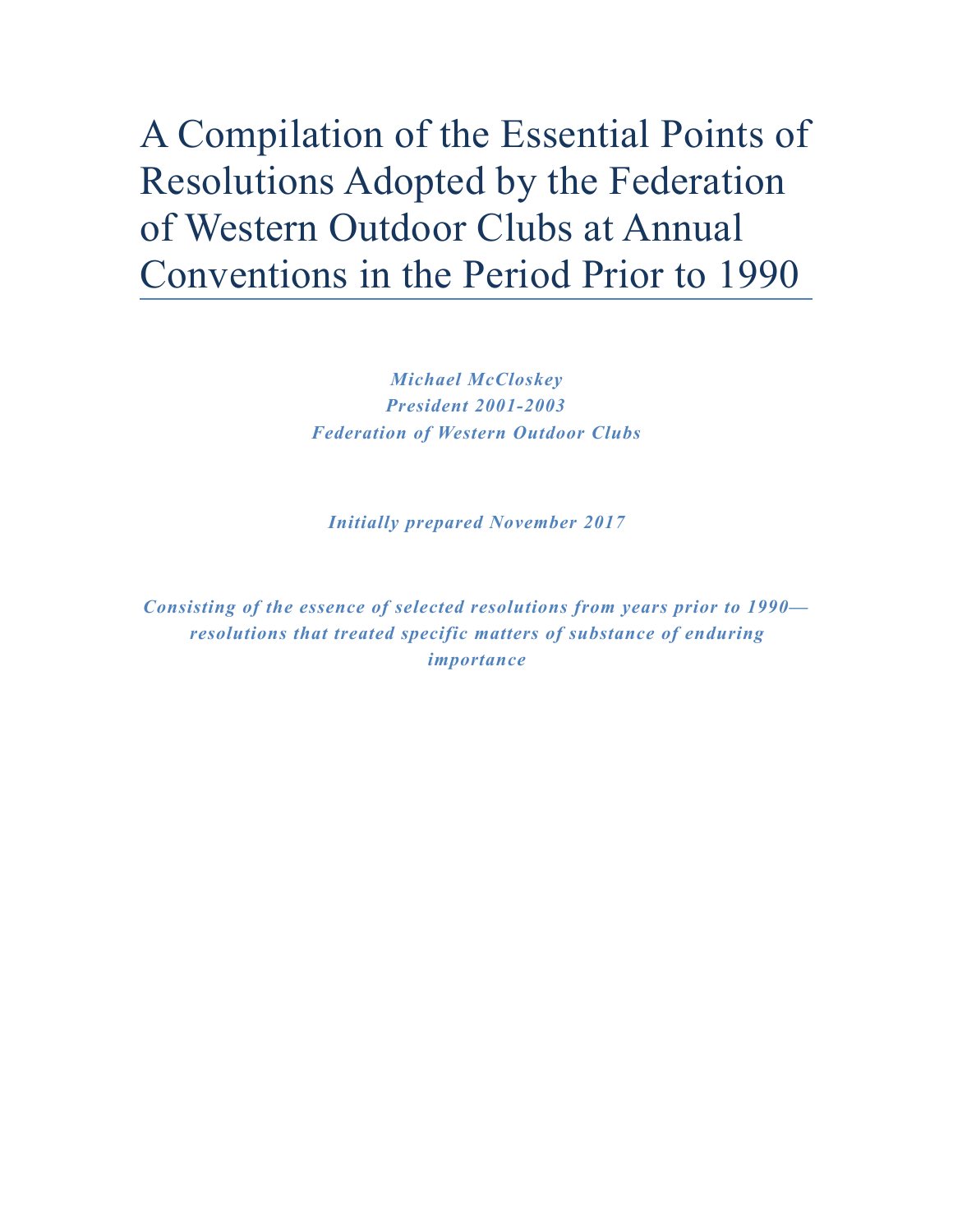| RESOLUTIONS DEALING WITH THE SUBJECT OF NATURE PROTECTION 3 |  |
|-------------------------------------------------------------|--|
|                                                             |  |
|                                                             |  |
|                                                             |  |
|                                                             |  |
|                                                             |  |
|                                                             |  |
|                                                             |  |
|                                                             |  |
|                                                             |  |
|                                                             |  |
|                                                             |  |
|                                                             |  |
|                                                             |  |
|                                                             |  |
|                                                             |  |
|                                                             |  |
|                                                             |  |
|                                                             |  |
|                                                             |  |
|                                                             |  |
|                                                             |  |
|                                                             |  |
|                                                             |  |
|                                                             |  |
|                                                             |  |
|                                                             |  |
|                                                             |  |
|                                                             |  |
| 1971                                                        |  |
| RESOLUTIONS DEALING WITH OTHER ENVIRONMENTAL ISSUES41       |  |
|                                                             |  |
|                                                             |  |
|                                                             |  |
|                                                             |  |
|                                                             |  |
|                                                             |  |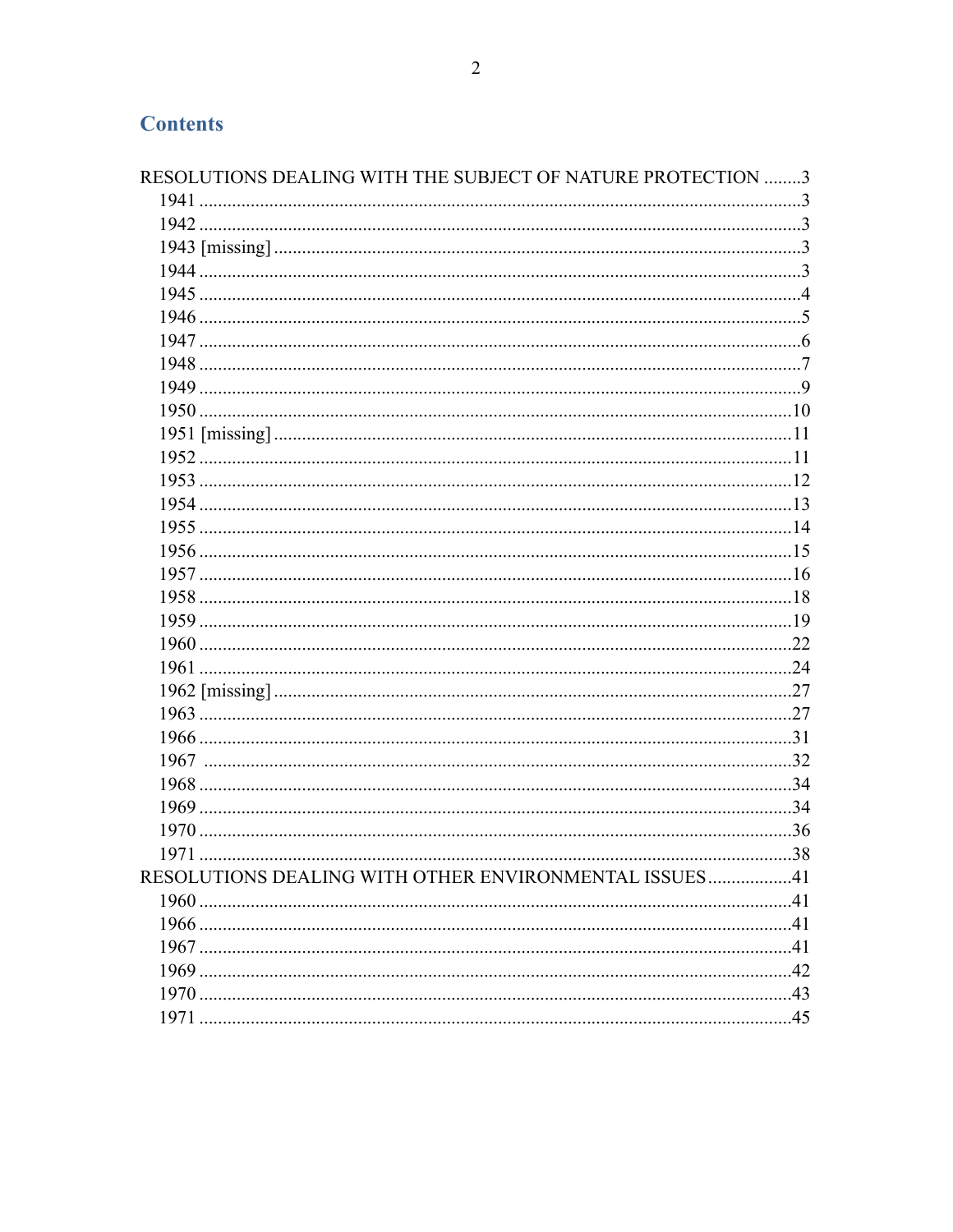# <span id="page-2-0"></span>**RESOLUTIONS DEALING WITH THE SUBJECT OF NATURE PROTECTION**

### <span id="page-2-1"></span>**1941**

- Res. 1: The FWOC urged Congress to provide added funds to continue maintenance of campgrounds in the national forests and national parks in light of the end of such services that had been provided by the CCC and their increasing use by war-workers.
- Res. 2: The FWOC opposed opening national parks and monuments during wartime to mining, grazing, and hunting, and in particular to bills to open the Organ Pipe Cactus monument to mining.
- Res. 3: The FWOC opposed turning national forest lands to private interests for grazing.
- Res. 4: The FWOC urged the Forest Service to provide adequate sanitary services around ski areas on the land it administers, as at Donner Pass.

### <span id="page-2-2"></span>**1942**

- Res. 1: The FWOC opposed encroachments of non-conforming developments on Primitive Areas, such as is proposed in the San Gorgonio Primitive Area in southern California.
- Res. 2: The FWOC opposed proposals during WW II to open national parks and monuments to grazing.
- Res. 7: All questions concerning the development of the Shasta Dam area are referred to its new officers.

# <span id="page-2-4"></span><span id="page-2-3"></span>**1943 [missing]**

- Res. 1: The FWOC urged that the Barrett bill to set aside the action of the President in establishing the Jackson Hole National Monument in Wyoming be held in abeyance while a collaborative study is undertaken by all those concerned to determine the best boundaries for the Grand Teton National Park.
- Res. 2: The FWOC opposed legislation to repeal the Antiquities Act of 1906 that authorizes the President to set aside national monuments by executive action.
- Res. 3: The FWOC endorsed the standards for the national parks that have been put forth by the Camp Fire Club of America.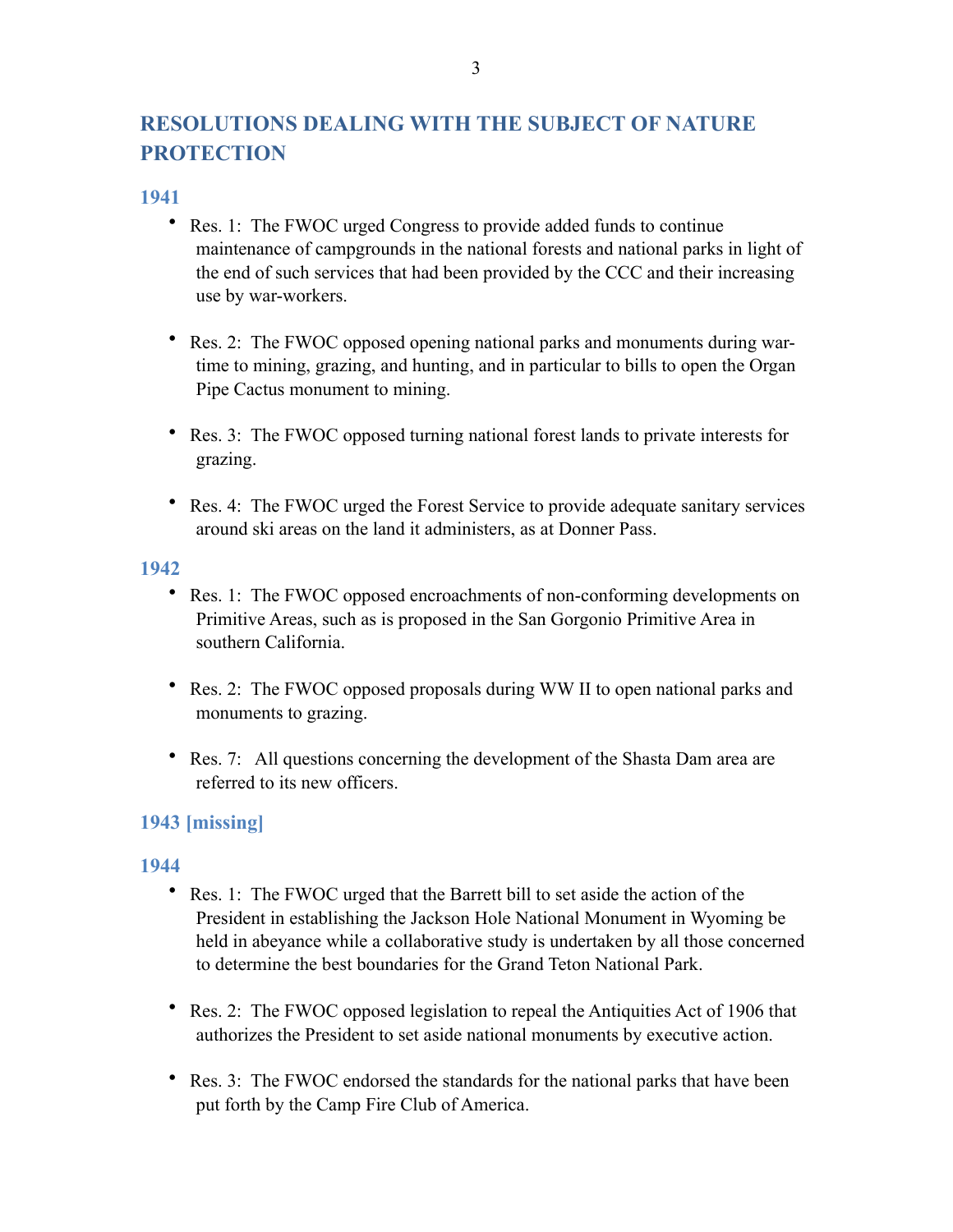- Res. 4: The FWOC opposed efforts to acquire valuable recreation sites on the shores of Paulina and East lakes within Oregon's Newberry Crater by filing mining claims for pumice on them. Furthermore, it urged that these sites and others like them be withdrawn from mineral entry.
- Res. 5: The FWOC urged continuation of ongoing studies of postwar developments for the lands of the national forests and national parks.
- Res. 6: The FWOC opposed efforts to break down the standards established for the national parks and national forests, such as bills to permit more grazing in national parks and monuments, permitting special grazing rights in national forests, allowing mining in Olympic National Park, and enlarging the Warm Springs Indian Reservation [probably reducing the size of the Mt. Jefferson Primitive Area].
- Res. 7: In light of the excessive rates being charged by concessionaires for transportation within national parks and the current shortage of cars, the FWOC urged that regular transportation companies be permitted to operate there.
- Res. 8: The FWOC urged that standards be established for wilderness and primitive areas, and that a committee of the FWOC be formed to study what they should contain.
- Res. 9: The FWOC commended its members who have been doing volunteer war work, such as with helping the Forest Service with its needed work.

- <span id="page-3-0"></span>• Res. 1: The FWOC urged the early acquisition of inholdings within national parks and monuments.
- Res. 2: The FWOC opposed the location of radio relay towers on such western peaks as Mt. Hood, Mt. Adams, Mt. Rainier, and Mt. Shasta and peaks of similar character, and opposed defacement of high peaks by power lines and roads.
- Res. 3: Because of the scenic and scientific importance of Hell's Canyon as America's deepest canyon, the FWOC urged that any bill that is advanced to establish a Columbia Valley Authority provide that the region on the Snake River between Lewiston, Idaho and Weiser, Idaho be exempted from its authority and be left in primitive condition.
- Res. 4: The FWOC supported pending legislation in Congress to establish a National Trail System and urged that it be amended to include foot trails in the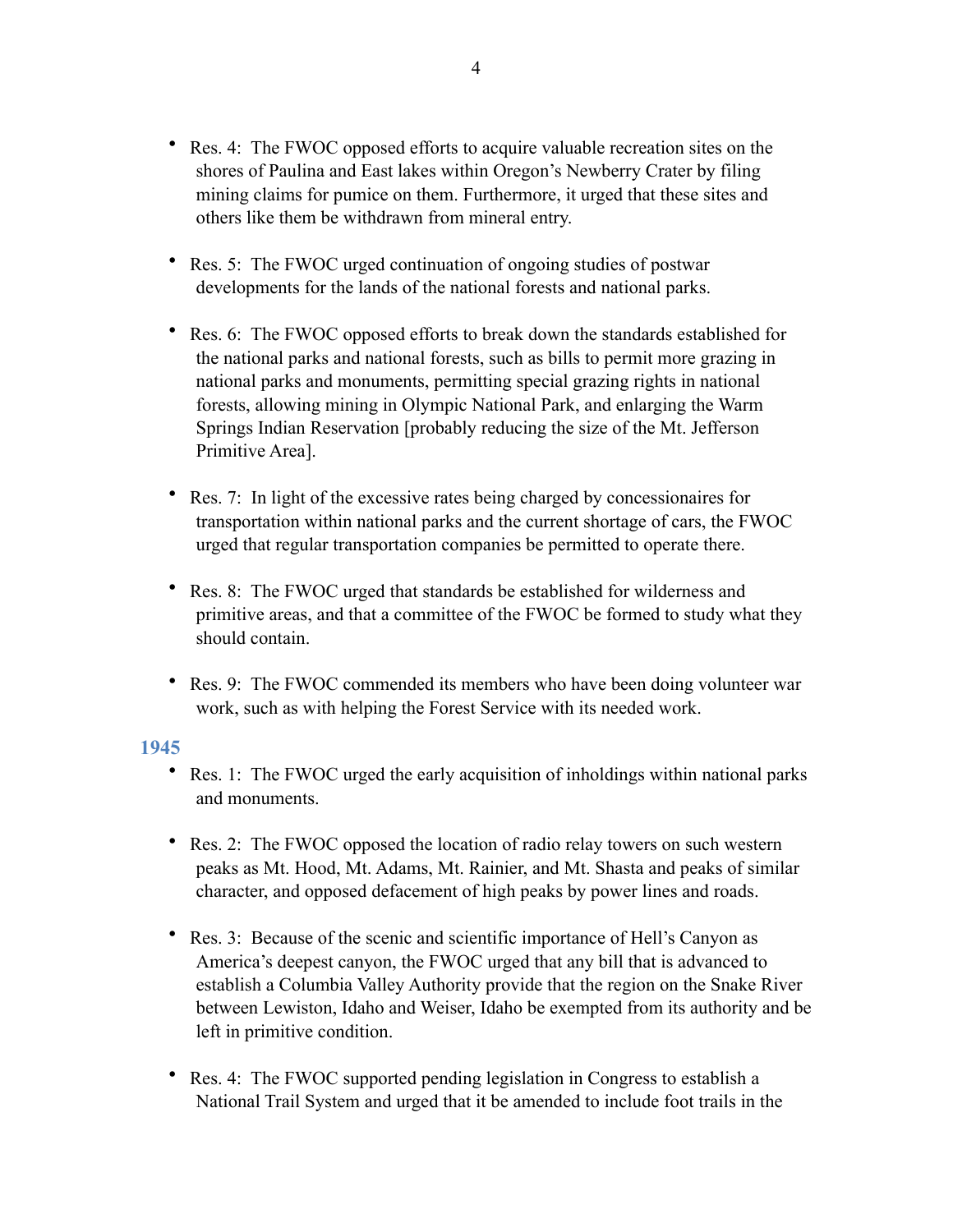West such as the Pacific Crest Trail extending through the Sierra Nevada and Cascade ranges from Mexico to Canada.

- Res. 5: Now that war-time hostilities have ended, the FWOC urged the resumption of Ranger Naturalist Services within the national parks and the provision of sufficient funding for this work.
- Res. 6: The FWOC urged that pending legislation proposing to establish a Missouri Valley Authority be amended to provide that it shall not interfere in any way with either Yellowstone or Glacier national parks, nor intrude on any other national park. Moreover, that legislation needs to protect fish and wildlife in its development in that drainage. Furthermore, they should not be moved through Congress without the approval of the National Park Service and the Fish and Wildlife Service.
- Res. 7: With the end of the war, the FWOC urged that sufficient appropriations be made now to develop recreational facilities in national parks and to properly manage them
- Res. 8: The FWOC urged also that sufficient funds be appropriated for the development and management of recreational facilities in national forests.

- <span id="page-4-0"></span>• Res. 1: The FWOC urged the agencies managing national parks and national forests to protect their holdings against vandalism and to educate the public about this problem. Moreover, the FWOC urges its member clubs to initiate poster contests to educate young in schools about this problem.
- Res. 2: Once again, the FWOC urged Congress to provide resources to acquire inholdings in national parks and monuments.
- Res. 3: [reiterated Res. 3 of 1945 to preserve Hells Canyon.]
- Res. 4: [reiterated Res. 6 of 1945 regarding the proposed Missouri Valley Authority]
- Res. 5: [reiterated Res. 7 of 1945 regarding funding recreational facilities in national parks]
- Res. 6: [reiterated Res. 8 of 1945 regarding the same for national forests.] The FWOC also urged increased appropriations to provide adequate sanitary facilities in national forests.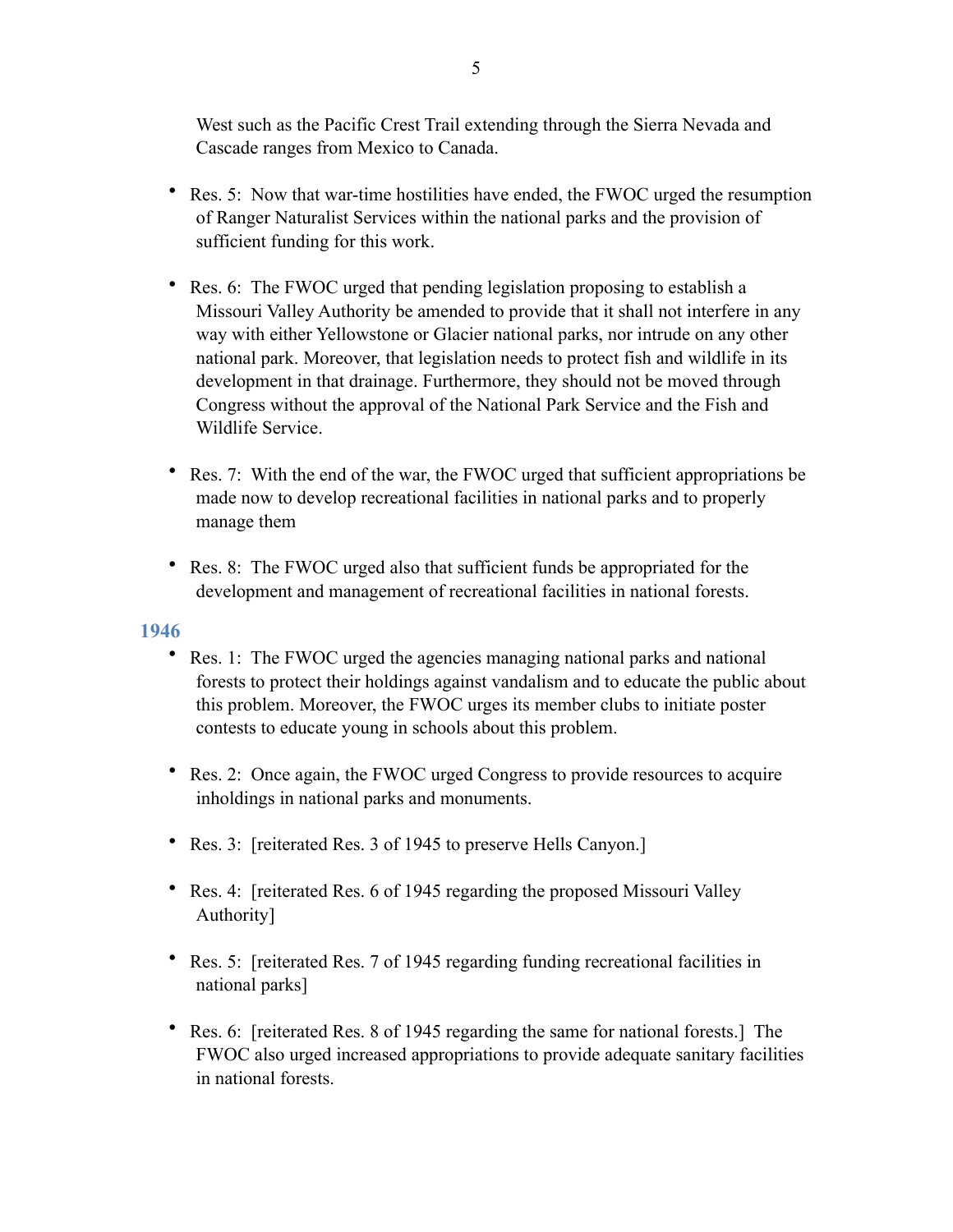- Res. 7: The FWOC urged Congress to provide funds for the purchase of all known private inholdings within Joshua Tree National Monument and the elimination of all sites valued for mining from the monument.
- Res. 8: The FWOC urged the Forest Service and the National Park Service to provide campsites for the use of organized groups in or adjacent to regular camp grounds.
- Res. 9: The FWOC opposed changes in the boundaries of the San Gorgonio Wilderness in southern California and urges that any new ski area be located elsewhere.
- Res. 10: Expressing concern over the number of aircraft now flying low over wilderness areas and national parks and the detrimental impact it has on wilderness values, the FWOC opposed such low flying or landing, except by government aircraft or for emergency purposes.
- Res. 11: Because of the wilderness beauty of Mt. San Jacinto State Park in southern California, the FWOC urged the California State Park Commission to avoid granting a contract for construction to the Winter Sports Authority of Palm Springs.
- Res. 12: The FWOC urged the Forest Service to deny renewal of a permit to maintain a radio testing station on top of Mt. San Gorgonio within the Primitive Area there and opposed any permanent station there. Furthermore, the FWOC urged the Forest Service to develop a policy against placing radio stations on major mountain summits.
- Res. 13: The FWOC urged the Forest Service to maintain adequate corridors of forest cover on the sides of roads through national forests.
- Res. 14: The FWOC urged Congress to enact legislation authorizing the Interior Department to exchange tracts of land it manages outside of national parks and monuments for private inholdings within them.
- Res. 15: The FWOC urged the Bureau of Indian Affairs to restore the disintegrating Indian community of Oraibi.

<span id="page-5-0"></span>• Res. 1: The FWOC strongly opposed efforts to remove any areas of national park quality from Olympic National Park, as is being proposed in pending legislation.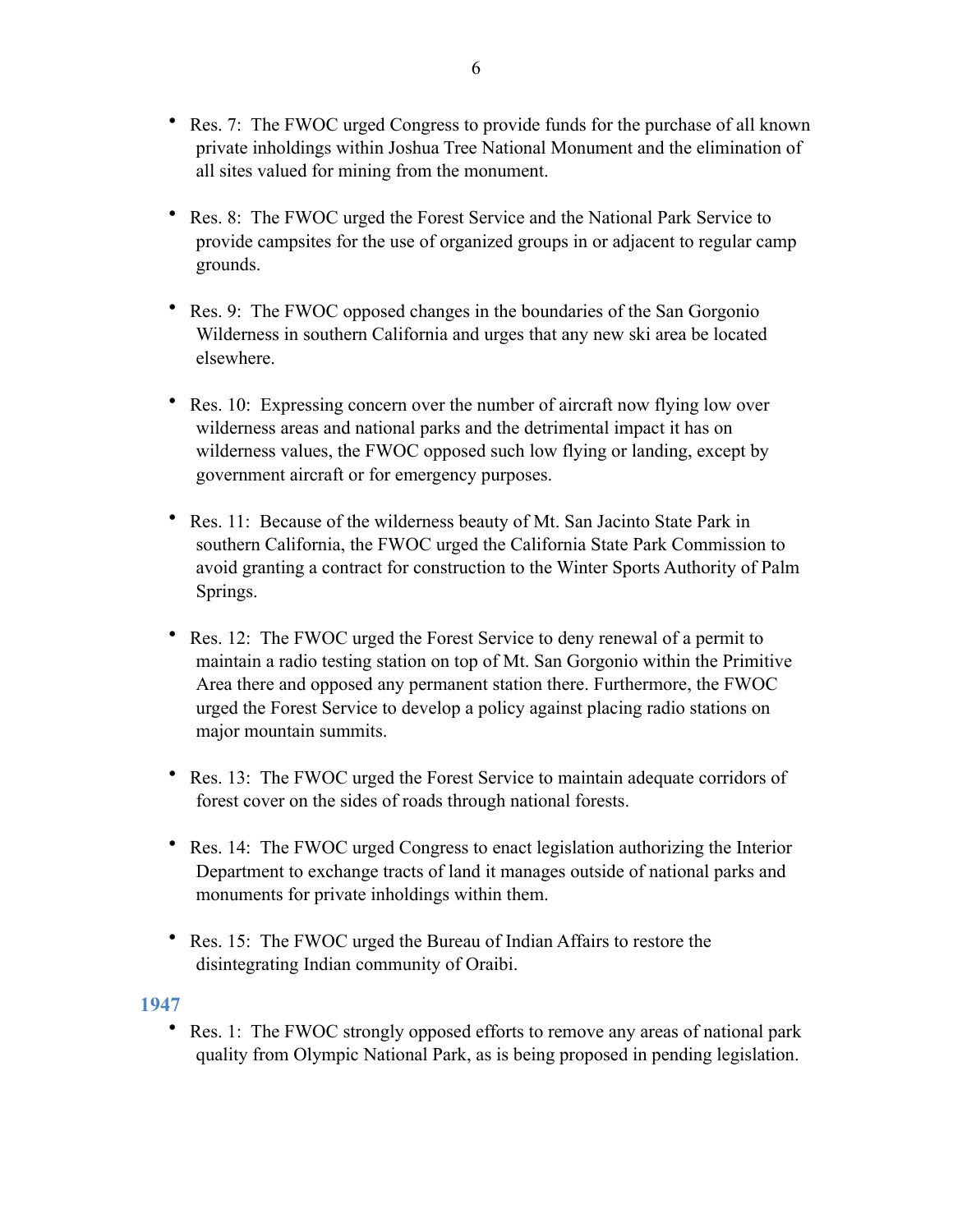- Res. 2: The FWOC believed that the Jackson Hole National Monument should be made a part of the Grand Teton National Park and opposes bills to abolish the monument.
- Res. 3: The FWOC strongly opposed efforts of the livestock industry to have major portions of the public lands of the western states transferred to state or private interests to enable these interests to gain control of the resources on them.
- Res. 4: The FWOC believed that the National Park Service should retain control of actions to establish the proper numbers of wildlife in national parks, as between wolves and Dall sheep in Mt. McKinley, and opposes legislation to put predator control within the parks in other hands.
- Res. 5: The FWOC urged the National Park Service to provide proper sanitary facilities within the Whitman National Historic Monument and to make other improvements to realize its historic importance to the pioneer period.
- Res. 6: The FWOC opposed proposals to build dams in Hells Canyon, the deepest on the continent, and believes it should be left in its wild state.
- Res. 7: The FWOC urged the National Park Service to expand its programs to educate visitors for various purposes, including the reduction of vandalism in the parks.

- <span id="page-6-0"></span>• Res. 1: The FWOC reiterated its stand in favor of protecting the new Jackson Hole National Monument and consolidating it within Grand Teton National Park.
- Res. 2: To avoid monopolies in the provision of concession services within national parks, the FWOC believes that various services in the larger national parks, such as hotels, pack services, and stores, should be placed in the hands of different concessionaires.
- Res. 3: The FWOC commended the Oregon State Highway Commission for its enlightened and generous policies in establishing state parks and wayside strips.
- Res. 4: The FWOC commended the Board of Forestry in Oregon for its enlightened and generous policy in acquiring a large Myrtle Grove on the Chetco River in southern Oregon.
- Res. 5: The FWOC opposed the Glacier View Dam which the Bureau of Reclamation proposes to build on the Flathead River in Montana because it would invade Glacier National Park and harm wildlife habitat and wilderness values.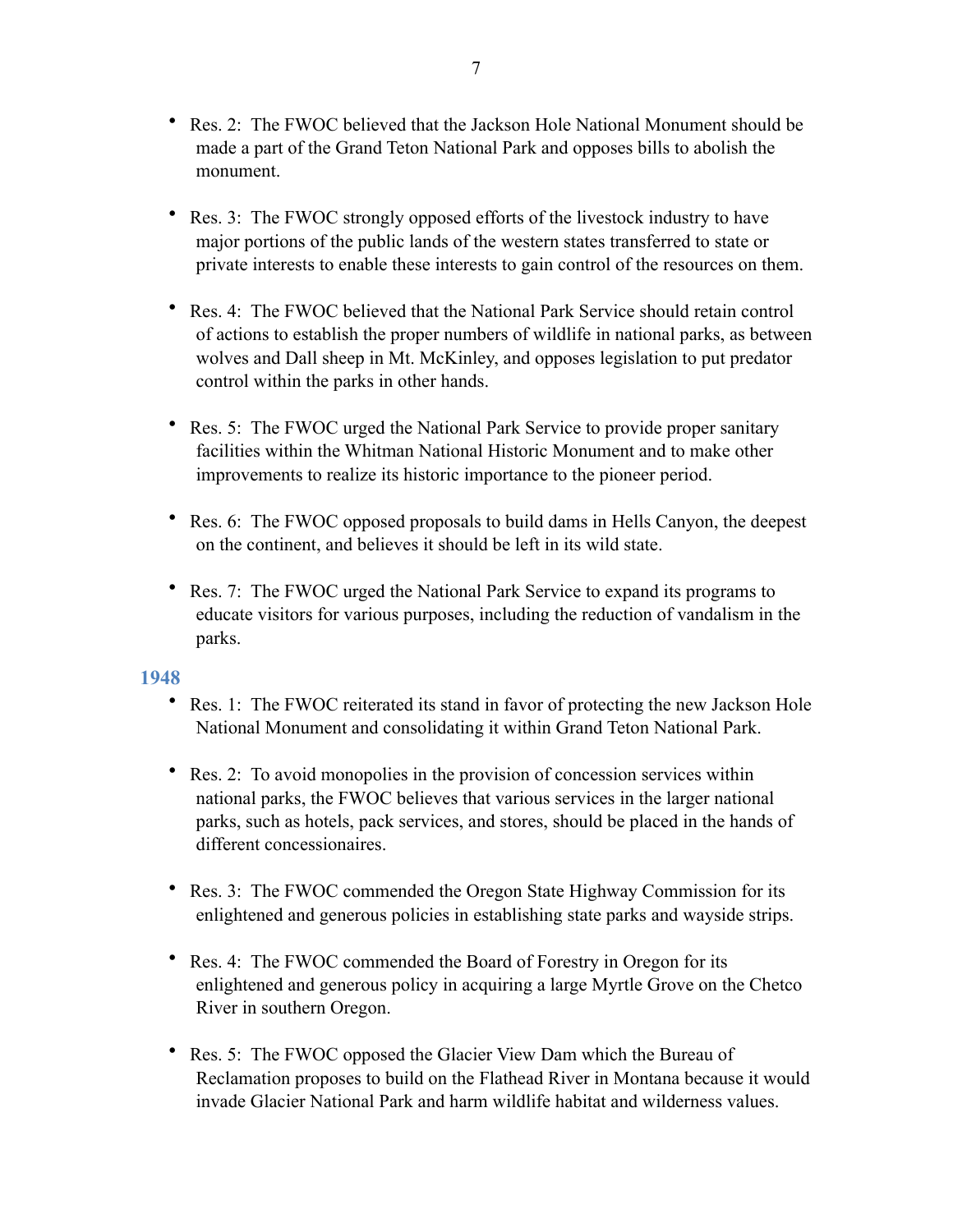- Res. 6: The FWOC urged action to induce Congress to provide funding for the prompt acquisition of inholdings within national parks.
- Res. 7: The FWOC endorsed plans to include the Quetico-Superior area as a roadless unit within the proposed International Peace Park in Minnesota.
- Res. 8: The FWOC urged that an educational campaign be undertaken on camp courtesy and appreciation in the use of outdoor recreation facilities.
- Res. 9: The FWOC urged that every effort be made to raise the funds needed to acquire the magnificent South Calaveras Redwood Grove as a state park in California.
- Res. 10: The FWOC believed that bottomlands should not be harmed by dredging for gold without restoring the areas impacted.
- Res. 11: The FWOC opposed the dam proposed by the Bureau of Reclamation on Lake Solitude within the Cloud Peak Primitive Area in Wyoming. It lacks economic justification and would damage wilderness.
- Res. 12: The FWOC opposed proposals to delete 23,000 acres along the Blitzen River from the Malheur National Wildlife Refuge, which would destroy habitat needed for waterfowl. It is unsuited to be used for agricultural purposes.
- Res. 13: Because recreational facilities in the national forests are now overcrowded and deteriorating, with poor sanitary facilities and inadequate supplies of drinking water, the FWOC urged the authorities to provide sufficient funding for a program to correct this situation.
- Res. 14: [the same needs cited within national parks]
- Res. 15: The FWOC reiterated its opposition to proposals to reduce the size of Olympic National Park to provide more timber for lumber companies.
- Res. 16: The FWOC urged its clubs to collaborate in developing minimum standards for safe mountaineering.
- Res. 17: The FWOC urged its member clubs to cooperate with the Mountain Rescue and Safety Council and disseminate safety information to its members.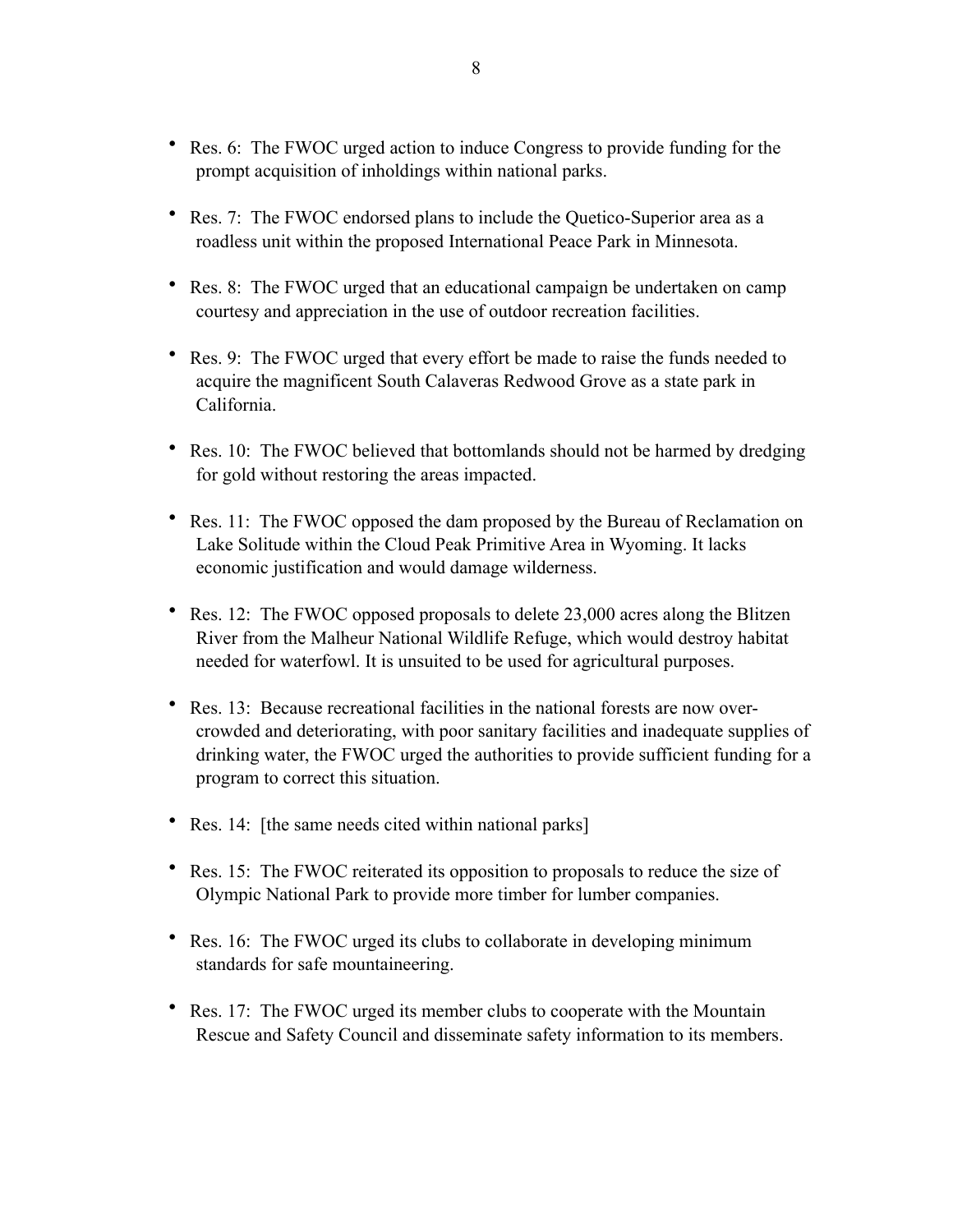- Res. 18: The FWOC opposed efforts by the Bureau of Reclamation to construct more dams on the Rogue River which would seriously damage fish runs and destroy the beauty of the river.
- Res. 19: Because of the growing need to prosecute vandals who deface the features of national parks, the FWOC urged that U.S. Commissioners be appointed in the major parks as was formerly done.

- <span id="page-8-0"></span>• Res. 1: Believing that high-standard roads are the least satisfactory ones for leisurely contemplation of the beauty of national parks and are the most unsafe and damaging ones, the FWOC urged that park roads should be built to a lesser standard for the radii of curves, grades, and widths—one just sufficient to best allow visitors to view their scenic attractions as well as for handling the ingress and egress of them.
- Res. 2: The FWOC strongly disapproved the pending proposal to construct a tramway into the San Jacinto Wild Area and the state park there. The land in the state park was transferred from the Wild Area with the understanding that it would be kept in its primitive and wilderness state.
- Res. 3: The FWOC supported the recommendation of the Hoover Commission to establish a Board of Review that would review massive proposals made by dam construction agencies for the development of natural resources to make sure that they are conserved and waste avoided.
- Res. 4: The FWOC supported pending legislation to expedite the acquisition of most of the inholdings within the national parks and monuments to best realize the potential of the scenic and recreational resources within them.
- Res. 5: In light of the growing problem of low flights over wilderness areas and national parks, the FWOC supported efforts to declare an air space reservation over them and urges the administering agencies to adopt uniform regulations regarding these reserved air-spaces.
- Res. 6: In light of the fact that there at two tracts of timbered land within Glacier National Park that the State of Montana owns and proposes to sell to private interests for logging (totaling 10,000 acres), the FWOC urged Congress to provide the funds to buy them.
- Res. 7: The FWOC supported the efforts of the Butano Forest Associates in California to buy virgin redwood lands that would connect two public holdings in this region south of San Francisco.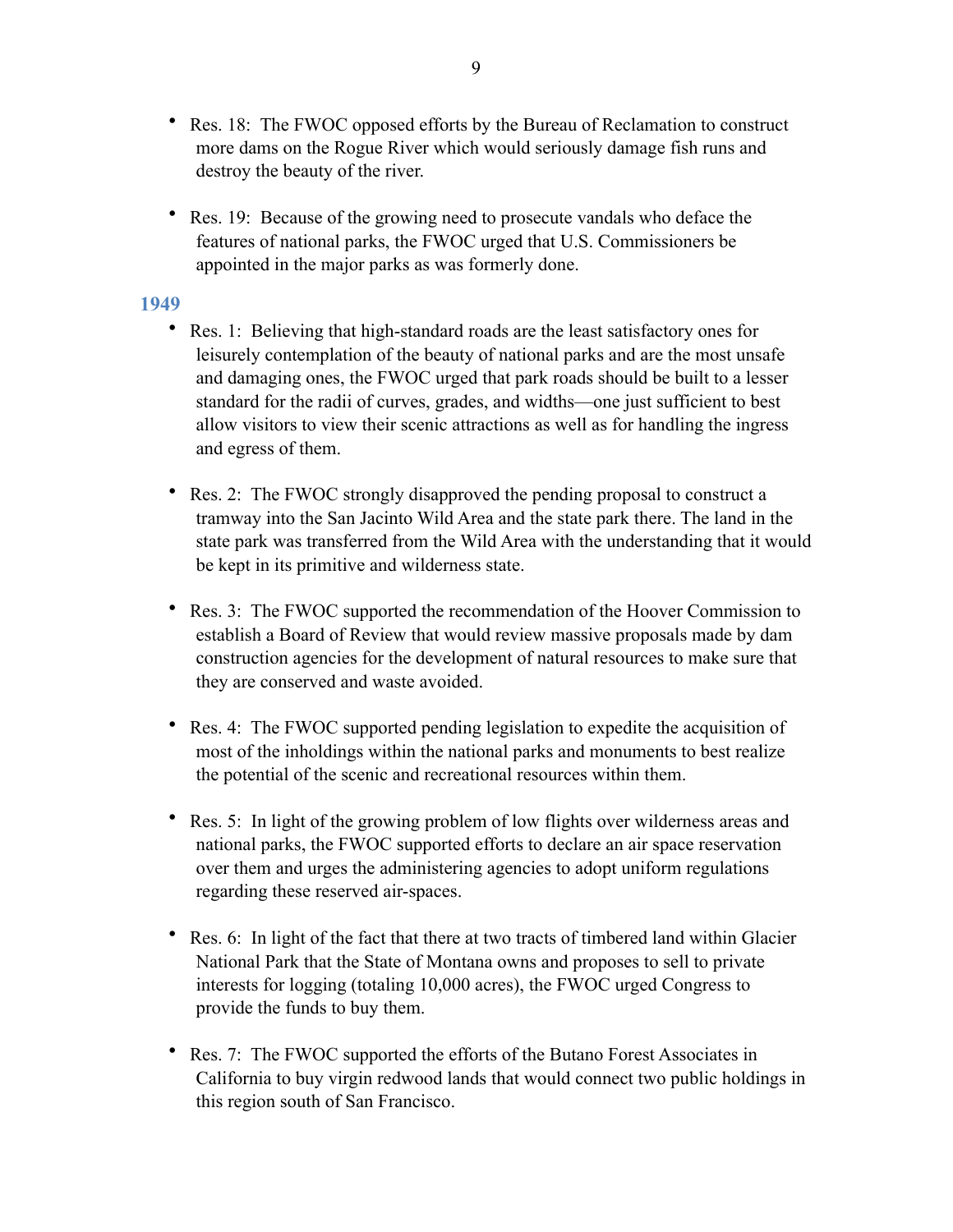- Res. 8: The FWOC pledged to give all possible aid to the South Calaveras Grove Association in its efforts to acquire Sequoias and Sugar pines in that area to serve as a state park.
- Res. 9: Because it is urgent that the levels of water pollution be combatted to protect public health and animal life, the FWOC should work with public health authorities to reduce this pollution
- Res. 10: The FWOC supported the efforts of state-level Keep Green organizations to prevent man-caused forest fires by educating the public of the importance of this goal.
- Res. 11: Because many trails in the national forests have become almost impassible by the lack of maintenance, the FWOC will work to assure the provision of necessary funds for maintaining these trails.
- Res. 12: Because of the need for summer employment of teen-age boys, the FWOC urged the federal government to establish some type summer Youth Conservation program in national forests and parks.

- <span id="page-9-0"></span>• Res. 1: Because dams are proposed to be built within various national parks and monuments, as well as in wilderness areas, the FWOC urged the President and Congress to keep their watersheds in their natural condition and to keep them unimpaired for future generations in keeping with various provisions of law and regulations.
- Res. 2: The FWOC urged the President to sign legislation now before him to consolidate the Jackson Hole National Monument within Grand Teton National Park [which he soon did].
- Res. 3: The FWOC reiterated its opposition to the proposed tramway up Mt. San Jacinto because it believes it should be kept in primitive condition, as was pledged decades ago.
- Res. 4: The FWOC urged that teachers be trained to teach proper standards of stewardship in colleges and universities to better assure the wise use of natural resources, including wilderness.
- Res. 5: Because the state of Oregon is considering the establishment of a State Department of Natural Resources, the FWOC urged that this only be done if recognition is accorded to the value of these resources for the purposes of recreation.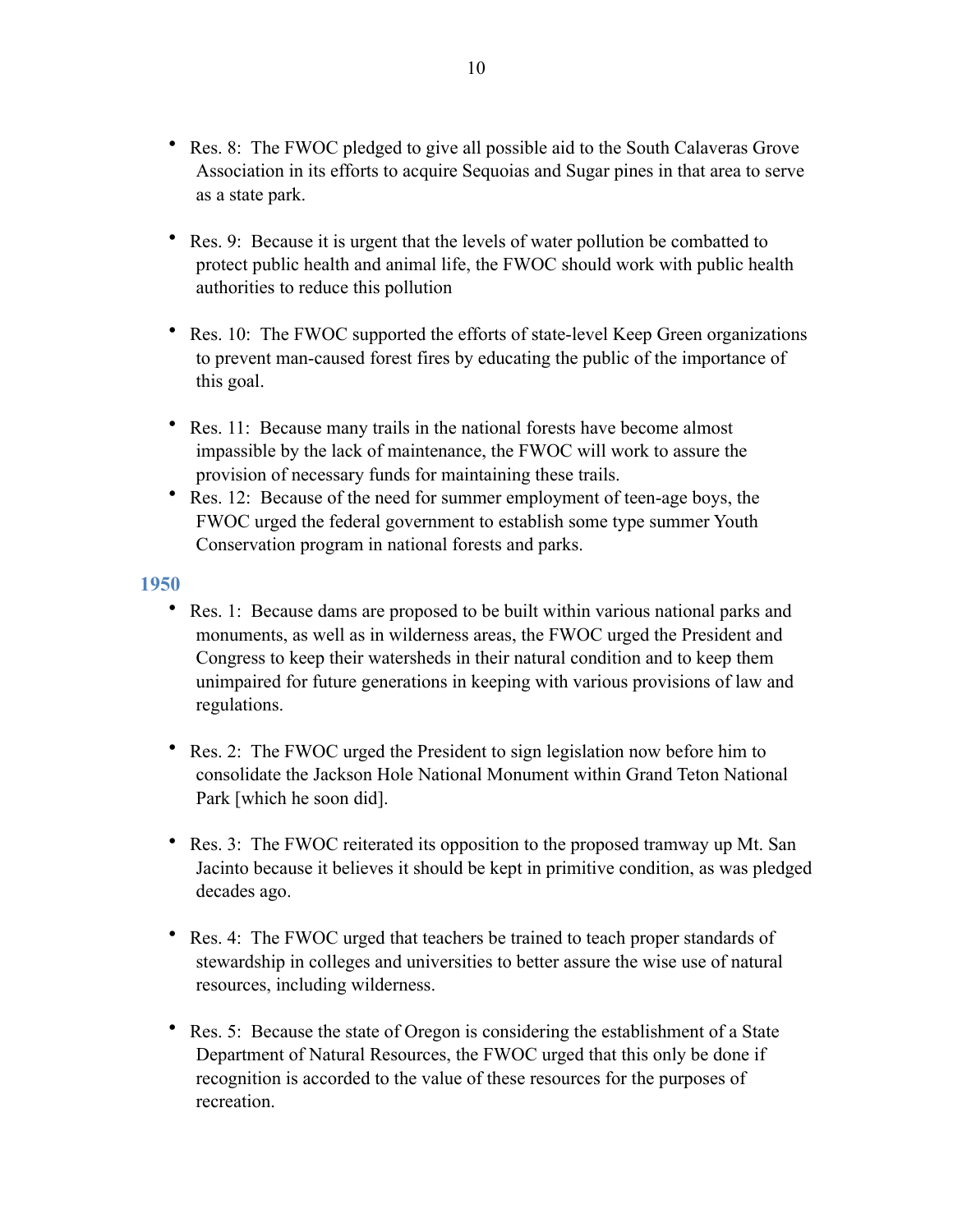- Res. 6: Because states such as Oregon have provided many small and scenic roadside picnic spots and small parks, the FWOC urged that its member clubs help persuade more states to do that since that practice helps to keep roadsides clean and attractive.
- Res. 7: The FWOC supported ongoing efforts in the Oregon Cascades to establish new wild areas in the vicinity of Diamond Peak, Waldo Lake, and Mount Washington and the revision of the boundaries of the Three Sisters Primitive Area to better include lands of wilderness quality.
- Res. 8: The FWOC urged the Oregon State Highway Commission to establish state parks with facilities for overnight camping.
- Res. 9: Because the numbers of wild condors are getting to be too low, the FWOC opposed proposals to drill for oil within the Condor Sanctuary of the Los Padres National Forest that would disturb their nesting places.
- Res. 10: The FWOC urged the National Park Service to maintain and expand the number of campsites for organized group camping.

# <span id="page-10-1"></span><span id="page-10-0"></span>**1951 [missing]**

- Res. 1: The FWOC reaffirmed its opposition to dams and water projects that would adversely affect national parks and monuments, and specifically its strong opposition to the proposed Echo Park and Split Mountain dams within Dinosaur National Monument, and its opposition to a proposed tramway into the San Jacinto State Park in California.
- Res. 2: Believing that the development of minerals on public lands must be coordinated with the use of renewable surface resources, the FWOC [opposed or subscribed ?] to the principles embodied in legislation that would separate surface and sub-surface rights.
- Res. 3: The FWOC urged Congress to provide increased funding for facilities for public use of Forest Service lands, and in particular facilities for sanitation.
- Res. 4: The FWOC opposed Forest Service proposals to substantially reduce the size of the Gila Wilderness Area and particularly the deletion of a 60,000 acre block of virgin timber, which is especially scenic.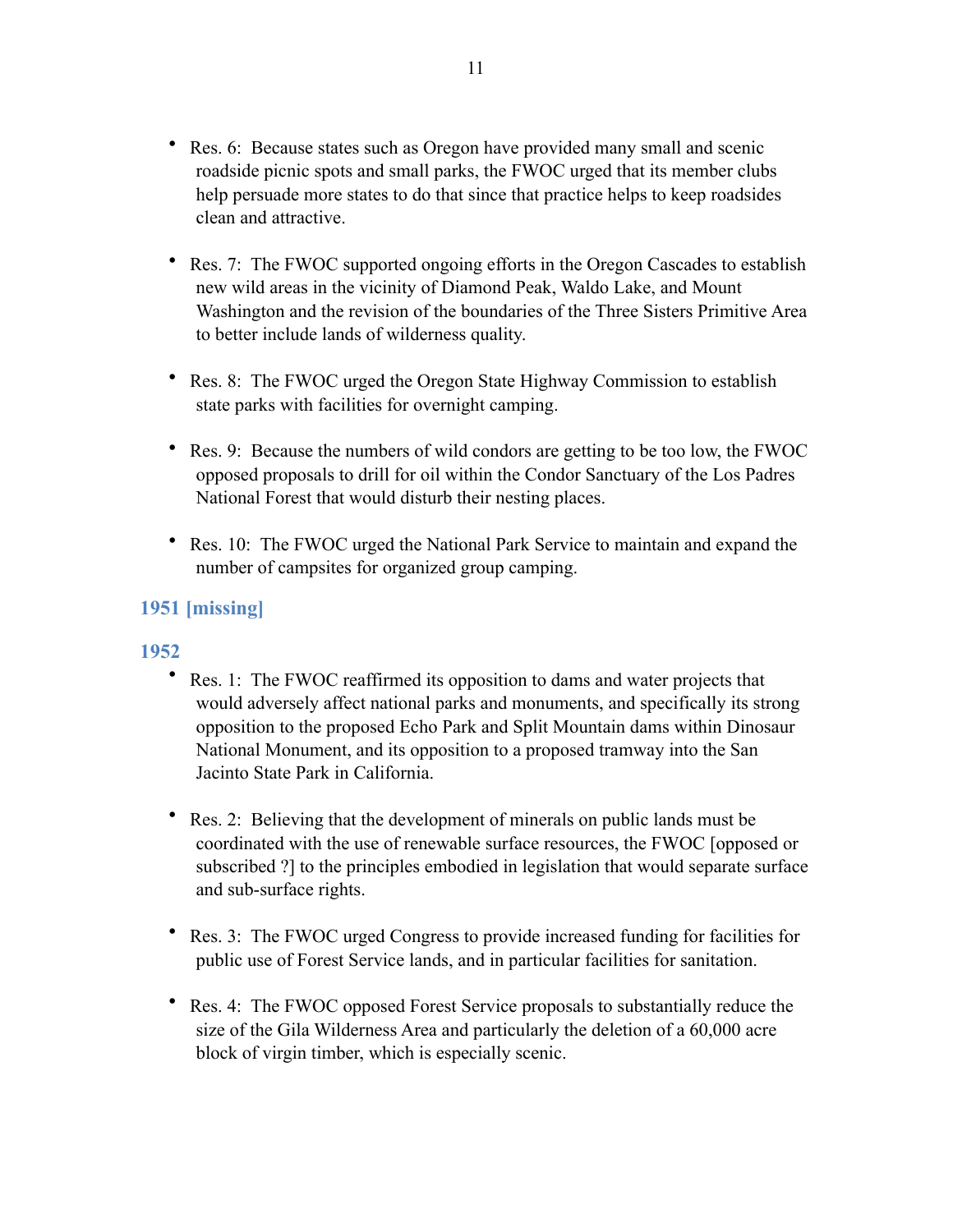- Res. 5: The FWOC urged the Forest Service to put the western boundary of the new Three Sisters Wilderness on the high ridge west of Horse Creek, and urged it to move forward with designation of wild areas around Diamond Peak, Mt. Washington, and around Waldo Lake.
- Res. 6: The FWOC supported efforts to preserve areas with scenic and recreational values along highways, and specifically those in the Columbia River Gorge, and opposed logging there that would impair its values.
- Res. 7: The FWOC urged that clean up campaigns be launched to remove trash in wild lands, particularly in camps, trails, and on peaks, and called upon its member clubs to encourage more of the campaigns of this type such as the Sierra Club has begun.
- Res. 8: The FWOC extended its greetings to Lyle F.Watts on his retirement as chief of the U.S. Forest Service and hoped that his successor would carry on the conservation principles established by his predecessor.

- <span id="page-11-0"></span>• Res. 1: The FWOC reaffirmed its resolution opposing water projects that would adversely affect national parks and monuments, as well as its resolution urging its member clubs to support Clean Camp campaigns.
- Res. 2: The FWOC urged that the focus of the U.S. Forest Service should shift from reducing the size of wilderness areas to increasing their size and that additional areas be investigated. It also urges that greater efforts be made to protect them against conflicting uses.
- Res. 3: The FWOC supported establishment of a large area of wilderness in northeast Alaska because of its ecological importance.
- Res. 4: The FWOC not only opposed the construction of dams within the Dinosaur National Monument but urged that this area be made a national park. Allowing the monument to be invaded by dams would create a dangerous precedent.
- Res. 5: The FWOC opposed efforts to shrink the boundaries of Olympic National Park and commended the Interior Secretary for his opposition to reducing its size.
- Res. 6: Because of the abuse of federal mining laws under which claimants are seizing control of aspects of surface values that have no value in mining, the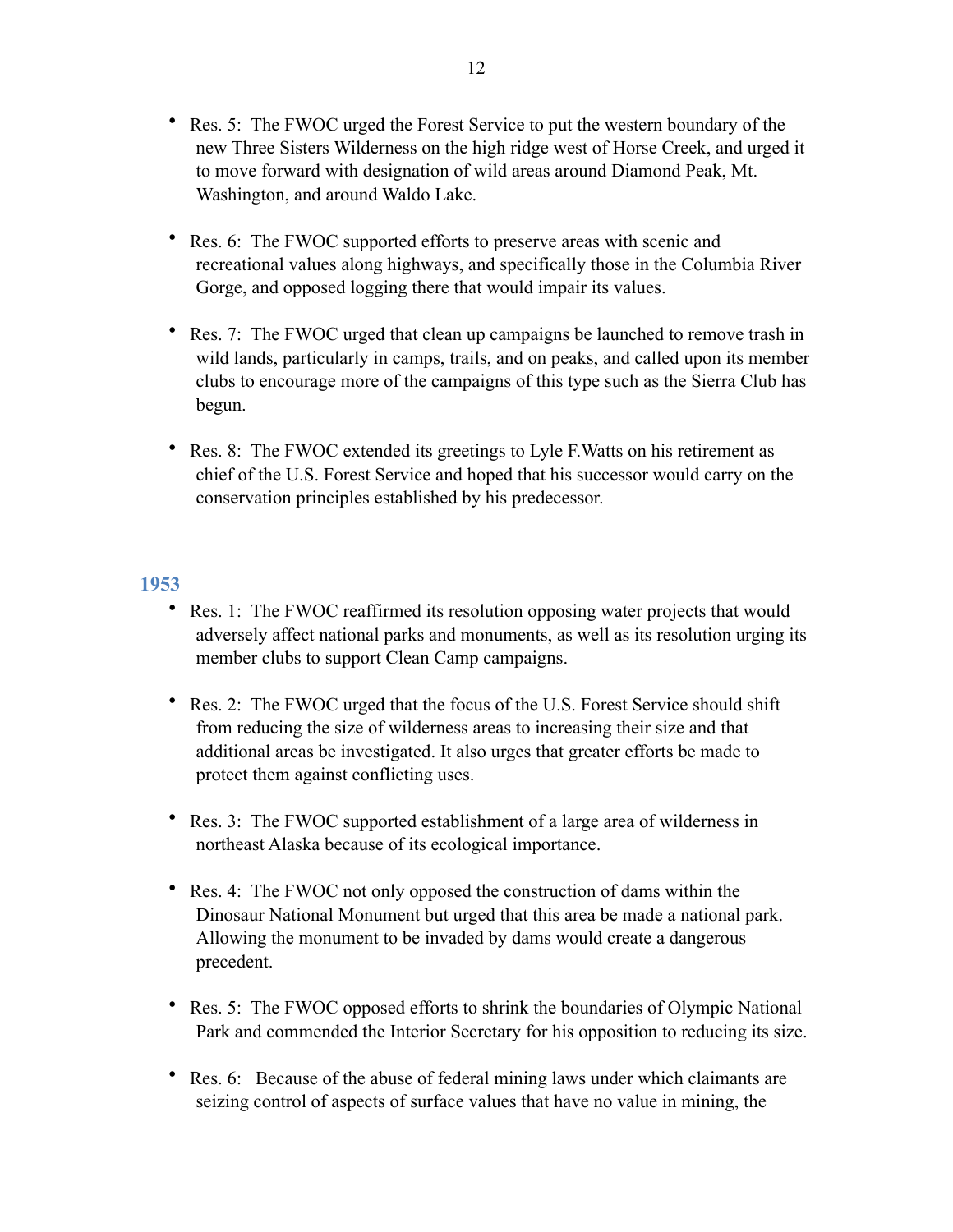FWOC urged Congress to change the law to make it clear that miners cannot get control of these other surface resources and that will protect these other nonmineral values.

- Res. 7: The FWOC opposed the proposed road across Joshua Tree National Monument and commends the National Park Service for denying the request to build this road.
- Res. 8: The FWOC urged Congress to gradually increase the funds appropriated to improve sanitary facilities in national parks and the national forests, and welcomes its recent provision of increased funds for this purpose in the national forests.

- <span id="page-12-0"></span>• Res. 1: Reaffirmations:
	- --re the Dinosaur National Monument: opposition to building dams there; support
- making it a national park
	- --support creating an Arctic Wilderness Preserve
	- --support changes to the mining laws: protect other public values; multiple values should be considered; after mining is over, keep public ownership of what is left.
- Res. 2: The FWOC commended NPS for policies in federal parks that only permit activities that do not adversely affect the natural scene and beauty of the parks.
- Res. 3: The FWOC opposed construction of a tramway in Mt. Rainier NP, as well other commercialized recreation there.
- Res. 4: The FWOC reaffirmed 1952 resolution urging that the western boundary of the Three Sisters Wilderness be the high ridge west of Horse Creek
- Res. 5: The FWOC urged prompt action in establishing the proposed new Mt. Washington and Diamond Peak Wilderness Areas, as proposed by the Regional Forester.
- Res. 6: The FWOC pledged cooperation with the Forest Service in finding suitable boundaries for the Glacier Peak Wilderness (in WA).
- Res. 7: Because of the importance of the goals established by Oregon's Columbia River Gorge Commission to acquire private inholdings and the threats development there poses, the FWOC urged the state to provide the funding for their immediate acquisition.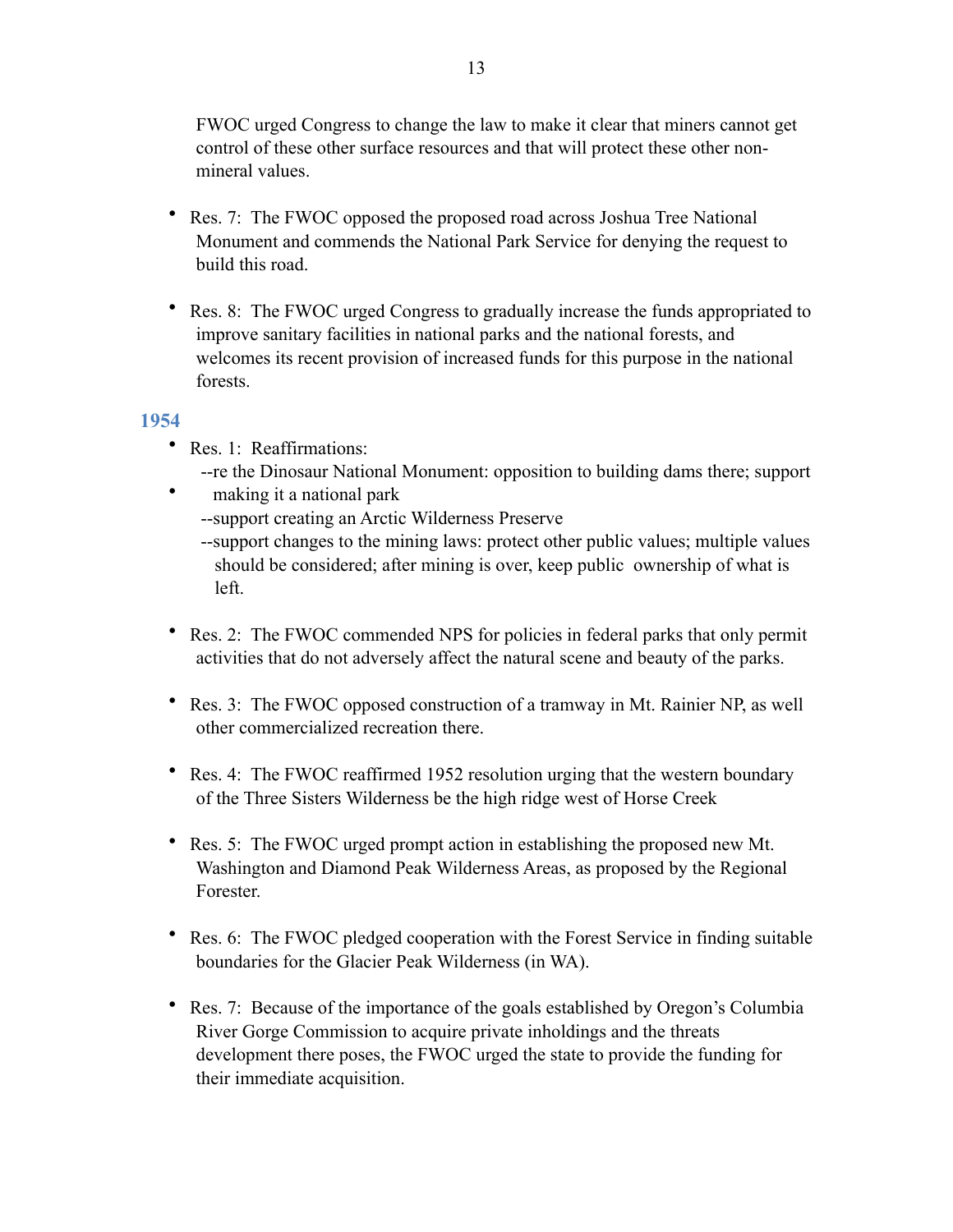- Res. 8: The FWOC urged that be mountain goats be restored to their natural habitat in Washington state and that hunting of them stop until their situation is studied.
- Res. 9: The FWOC urged that the FPC deny a license to the Eugene Water and Electric Board to build power facilities on the upper McKenzie River because of its paramount scenic value.
- Res. 10: The FWOC urged that the Forest Service and National Park Service build more camping facilities in areas without enough of them to alleviate problems of overcrowding.
- Res. 11: The FWOC urged that more trash containers be provided along highways to combat problems of litter.

- <span id="page-13-0"></span>• Res. 1: the FWOC's prior policies are reaffirmed in these respects: --Dinosaur National Monument should be made a national park;
	- --that it continues to urge establishment of a wilderness preserve in Arctic
- Alaska; --it continues to stress the importance of combatting litter;
	- --it continues to urge that the Forest Service should establish wilderness areas
- around Mt. Washington and Diamond Peak in Oregon;
	- --it continues to oppose building dams in the upper McKenzie;
	- --it continues to urge provision of more facilities for recreationists outside of wilderness areas.
- Res. 2: The FWOC opposed salvage logging in national parks, with it only allowed in the event of epidemics.
- Res. 3: Opposing the construction of high speed roads in national parks and monuments, the FWOC concurred with the standards established by the Sierra Club in its policy for roads in national parks and monuments.
- Res. 4: The FWOC reaffirmed its policy that the Three Sisters Primitive Area should be reclassified as wilderness without any reduction in size.
- Res. 5: Supporting wilderness status for the Glacier Peak Limited Area, the FWOC urged that its boundaries should be set on logical geographic features, essentially as they were in 1939.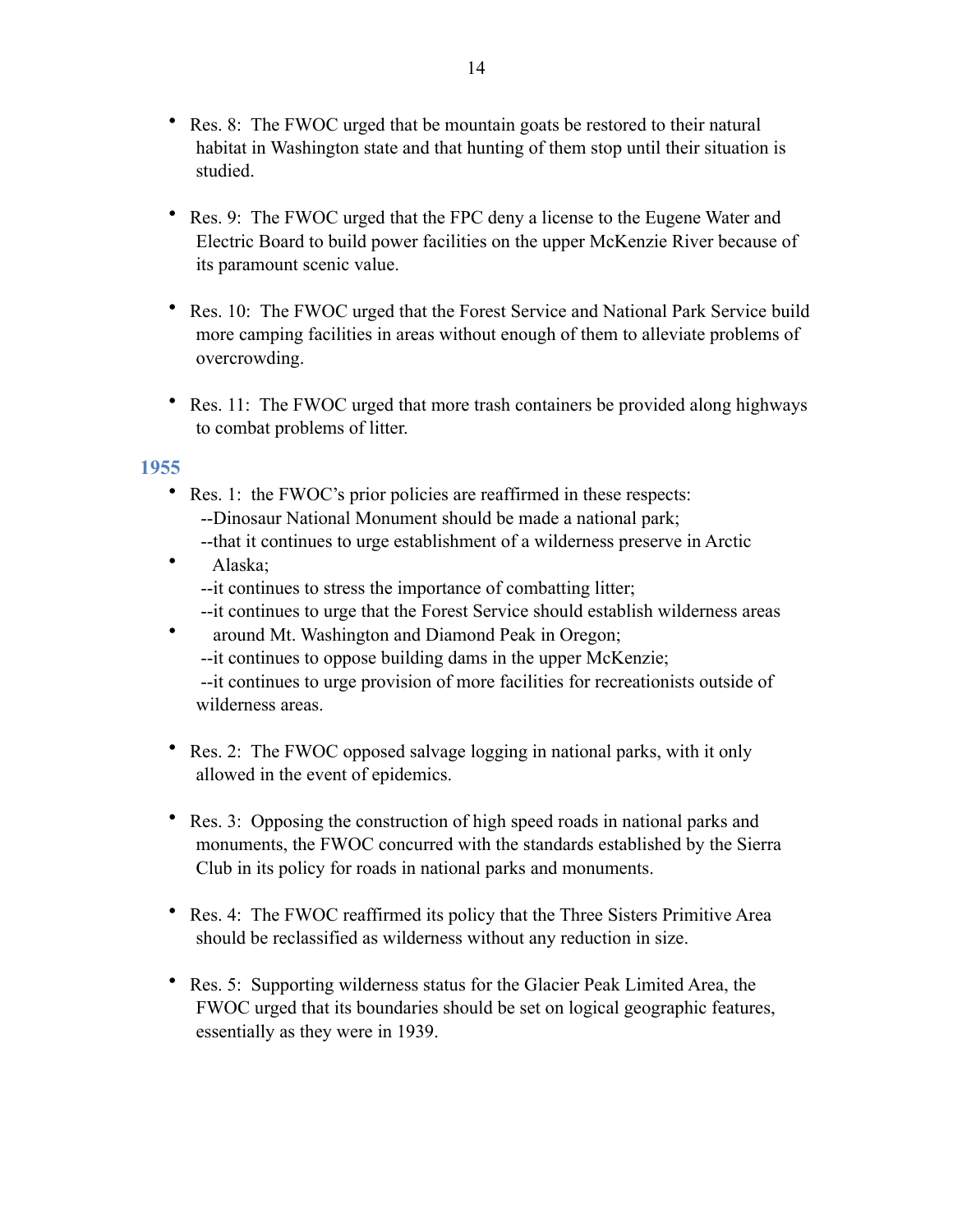- Res. 6: Those areas set aside for recreational use should be protected from lumbering and other conflicting uses; adequate trails and camping facilities should be provided.
- Res. 7: The FWOC opposed construction of a tramway up California's Mt. San Jacinto, and it urged termination of the contract with the Winter Park Authority.
- Res. 8: The FWOC opposed construction of structures such as those for radio and television purposes within wilderness and wild areas, unless needed for national defense. Principles established for managing such areas should exclude such structures.

- <span id="page-14-0"></span>• Res. 1: The FWOC reaffirmed its past resolutions urging that Dinosaur National Monument be made a national park, in support of creating a wilderness preserve in Arctic Alaska, that the Mt. Washington and Diamond Peak wildernesses be established without delay, and opposing salvage logging in national parks.
- Res. 2: The FWOC supported initiation of a broad scenic resources review by agencies such as the NPS, the Forest Service, and the Fish and Wildlife Service- looking forward to determine how to meet the nation's scenic needs over the next 50 years.
- Res. 3: The FWOC opposed construction of the proposed dams at Bruce's Eddy and at Penny Cliffs in Idaho because of the lack of studies of the needs of wildlife and scenic resources in planning for power development in the Columbia Basin.
- Res. 4: The FWOC supported legislation to establish a National Wilderness Preservation System as proposed by Senator Humphrey and Rep. Saylor.
- Res. 5: Because of its surpassing scenic beauty, the FWOC urged the Forest Service, in reclassifying the Glacier Peak area of Washington state, to put the boundaries on logical, geographic features, similar to the ones the Forest Service chose for the Limited Area in 1939.
- Res. 6: The FWOC urged that the Forest Service provide more funding for the maintenance of major recreational trails, since many of them need repair and are suffering from neglect.
- Res. 7: The FWOC urged that the boundaries of the reclassified Three Sisters Wilderness remain substantially unchanged, including the western portion in the old Cascades which are of increasing interest to ecologists and geologists.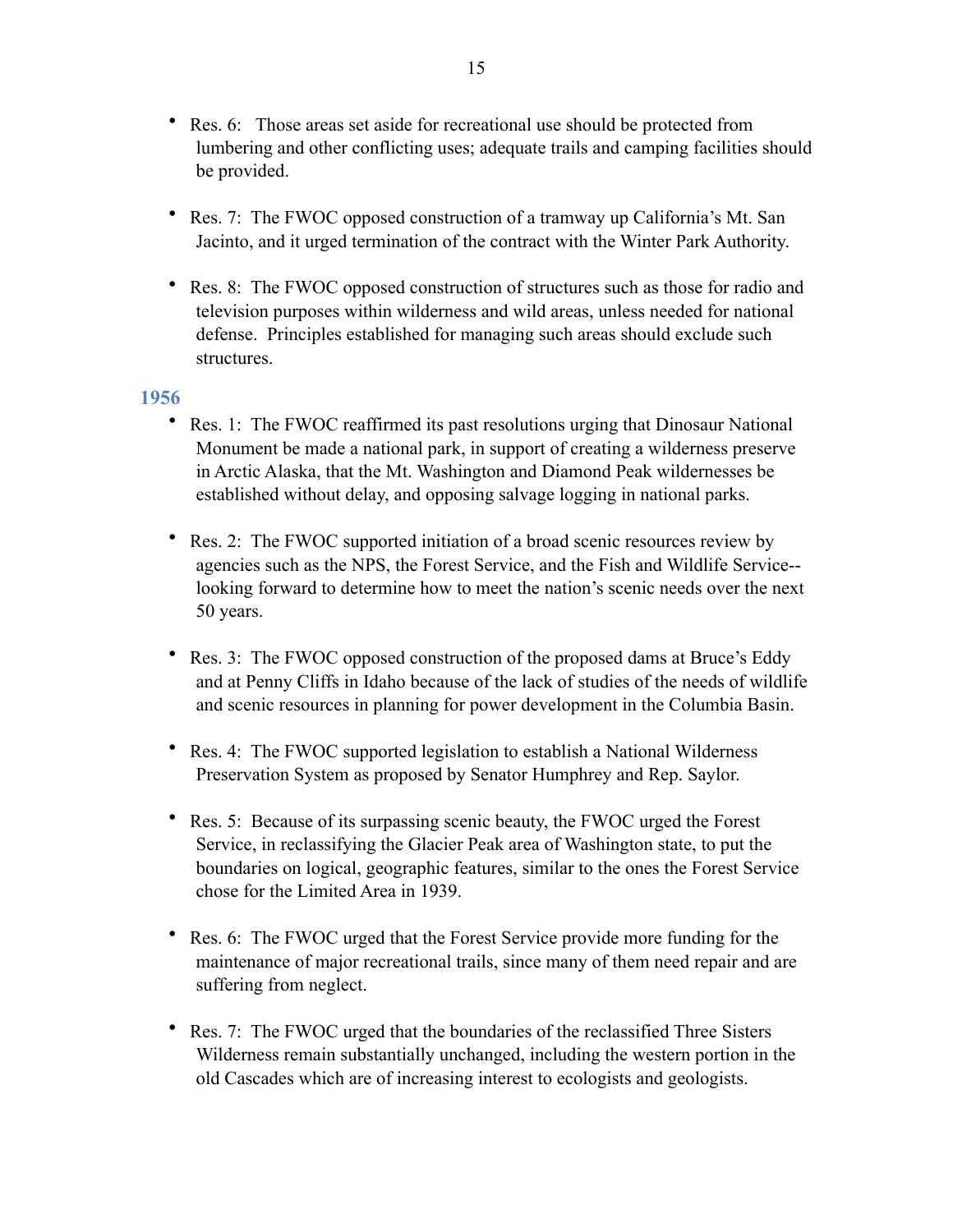- Res. 8: The FWOC opposed the proposed Beaver Marsh project on the upper McKenzie River and urged that the FPC license for it be revoked. Its value for scenery and recreation is paramount.
- Res. 9: The FWOC opposed construction of the proposed Shrine of the Ages chapel within the Grand Canyon National Park at the edge of the canyon. It is too large and would detract from the natural view.
- Res. 10: In planning for the Olympic National Park, the FWOC urged that the wilderness character of the narrow beach strip between Lake Ozette and the beach be maintained. New roads should be kept east of Lake Ozette.
- Res. 11: The FWOC urged that the Pacific Crest Trail follow the crest of the mountains as much as possible and be routed away from roadways.
- Res. 12: The FWOC urged the State of Washington to compile an inventory of its holdings to serve as a basis for planning to meet future public needs.

- <span id="page-15-0"></span>• Res. 1: The FWOC reaffirmed its opposition to the proposed tramway up Mt. San Jacinto (or anything threatening the wilderness values of the Mt. San Jacinto Wild Area or the State Park there), its opposition to to power dams on the upper McKenzie River, and its opposition to the the proposed "Shrine of the Ages" in the Grand Canyon National Park.
- Res. 2: The FWOC reaffirmed its support for federal legislation establishing the National Wilderness Preservation System.
- Res. 3: Recognizing that legislation to authorize a National Outdoor Recreation Resources Review accomplishes many of the purposes of the Scenic Resources Review that it has endorsed, the FWOC commended its sponsors, but asks for assurances that resources of high scenic, recreational, or scientific value will be protected while it is underway.
- Res. 4: The FWOC commended the Forest Service for publishing the Dana Report on needed Research on Forest Recreation and urged that the studies it recommends be promptly undertaken and that no action be taken that would jeopardize Limited Areas in Reg. VI while the studies are underway.
- Res. 5: The FWOC opposed legislation to make the Petrified Forest a national park because that area lacks the variety of features to qualify it to be national park. It should remain a national monument because of its value to science.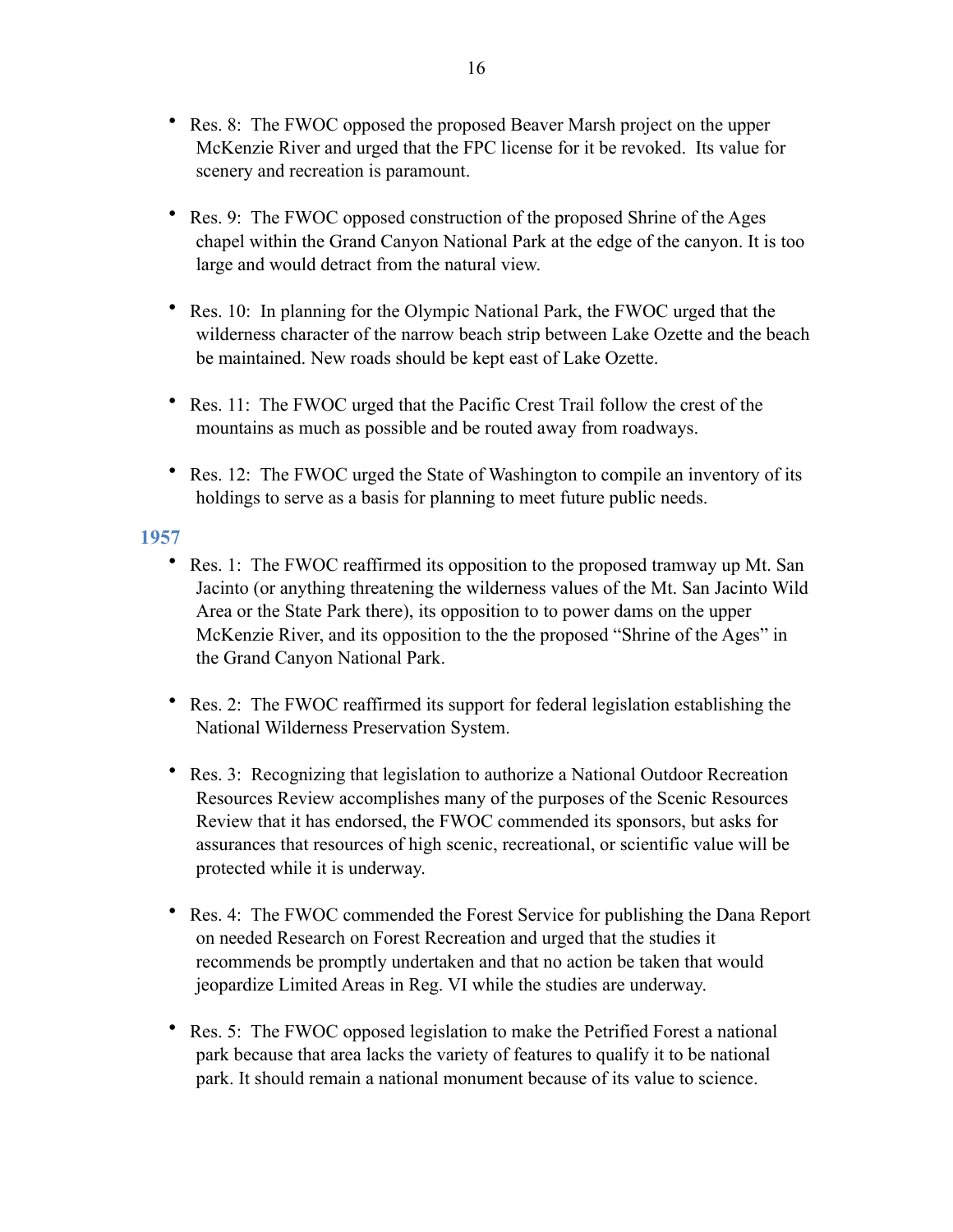- Res. 6: Because of its range of life zones in the desert (including the fact that it supports a live glacier), the FWOC supported proposals to establish a national park in the Great Basin in Nevada in the vicinity of Lehman Caves National Monument.
- Res. 7: The FWOC appreciated the growing number of bills that recognize the park values of Dinosaur National Monument with assurances that no dams will be built in national parks or monuments, but saw inconsistencies on these grounds in legislation put forth by Sen. Gordon Allott of Colorado and urged that it be revised to make park values those of paramount value.
- Res. 8: The FWOC opposes construction of any road across the Sierra between Tioga and Walker passes, including the proposed road across Mammoth Pass. This stretch of unroaded mountains is the longest of its kind in the U.S. and is most valuable for its scenery and wilderness.
- Res. 9: The FWOC supports the California State Park Commission in its efforts to phase out grazing in California state parks. These parks should not be exploited for private gain.
- Res. 10: The FWOC urges that the 53,000 acres not included in the reclassified Three Sisters Wilderness be left in its natural condition until relevant studies are there are completed, such as those of Drs. Henry Hanson and Robert Storm. These are necessary to make intelligent decisions there.
- Res. 11: The Waldo Lake Limited Area of the central Oregon Cascades should have its wilderness protected from commercial exploitation. Among other things, it includes one of the largest summit lakes in the state, a bog with four carnivorous plants (Gold Lake Bog), fifty smaller lakes, and seventeen miles of the Skyline Trail.
- Res. 12: The FWOC opposes any legislation that would permit the removal of any land within the borders of Olympic National Park and supports legislation authorizing exchange of surplus federal lands outside its boundaries, and within the peninsula, for private inholdings within the park.
- Res. 13: The FWOC opposes the policy adopted for national parks which which permits the cutting of trees and use of the resulting wood. It opposes logging within national parks and urges that a committee of the Advisory Committee for National Park review this new policy. This policy would permit substantial amounts of cutting within parks.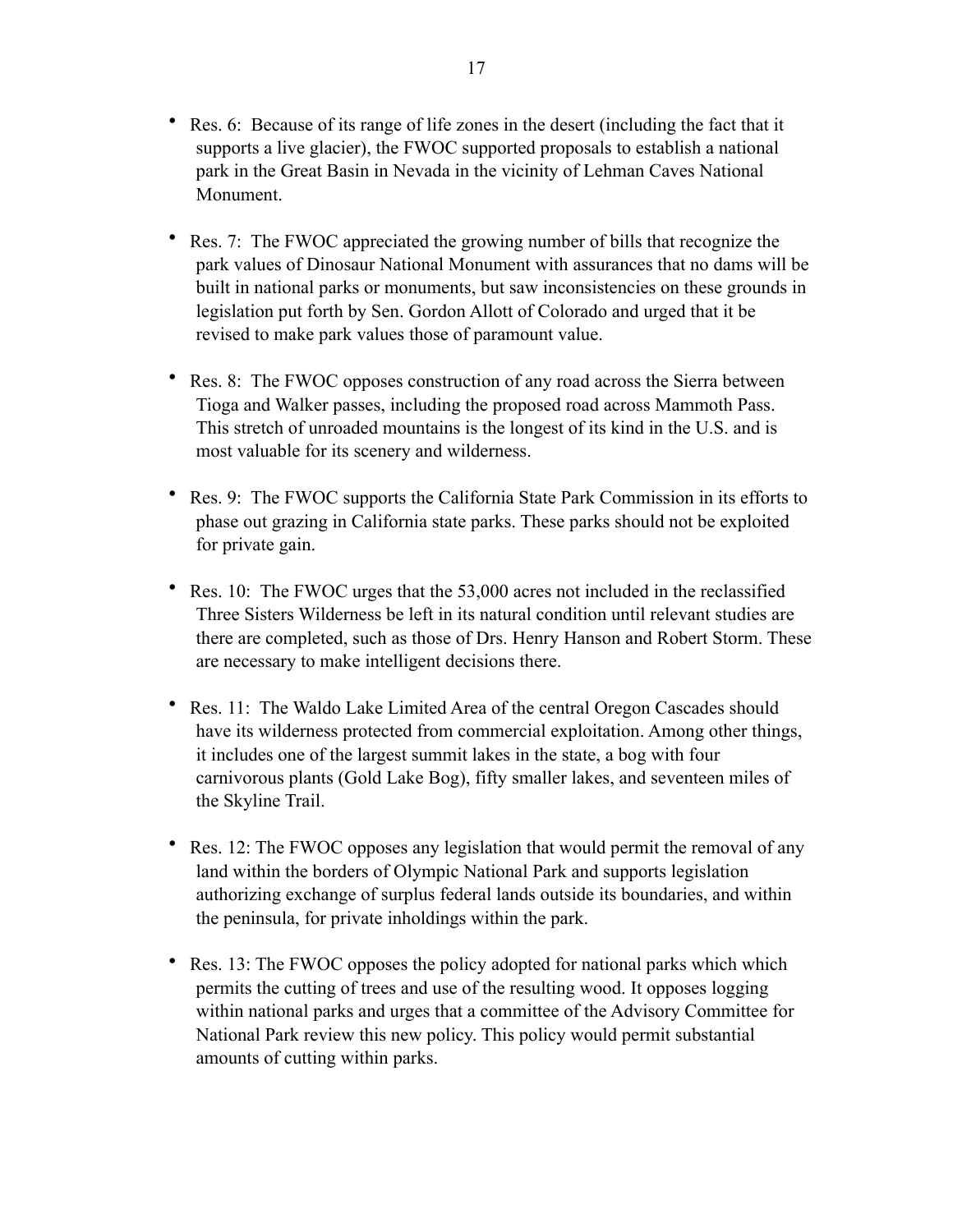- Res. 14: The FWOC urges that comprehensive studies be undertaken of the recreational and wilderness values of Washington's entire North Cascades and that no irrevocable commitments be made while these studies are underway. It believes that all management agencies now operating in that area be involved. It reaffirms its support of the proposal made in 1956 by the Mountaineers for wilderness in the Glacier Peak Limited Area.
- Res. 15: The FWOC believes that no areas which are important for the values of wildlife, wilderness, scenery, or recreation should be sacrificed for further hydroelectric development. Developments for flood control and irrigation should come in areas that are already developed and areas downstream. Alternatives should be carefully appraised to resolve conflicts.

- <span id="page-17-0"></span>• Res. 1: The FWOC reaffirms its support for the establishment of a Dinosaur National Park in Utah; its opposition to the construction of a road across the Sierra between Tioga and Walker passes; and its support for prompt funding of the recreation studies recommended by Samuel T. Dana.
- Res. 2: The FWOC urges Congress to authorize a study by the Secretary of Interior, in cooperation with the Secretary of Agriculture, of the best way to protect the area between the North Cascades Primitive Area and Stevens Pass in the Washington Cascades, in light of its outstanding wilderness qualities and unquestioned national park caliber.
- Res. 3: In light of the urgency of protecting Rainbow Bridge National Monument in Utah from the encroaching waters of the Glen Canyon Dam, and the need to do so by the time the dam is completed, the FWOC urges that the Bureau of Reclamation and the National Park Service identify the most feasible means for safeguarding the Monument, and make public those findings.
- Res. 4: In light of the growing interest of the public in visiting National Wildlife Refuges, the FWOC urges the Fish and Wildlife Service to provide essential visitor facilities at these refuges.
- Res. 5: The FWOC urges the National Park Service to complete studies looking forward to the establishment of a Great Basin National Park in Nevada.
- Res. 6: In light of the damage done by the new roads built by the National Park Service in Yosemite National Park, such as with the Tioga road, the FWOC urges the National Park Service to study, then adopt and publish the standards which the Park Service will follow in constructing new roads in national parks, and urges that this be done in cooperation with conservation groups.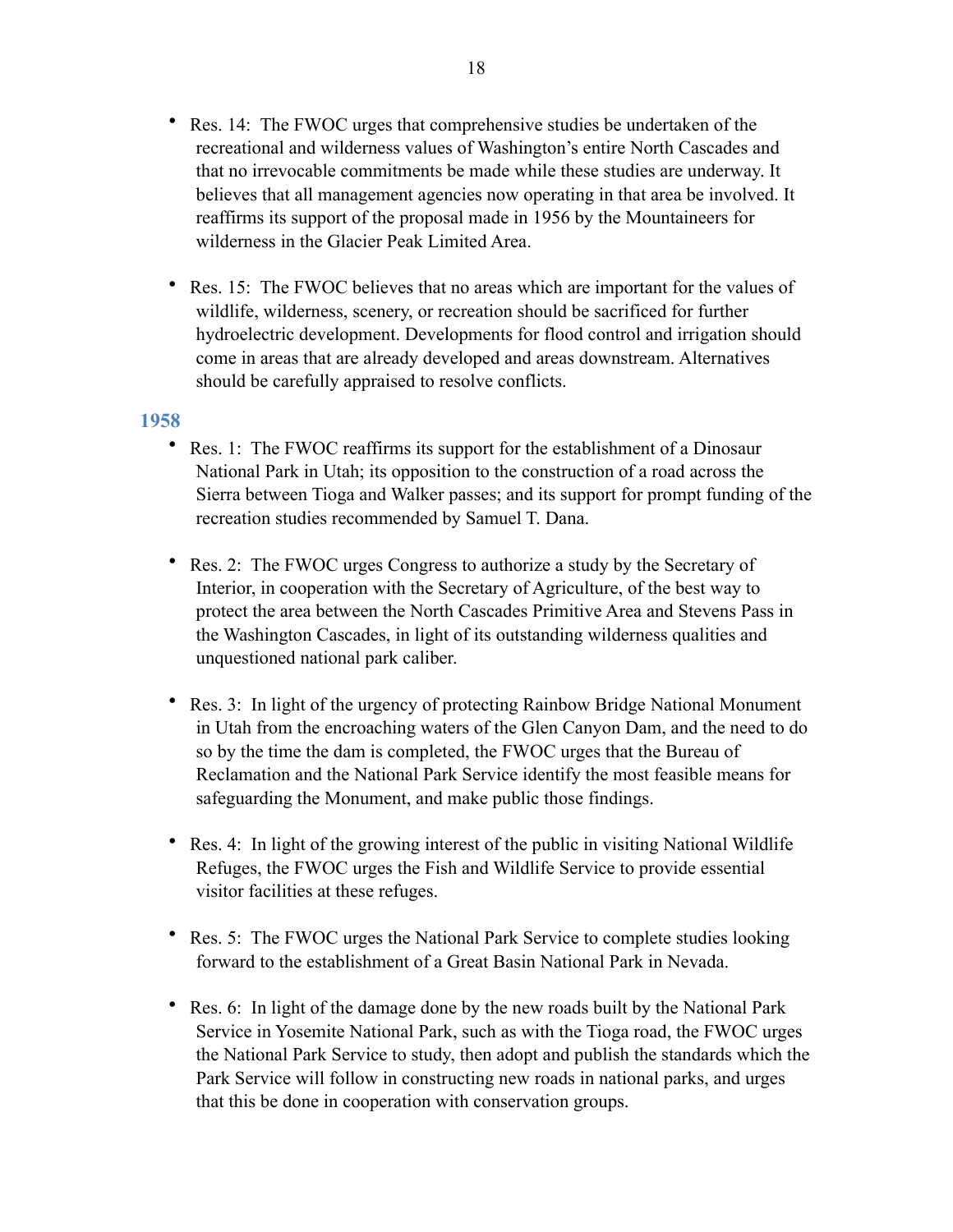- Res. 7: The FWOC commends the sponsors in Congress of legislation to protect wilderness and urges its prompt adoption.
- Res. 8: The FWOC supports the efforts of the Forest Service to acquire inholdings within the Mt. St. Helen's Limited Area and urges that it be kept free of commodity developments. It also urges that the lakes area north of Spirit Lake be maintained in a wild state
- Res. 9: Given the uniqueness of the roadless character of the Olympic ocean strip from the Ozette River to Cape Flattery, the FWOC urges the National Park Service to keep it in that state. It also urges that efforts be made to extend NPS jurisdiction to the beaches in that strip.
- Res. 10: Because the Outdoor Recreation Resources Review may provide an opportunity to reevaluate the best long-term use of various lands, the FWOC urges that no decisions be made while it is underway on the disposition of lands of the national forests that still lack a long-term designation, such as the Alpine Lakes and Waldo Lakes Limited Areas in the Northwest and the Kern Plateau in California.
- Res. 11: The FWOC urges that those doing studies for the ORRRC report give special attention to the following considerations:

(a) gateway areas and buffers which can absorb some recreational demands and alleviate the impact on wilderness;

(b) the role that open space may provide around urban areas in reducing the impact of recreationists on wildlands;

(c) the role that substitutes for some commodities provided by wildlands can play in reducing the impact on wilderness.

General Recommendations:

(a) that the Forest Service proceed with plans to set aside some new natural areas in the 53,000 acres deleted from the Three Sisters Wilderness;

(b) that legislation be enacted giving protection to the wildlife finding habitat in the Klamath Lake refuge;

(c) that legislation by passed prohibiting motorized travel in wilderness.

<span id="page-18-0"></span>**1959** 

• Res. 1: The FWOC reaffirms its support for the Wilderness bill and urges its speedy passage.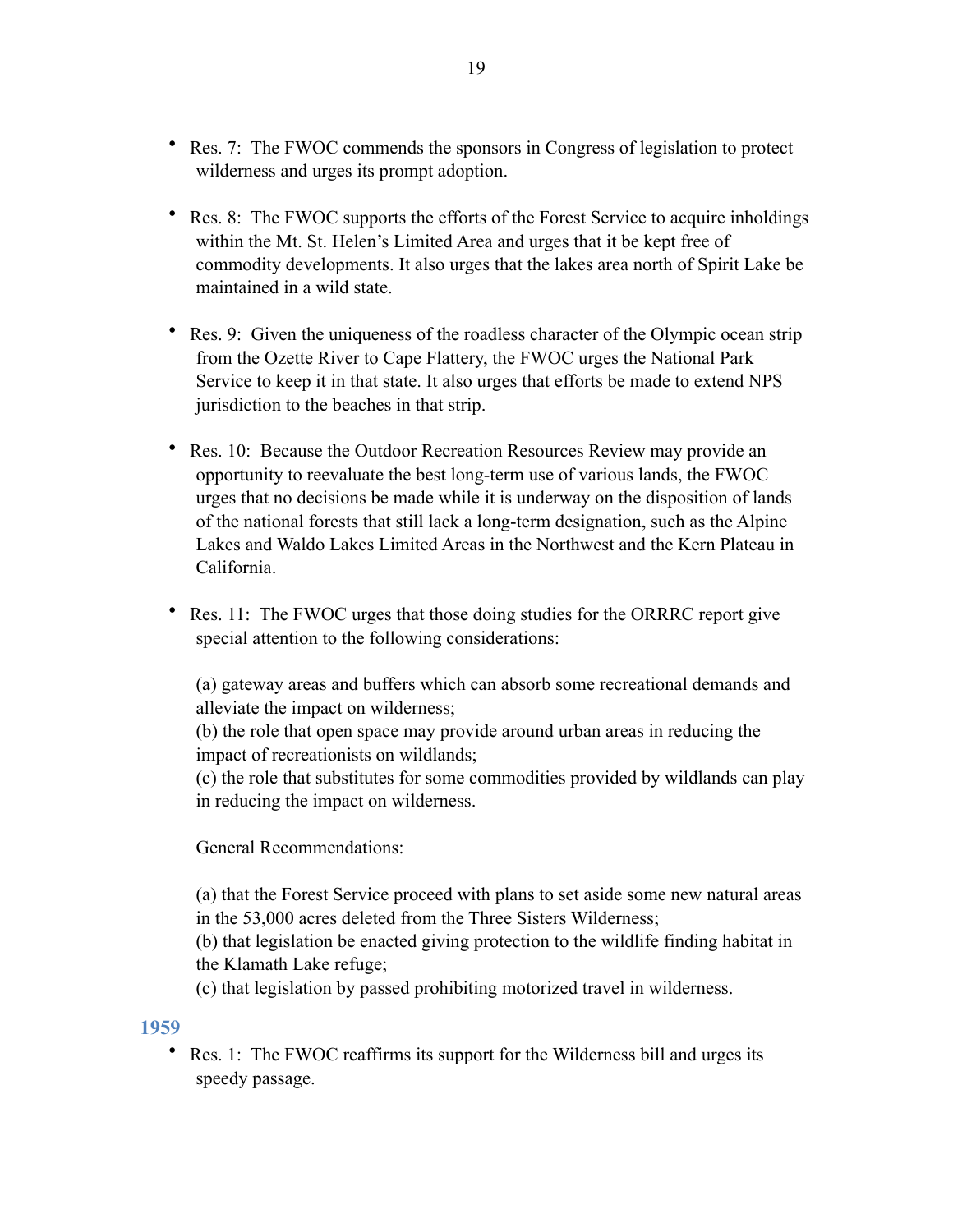- Res. 2: Recognizing the natural beauty of certain coastal areas and the need to protect them, the FWOC supports the enactment of legislation to establish a system of National Seashores, and particularly ones at Point Reyes, the Oregon Dunes, and at Cape Flattery, all on the Pacific coast.
- Res. 3: The FWOC opposes inappropriate structures within national parks, such as the proposed "Shrine of the Ages" chapel in Grand Canyon National Park and a proposed chair lift in Crater Lake National Park. These structures would detract from the natural scene.
- Res. 4: Because of the wild values of the portions of the Waldo Lake Limited Area to the north and west of the lake, the FWOC urges that they be classified as a Wild Area, with only a corridor provided for a new access road.
- Res. 5: To limit damage to scenery and park values, the National Park Service should establish standards which govern factors in constructing roads in parks so as to limit speeds, gradients, depths of cuts and fills, curve radii, and that establish practices to minimize scars.
- Res. 6: The Tule Elk of southern California is endangered in its native habitat by over-grazing and spreading agriculture. Studies are needed on the condition of their range, carrying capacity (if competing cattle are removed), and the minimum numbers that would allow them to escape extinction.
- Res. 7: To deal with the changing needs of recreation and the disappearance of lands needed for recreation, the FWOC urges that qualified lands be acquired as rapidly as possible, guided by long-range planning on needs.
- Res. 8: The FWOC urges independent investigation of the proposals made by the Hoover Commission to transfer various federal lands from the Interior Department to the Agriculture Department and other lands from the Agriculture Department to the Interior Department.

 And while the ORRRC is underway, the FWOC urges a temporary set aside of public lands of high recreational quality to be held in their present state without commodity development. The list then provided includes all Limited Areas in the PNW and all Primitive Areas. It would include the 53,000 acres recently deleted from Oregon's Three Sisters Wilderness, California's Kern Plateau, many scenic and wild areas in the North Cascades, and others.

• Res. 9: The FWOC urges the Forest Service to proceed to acquire inholdings within Wild, Wilderness, and Scenic Areas to protect high recreational and scenic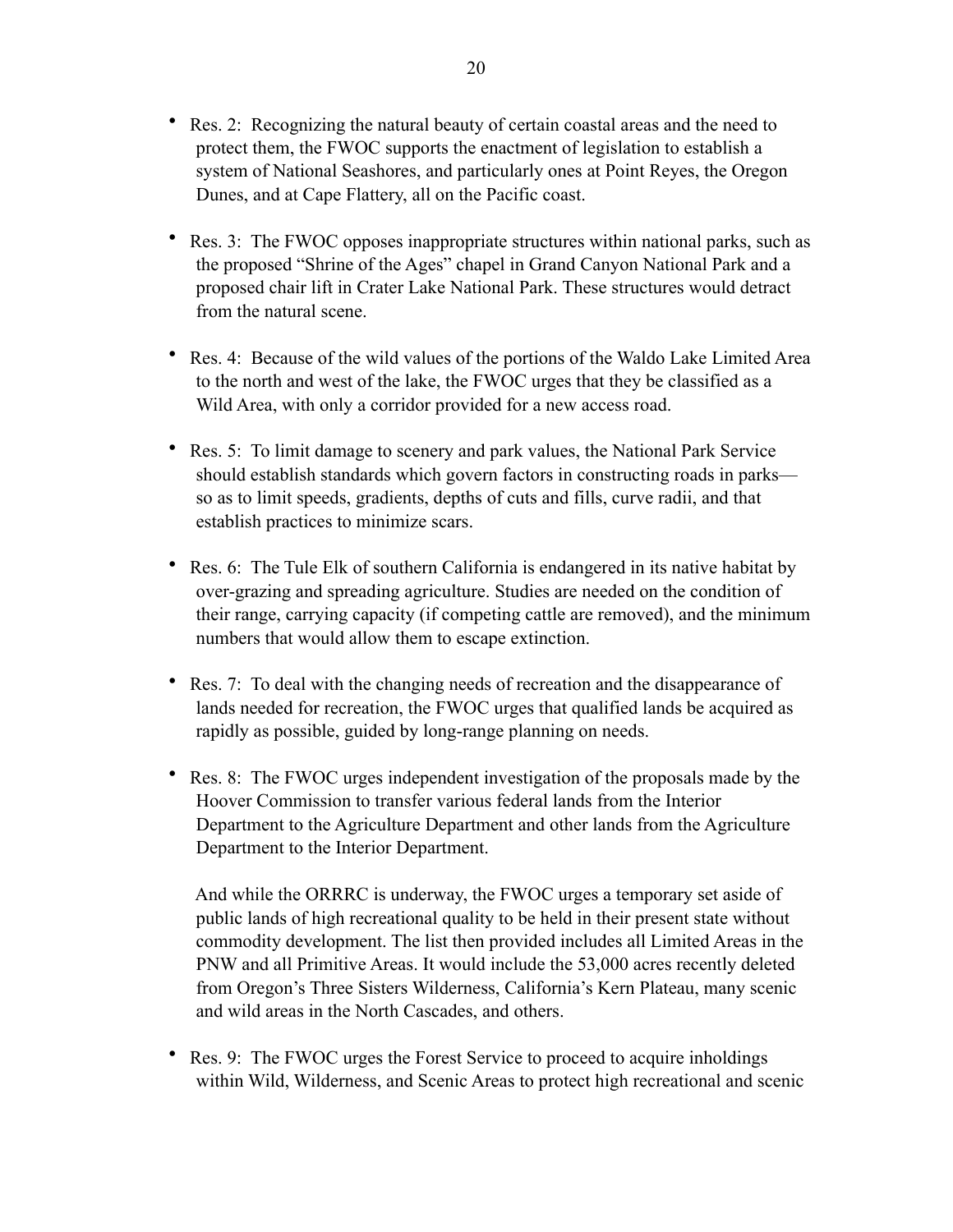values in them, particularly in light of rising market prices of privately owned property.

- Res. 10: Throughout the national forests the FWOC urges the Forest Service to acquire trail rights-of-way to assure public access to adjoining public lands. No public lands should be transferred to private parties without reserving public trail rights.
- Res. 11: The FWOC urges the Forest Service to adopt the boundaries for Washington's Glacier Peak Wilderness that were proposed by the Mountaineers in 1959, and not to leave out the lowland access valleys on the west, nor the areas in the Skagit River Valley proposed in 1939 by Forest Service Chief Ferdinand Silcox.
- Res. 12: The FWOC urges Congress to direct the Secretary of the Interior to study the area in Washington Cascades between Stevens Pass and the Canadian border to determine which areas merit national park status and make such recommendations. This study should be done in consultation with the Secretary of Agriculture.
- Res. 13: In light of the findings of a National Park Study of the Snake Range in Nevada's Great Basin that the area qualifies to be a national park, the FWOC urges publication of that study and urges Congress to establish that area as a national park.
- Res. 14: The FWOC commends the National Parks Association for sponsoring the Student Conservation Program, which enables students to become aware of the challenges of protecting parks and offers its support and encouragement.
- Res. 15: The FWOC reaffirms its support for the legislation put forth by Rep. John Saylor for making Dinosaur National Monument a national park and commends Rep. Wayne Aspinall for his bill that would enlarge its boundaries and urges Sen. Gordon Allott to remove the provision in his bill that might be used to build a dam there.
- Res. 16: The FWOC urges that Congress provide sufficient funding to retain enough professional staff to conduct the ORRRC report studies of future demand for outdoor recreation and the resources available to meet the need. It is important that these studies be authoritative and unbiased.
- Res. 17: The FWOC urges the Congress to halt the construction of the Glen Canyon dam--so as to arrest the rise of the reservoir that might impair the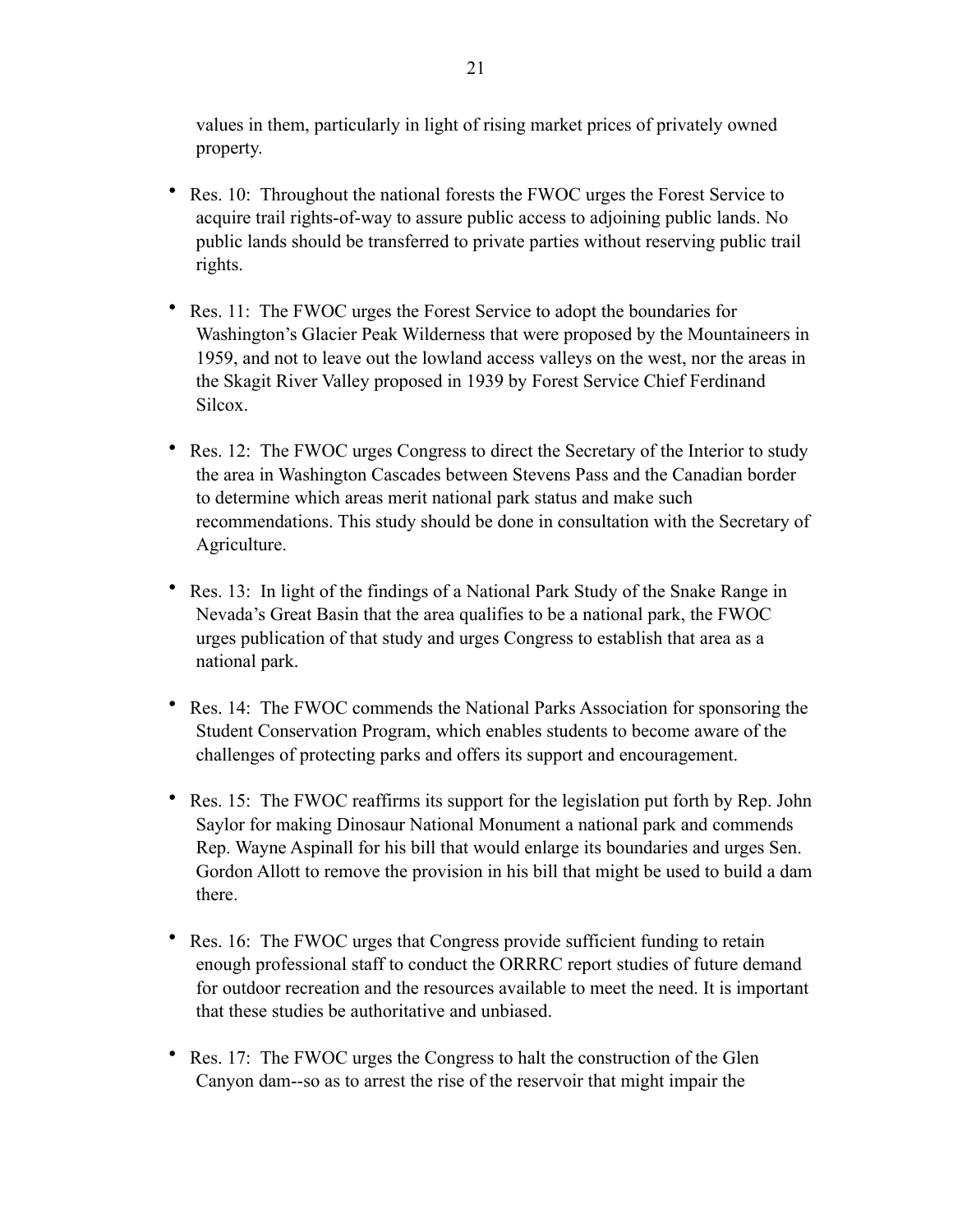Rainbow Bridge National Monument--until an adequate program to protect the monument is underway and assured, as had Congress had promised.

- Res. 18: Because unique formations of crystals have recently been discovered in the Crystal Ball Cave near Gandy, Utah, the FWOC urges the National Park Service to study the cave, with a view to including it in the national park system and affording it protection.
- Res. 19: Believing that irreplaceable scenic and recreational resources, such as those in Grand Canyon National Park and monument, should not be sacrificed for hydroelectric development, the FWOC opposes construction of dams on the Colorado River that would cause water to be backed up into this park and monument.

# <span id="page-21-0"></span>**1960**

• Res. 1: The FWOC reaffirms the following points embodied in past resolutions:

(a) The areas north and west of Waldo Lake should be classified by the Forest Service as a Wild Area.

(b) Dinosaur National Monument should be made a national park.

(c) The FWOC opposes the proposed Bridge Canyon dam which cause water to back up water in the Grand Canyon National Park and opposes any dam which would do that.

(d) The FWOC urges that lands being studied by the ORRRC commission be protected against adverse change until they can be evaluated and the published report can be studied by the public and Congress.

(e) The FWOC reaffirms its support of the Wildness bill and urges its early adoption.

(f) The FWOC urges states to find ways to route traffic around national parks, that park roads should fit the scenery, and the NPS should establish numerical standards for good practices in constructing its roads to minimize damage. (g) With regards to the North Cascades, the FWOC reaffirms its support for a Glacier Peak Wilderness that includes the lowland timbered valleys leading into it and that legislation should move forward in Congress for a study of the national park potential in the area in the Washington Cascades between Stevens Pass and the border with Canada and that areas being studied receive interim protection.

• Res. 2: The FWOC recognizes that better levels of stocking need to be attained on the nation's forests (public and private), that higher levels of utilization need to be attained of the wood that is cut, that more forest lands need to be replanted, and that the amounts of wood consumed by insects needs to be reduced. By such improvements, adequate forested areas can be set aside as wilderness, including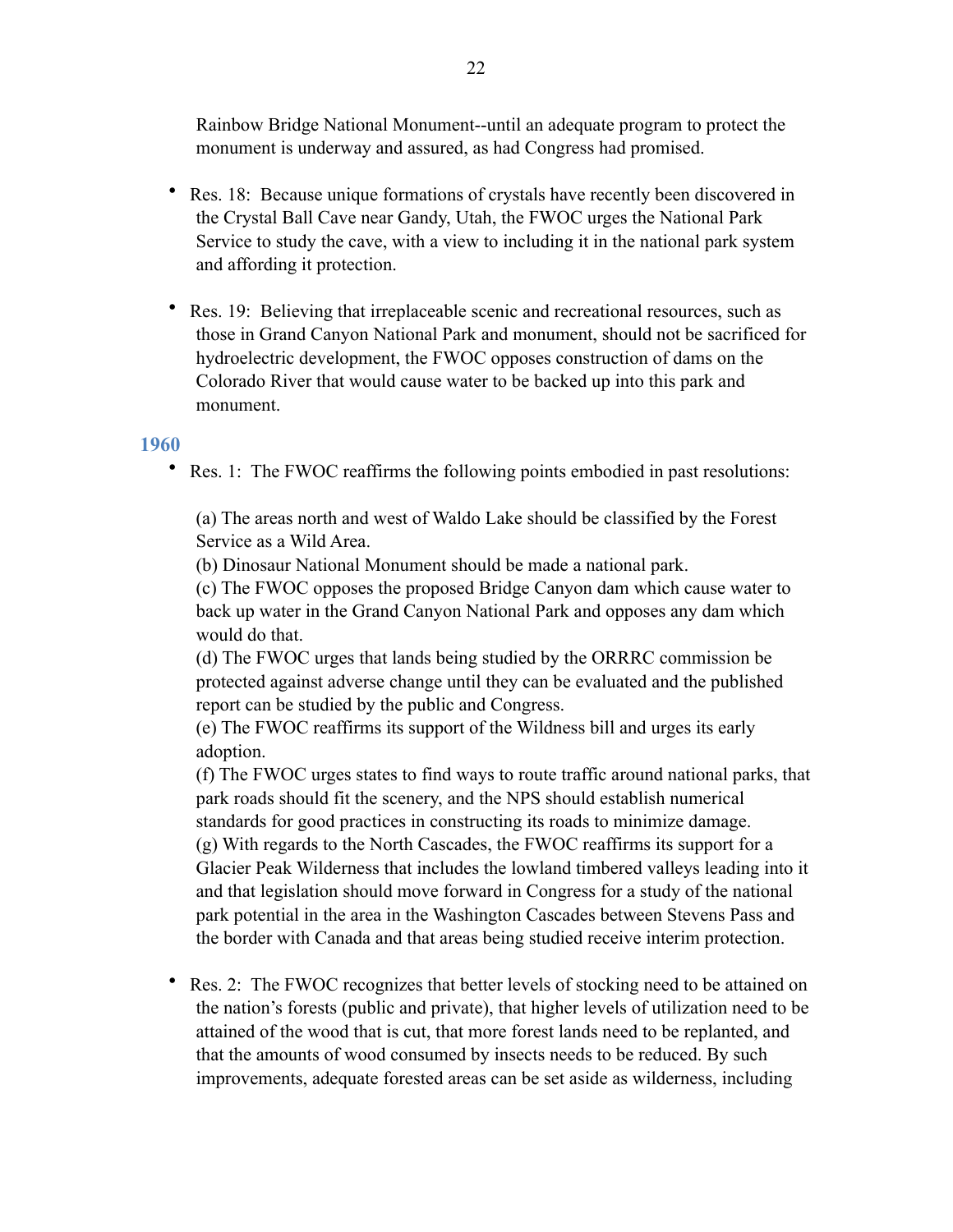lowlands as well as highlands. The FWOC urges the Forest Service to develop more accurate methods of measuring wilderness use.

- Res. 3: The FWOC is concerned about the rapid growth in the construction of logging roads that harm the Pacific Crest Trail. The FWOC urges that the relocation of trails be made at the same time the roads are built, that the trail be properly built when it is relocated, that needed signs be put out to guide hikers, and that the trail be available at all times.
- Res. 4: The FWOC opposes removing the Robinson Basin from the High Sierra Primitive Area, which is being proposed to provide land for a proposed ski area. The area is already too narrow at this point.
- Res. 5: Believing in the importance of protecting wilderness within the national parks, the FWOC urges the Park Service to give greater priority to acquiring inholdings within the parks and urges better funding for this purpose.
- Res. 6: The FWOC opposes construction of non-conforming developments within national parks, or the continued maintenance of them where they have been built in the past. Specifically, it opposes construction of hotels in Mt. Rainier National Park in upper scenic areas, the construction of a chair lift in Crater Lake National Park, the construction of a ski area in Seven Lakes Basin in Olympic National Park, and the use of power boats on Yellowstone Lake, as well as the use of power boats with motors of five horsepower or more on the lakes of national parks. It commends the National Park Service for resisting the installation of such facilities and urges their removal.
- Res. 7: The FWOC reaffirms its support for maintenance of the Olympic National Park's roadless ocean strip, and opposes construction of a parallel nearby road outside with spurs, except for that proposed to Teawhit Head.
- Res. 8: The FWOC urges Congress to enact legislation establishing national seashores and lakeshores, as recommended by the National Park Service on the basis of a series of field studies. Dozens of such areas have been recommended, including such areas as Point Reyes and the Oregon Dunes on the West Coast, Padre Island in Texas, Indiana Dunes and Pictured Rocks on the Great Lakes, and Cape Cod and Fire Island on the East Coast.
- Res. 9: The FWOC joins outdoor organizations in the East in opposing invasion of the large block of wilderness north of Fontana Lake in the Great Smoky Mountains National Park by an unnecessary 40 mile, loop road.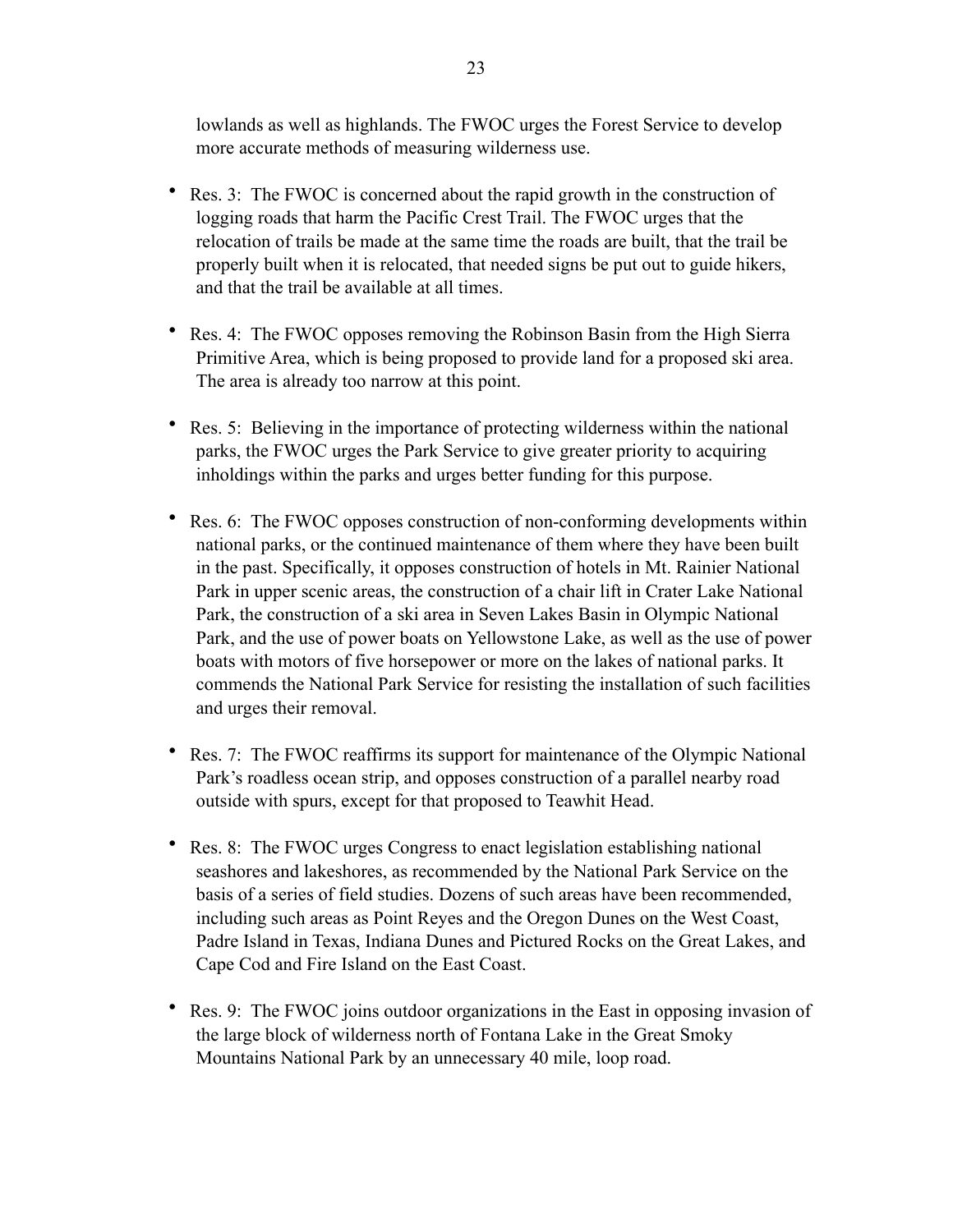- Res. 10: The FWOC urges Congress to authorize a study of the qualifications of the Sawtooth area of central Idaho to be a national park. It has 78 peaks of more than 10,000 feet and 355 lakes.
- Res. 11: Because of its slow start, the FWOC urges Congress to provide two more years to complete the work of the Outdoor Recreation Resources Review. More funding should also be provided to hire expert staff, and interim protection should be provided for the areas being studied.
- Res. 12: Impressed by the recommendation of the Fish and Wildlife Service that an Arctic Wildlife Range be established in northern Alaska, the FWOC urges the Secretary of the Interior to take administrative action to set it aside. It would protect the habitat for many forms of wildlife that are indigenous to the area, such as caribou and Dall sheep.
- Res. 14: When those building dams flood dedicated scenic resources, the FWOC urges that that the acquisition of comparable replacement resources of that type be included in the budget for the project. More particularly, it urges that this be done for the Round Butte dam on Oregon's Deschutes River.
- Res. 15: The FWOC urges that a state park system be established in the state of Hawaii as the Hawaiian Trail and Mountain Club has advocated.
- Res. 16: The FWOC supports the recommendations of the California Public Outdoor Recreation Plan and urges all groups affected to cooperate.

- <span id="page-23-0"></span>• Res. 1: The FWOC commends Agriculture Secretary Freeman for opposing efforts to invade wilderness areas and to eliminate them on a piecemeal basis.
- Res. 2: The FWOC appreciates the cooperation begun by the secretaries of Interior and Agriculture to cooperate in striving to achieve coordinated and balanced planning for the use of natural resources.
- Res. 3: The FWOC asks the Forest Service to initiate sound planning approaches that provide for public participation in decision-making.
- Res. 4: The FWOC commends Agriculture Secretary Freeman for ordering preparation of a long-term management plan for the high Cascades in Oregon and Washington and halting inconsistent development until it is prepared.
- Res. 5: The FWOC commends Secretary Freeman for pledging to have the Forest Service establish buffer zones for high country scenery.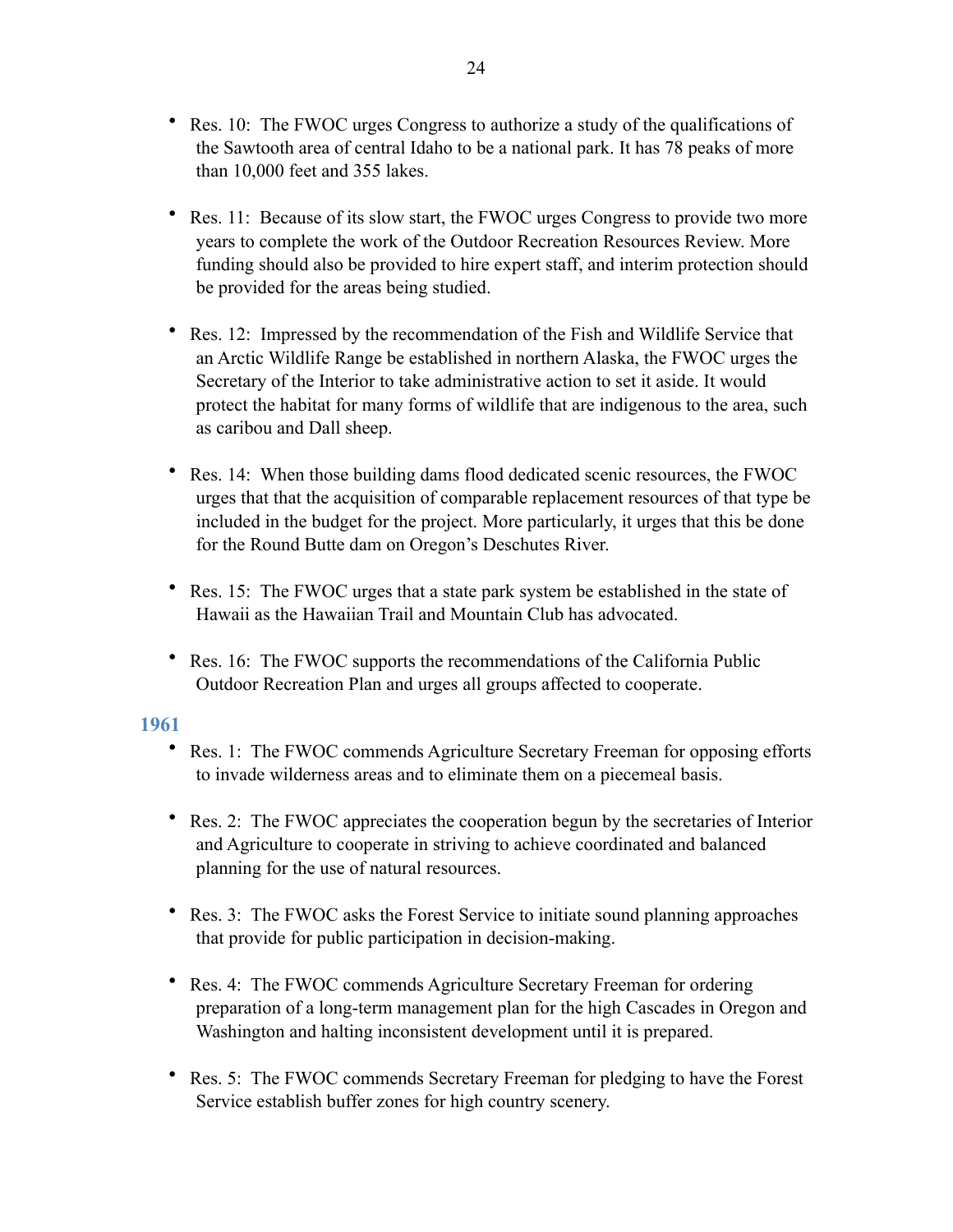- Res. 6: The FWOC urges the Forest Service to protect strips along all significant streams, lakes, roads and trails, not just major ones. In computing the width of these strips, more acreage should be included to allow for losses to diseases and blow-down.
- Res. 7: The FWOC asks the Forest Service to continue to maintain forest camps in old growth and to avoid cutting trees in them on mere suspicion of unsoundness.
- Res. 8: The FWOC urges the Forest Service to recognize the wilderness values in Limited Areas as being of the greatest importance and urges an end to logging around Waldo Lake and urges that a Wild Area be set aside in the lakes area northwest of Waldo Lake.
- Res. 9: The FWOC urges that the western boundary of the Three Sisters Wilderness be moved to the western edge of the Horse Creek drainage and that Natural Areas be established in the Olallie Ridge area and that its streams be protected by strips along them.
- Res. 10: The FWOC opposes logging in the Minam River Valley and supports adding that valley to the Eagle Cap Wilderness.
- Res. 11: In its reclassification, the FWOC believes that the Mt. Jefferson Primitive Area should be expanded to include the Pamelia and Marion Lakes areas, and it looks forward to the planned public hearings on this reclassification.
- Res. 12: The FWOC urges the Forest Service to establish a wilderness area on the White Mountains of California above the 7500 foot level and that it include White Mountain Peak, Juniper, Pinyon, Davis, and Black mountains.
- Res. 13: The FWOC opposes permitting a winter sports facility within the San Gorgonio Wild Area in southern California and commends the Forest Service for continuing to protect it.
- Res. 14: The FWOC strongly opposes efforts to turn over the management of wildlife numbers to others than the staff of the National Park Service within national parks. It further urges that national park standards be maintained within National Recreation Areas established besides national parks.
- Res. 15: The FWOC opposes efforts to expand concessionaire facilities within national parks. When they become obsolete, they should be re-located at the periphery of such parks.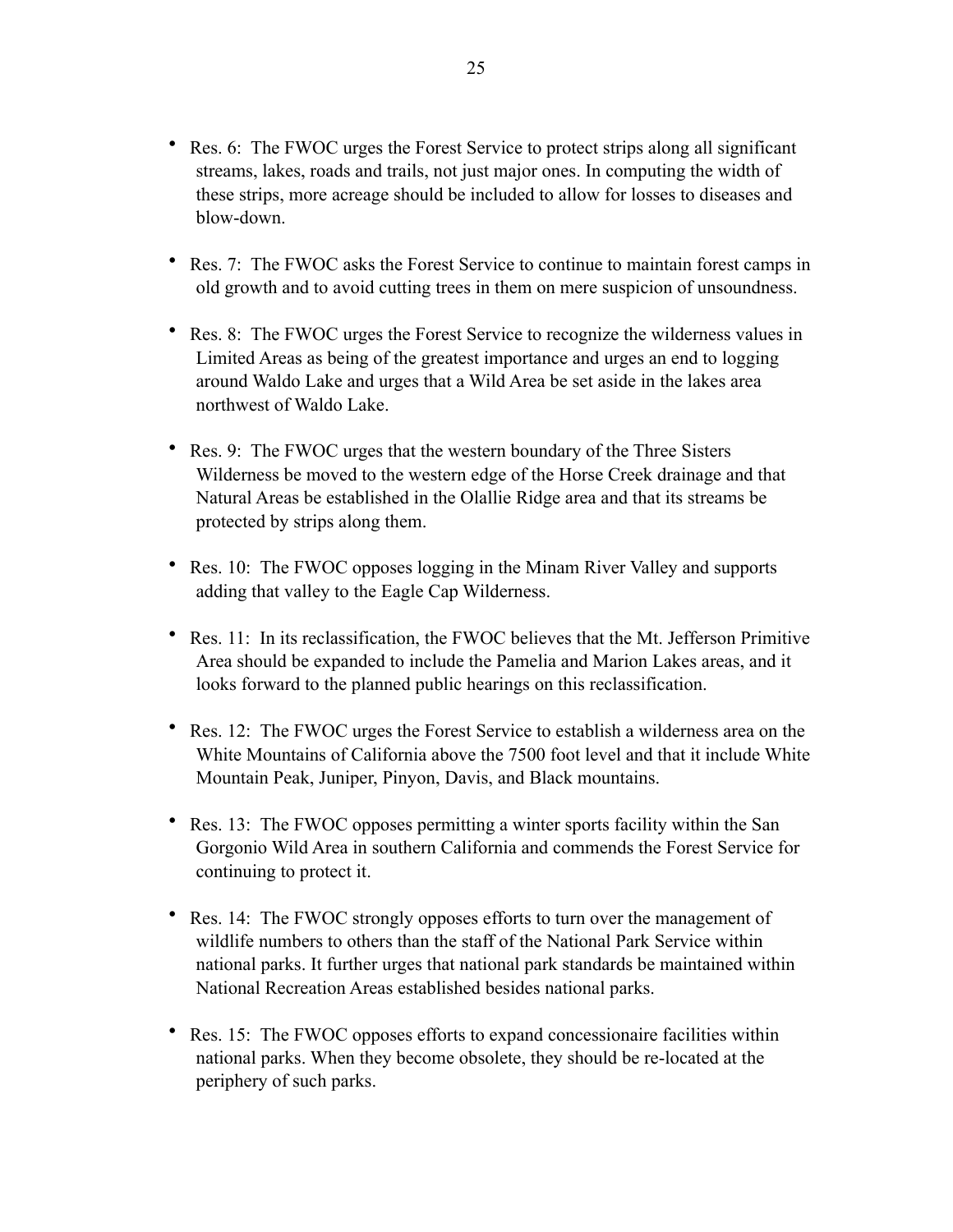- Res. 16: The FWOC believes the National Park Service should give its highest priority to acquiring inholdings within such parks as Joshua Tree National Monument and urges Congress to provide the needed funding to do this. It opposes building subdivisions on inholdings within Joshua Tree monument.
- Res. 17: The FWOC asks the Interior Secretary to study the suitability of lands on Kauai Island in Hawaii to be included within the national park system.
- Res.18: The FWOC urges the President to order that efforts within the administration be expedited to prepare a proposal to Congress to establish a national park in the North Cascades.
- Res. 19: The FWOC urges that the construction of a restraining dam be undertaken immediately to protect the Rainbow Bridge National Monument from the rising waters of Glen Canyon dam.
- Res. 20: The FWOC reiterates its support for establishing a new program of national seashores, as well as a new national park in Hawaii.
- Res. 21: The FWOC urges the California State Highway Commission to select a new route around Emerald Bay on Lake Tahoe that would not encroach upon the state park there.
- Res. 22: The FWOC urges the PUC of California to deny a request to lay a natural gas pipeline across much of the Anza-Borrego Desert State Park, which would damage its scenic and esthetic values.
- Res. 23: The FWOC opposes the construction of military facilities within units of the national park system and wilderness areas, unless no alternative sites are available or the nation is in grave peril.
- Res. 24: Planners at all levels should respect the integrity of parks and open spaces, as well as be integrated with established plans for communities. This should happen early in the process.
- Res. 25: The FWOC urges the Forest Service to close trails and specified areas to mechanized uses, including motor cycles and chain saws. Such uses can damage trails, start erosion, create forest fires, and destroy quiet.
- Res. 26: The FWOC supports the control of billboards along interstate and state highways.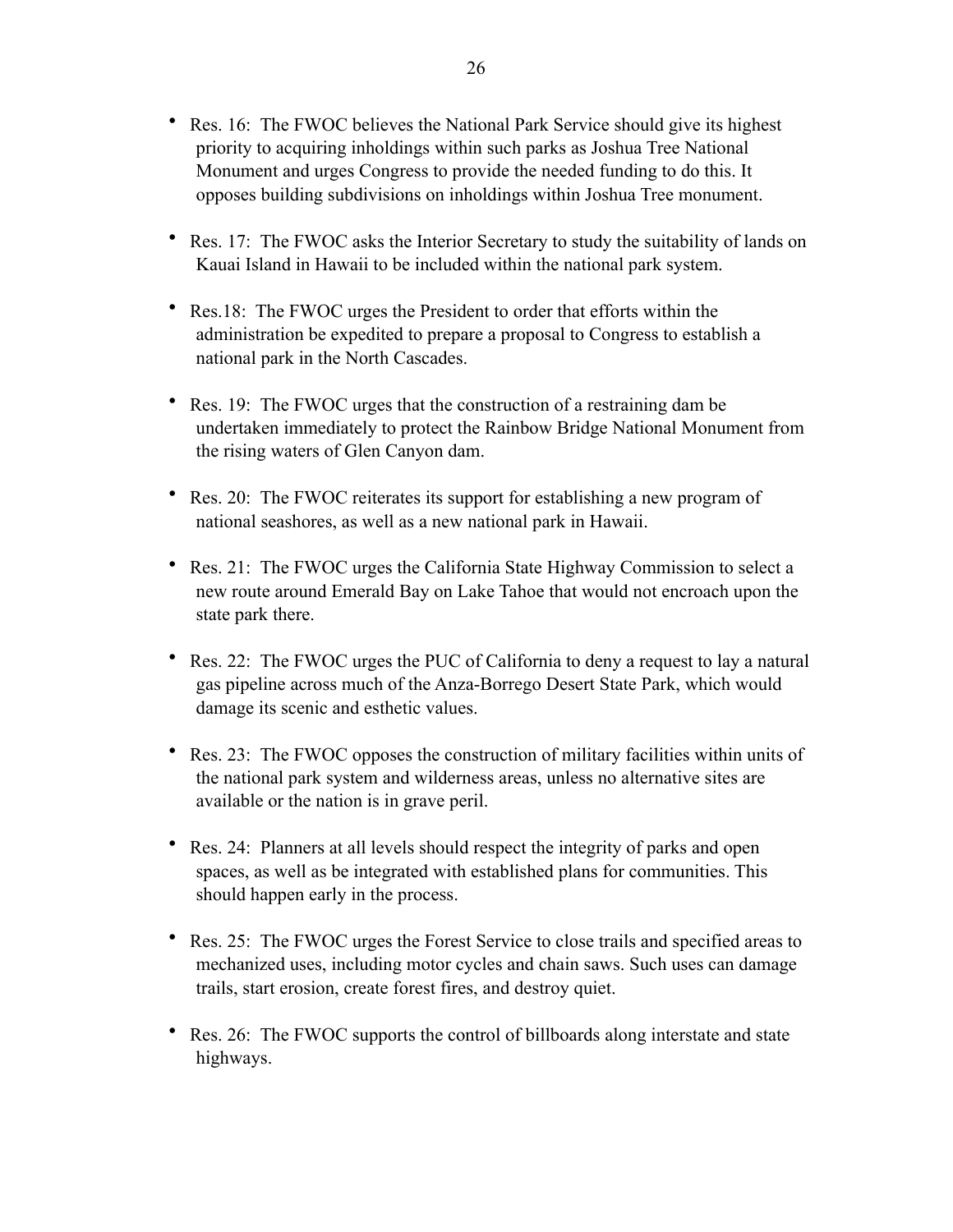- Res. 27: The FWOC urges that conservation education be more strongly emphasized in the public schools, giving emphasis to the interrelations of all living things.
- Res. 28: The FWOC commends the Bureau of Sports Fisheries and Wildlife on its proposals that would insure wintering areas for waterfowl on federal watercontrol projects, so as to increase the numbers of waterfowl.
- Res. 29: In light of the destructive effects of prevailing predator control practices, the FWOC urges that Congress establish a qualified commission to investigate the need for such a program.
- Res. 30: The FWOC urges early passage of the Wilderness Bill reported out of the Senate Interior Committee, both by the Senate and House.

# <span id="page-26-1"></span><span id="page-26-0"></span>**1962 [missing]**

- Res. 1: In a Preamble, the FWOC cited the various pressing reasons for a broad new law to protect wilderness.
- Res. 2: The FWOC reaffirms its support for speedy passage of the Wilderness Bill that is at least as strong as that passed by the U.S. Senate in the last Congress.
- Res. 3: The FWOC urges the U.S. Forest Service to adopt the boundaries proposed by the Mountaineers for the North Cascades Primitive Area and to stop selling timber within those boundaries until the reclassification process is complete.
- Res. 4: The FWOC urges the Forest Service to include more acreage on the west side of the Mt. Jefferson Wild Area, and particularly in the Pamelia Creek drainage and the Marion Lake area, in its reclassification of this wild area.
- Res. 5: The FWOC urges the Forest Service to set up a wilderness area on the entire Kern Plateau in California's Sierra. In the interim, it urges that the Golden Trout Wilderness be extended as far south as possible, and that the wilderness qualities of the rest of the plateau be maintained while studies are underway.
- Res. 6: In its reclassification of the Selway-Bitterroot Primitive Area in Montana and Idaho, the Forest Service shrunk it by 22%. The FWOC urges the Secretary of Agriculture to reconsider this decision and to maintain the wilderness qualities of the entire Primitive Area while this is pending.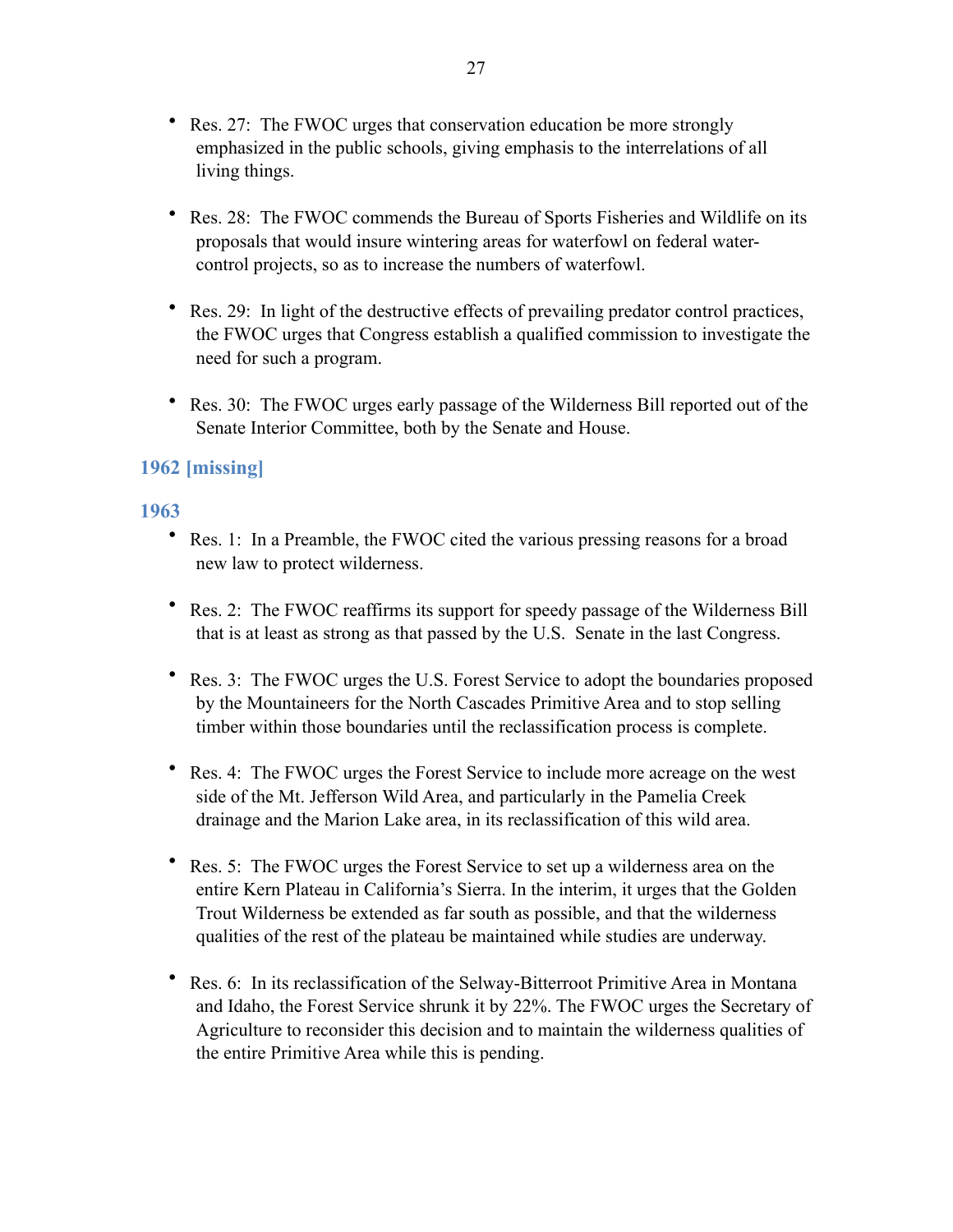- Res. 7: The FWOC urges the Forest Service to expand its proposal for a reclassified Sawtooth Wilderness in Idaho to include expansions in the following areas: the Hanson Lakes and Trail Creek area, areas downslope of the Alpine Way Trail, more corridors from Pettit and Redfish lakes, and more stands of yellow pine along the North Fork of the Boise River.
- Res. 8: The FWOC reaffirms its support for the national park in the North Cascades proposed by the North Cascades Conservation Council and urges that timber sales be dropped from plans while the future of this area is being studied.
- Res. 9: The FWOC urges the National Park Service to do a study of the national park potential of the area in the Oregon Cascades generally between the Mt. Jefferson Wilderness Area (north of it) and the Diamond Peak Wilderness (south of it), and such intervening areas as the former Waldo Lake Limited Area and the areas originally in the Three Sisters Primitive Area, with the natural qualities of this region protected while the study is underway.
- Res. 10: The FWOC urges the establishment of a Scenic Parkway under the National Park Service in the Columbia River Gorge, including the drainages flowing into it and acquisition of private inholdings.
- Res. 11: Because of the unusual ecological relationships found in the Channel Islands off the coast of Santa Barbara, the FWOC urges that they be given protection under the National Park Service as either a national park or a national seashore, or some combination of the two.
- Res. 12: The FWOC supports legislation introduced by Rep. Sisk of Fresno to add the Tehipite Valley on the Middle Fork of the Kings River and the area around Cedar Grove to the Kings Canyon National Park.
- Res. 13: The FWOC strongly urges that a national park be established in Hawaii on the island of Kauai because of its scenery and rare flora and fauna. It would include Waimea Canyon, the Na Pali cliffs, and the Alakai Swamp. A large share of it should be managed as wilderness.
- Res. 14: The FWOC endorses the proposal of the Hawaiian Trail and Mountain Club to expand Haleakala National Park by adding certain valleys that extend from its crater to the sea. They are the Kipahula and the Keanae valleys.
- Res. 15: The FWOC endorses the proposal of the Secretary of the Interior to establish a Canyonlands National Park in southeastern Utah of at least one million acres, with large undisturbed areas and commercial uses excluded.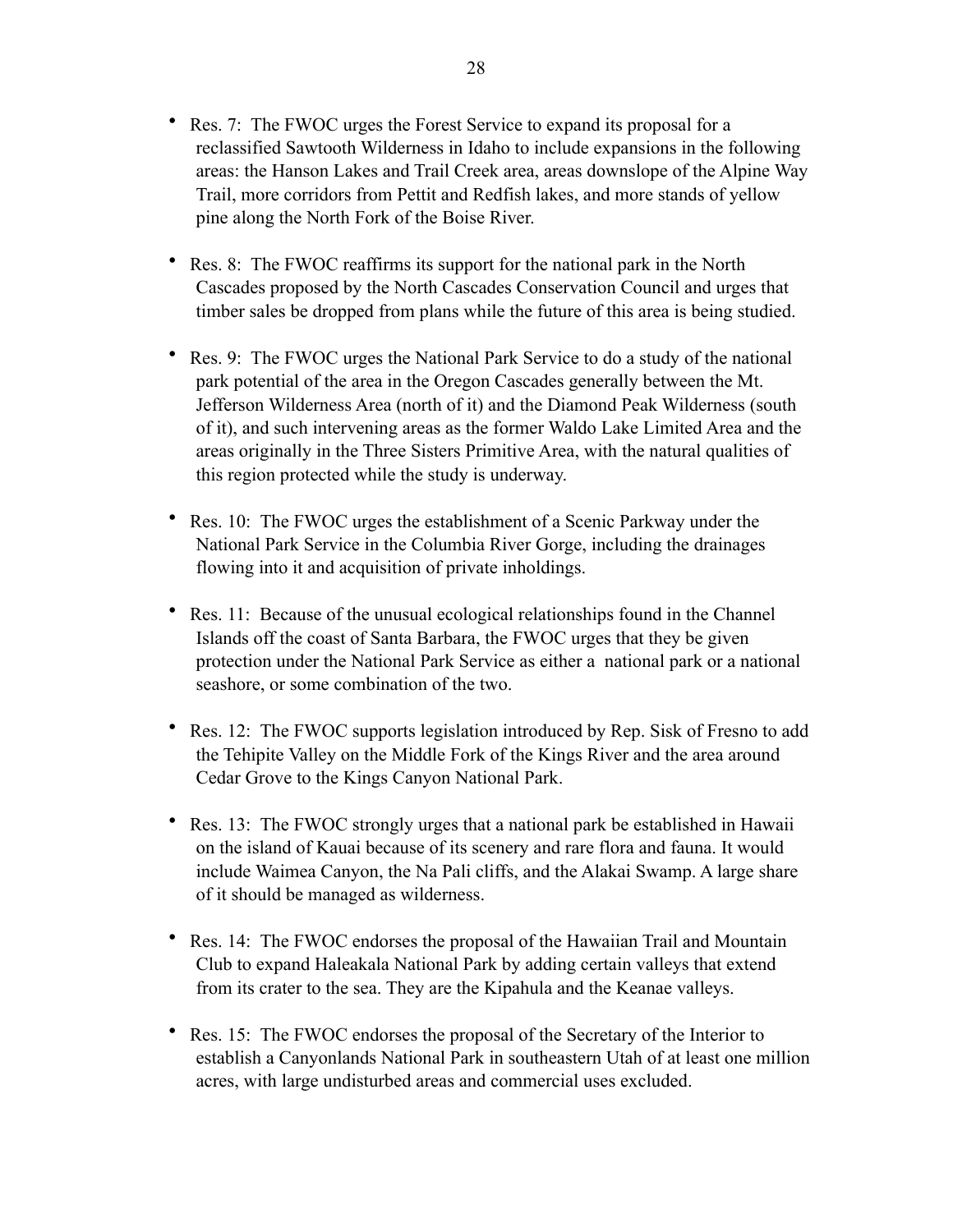- Res. 16: The FWOC urges that the Grand Canyon National Park be extended westward to embrace the Grand Canyon National Monument, including the canyons of Kanab Creek. No part of the geological Grand Canyon should be flooded by dams such as the proposed Marble Canyon dam. Moreover, the FWOC protests the failure to adequately protect the Rainbow Bridge National Monument from the rising waters of Glen Canyon dam.
- Res. 17: The FWOC welcomes the study just getting underway of free-flowing rivers that ought to be protected and offers its cooperation and urges its members to make suggestions, particularly of rivers flowing through wild lands. This study is a cooperative one by the secretaries of Agriculture and Interior.
- Res. 18: Because of the value of the Yukon Flats as habitat for birds, the FWOC opposes construction of the proposed Rampart Dam on the Yukon River in Alaska. And there are also alternatives to provide power.
- Res. 19: In light of the studies underway by the National Park Service of the best way of saving remaining virgin redwoods, the FWOC urges that a Redwood National Park be established. It also urges that freeways be routed around virgin redwoods and state parks such as that at Prairie Creek.
- Res. 20: The FWOC urges that more appropriate criteria be developed for evaluating losses to the public of natural and scenic areas to new construction projects. These should include estimates of the costs of replacing such features.
- Res. 21: Recognizing that motorized vehicles don't belong in wilderness, the FWOC urges that laws or regulations severely limit the landing of aircraft in areas set aside for their wilderness character, as well as low-level flying, and air drops, except in emergencies.
- Res. 22: The FWOC strongly opposes efforts to build skiing facilities in areas dedicated as wilderness and commends the Forest Service for its opposition. In no case should the boundaries of such areas be modified to permit construction of ski areas.
- Res. 23: The FWOC protests the construction of power plants and other industrial facilities in coastal areas with significant values for parks and recreation, such as at Bodega Bay in California.
- Res. 24: Because of concerns over the ecological effects of dangerous chemicals used in agriculture, the FWOC urges that national regulations be adopted to control their use and be diligently enforced.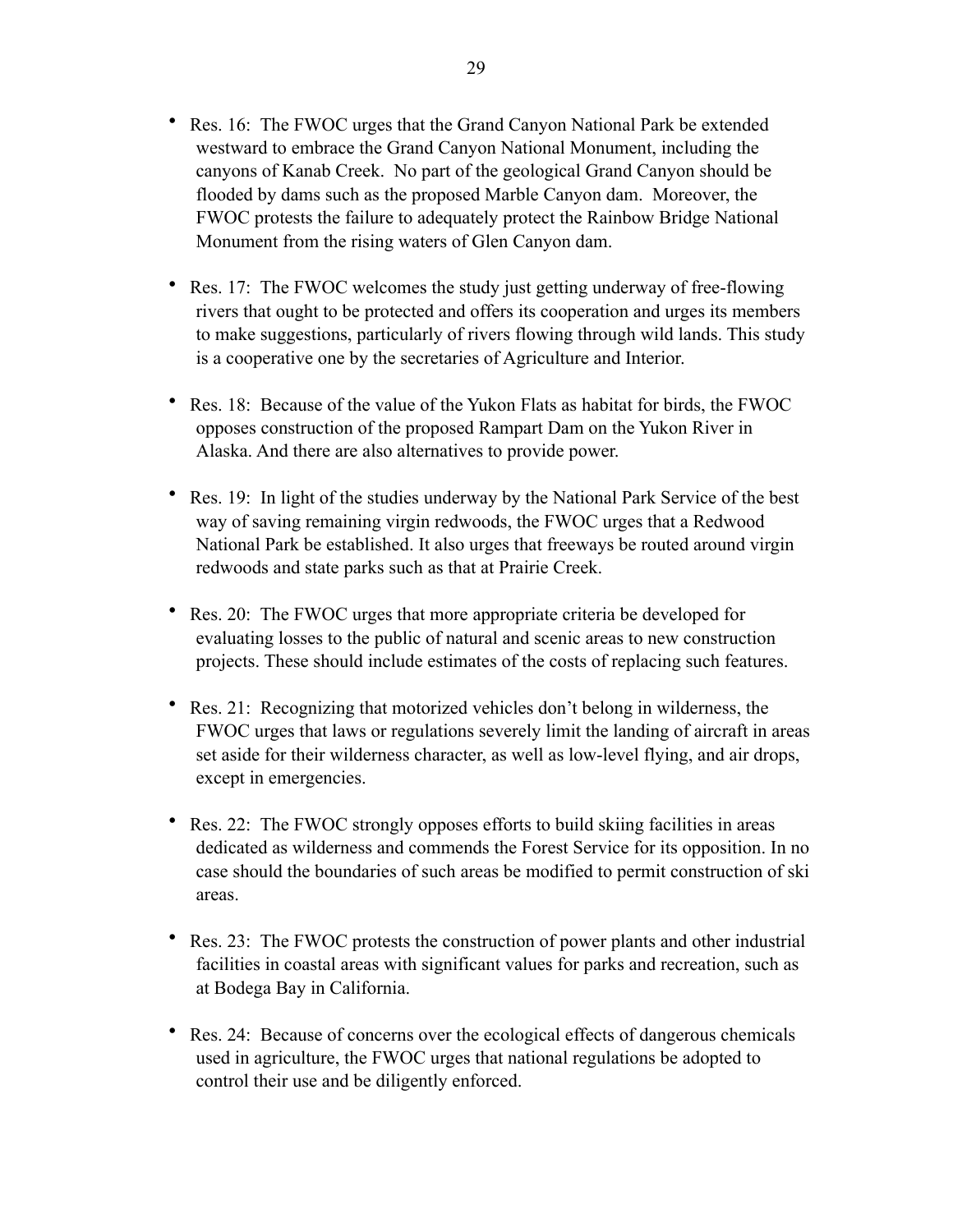- Res. 25: Under the applicable laws of 1963, it is difficult to exchange private inholdings in places such as Mt. St. Helens for public lands elsewhere; they have to be lands of similar character. The FWOC urges that these laws be revised so that public lands can be consolidated within wilderness and recreational areas.
- Res. 26: Under the Mining Act of 1876 that still governs, mining on public lands can proceed regardless of the damage inflicted on other resources. The FWOC urges that this law be modernized, as by putting all mining under the Mineral Leasing Act of 1920.
- The following policies are to guide the President of the FWOC:
- 1. In addition to the boundaries the FWOC has endorsed for the Alpine Lakes Limited Area, the following areas should also be added: the Waptus Valley and much of the Foss River Valley, as well as giving consideration to the Mt. Stuart Range.
- 2. While the FWOC endorses the latest proposal of the Interior Department for an Oregon Dunes National Seashore, no new roads should be built north of the Siltcoos River.
- 3. [omitted because its meaning is too obscure]
- 4. The FWOC endorses giving study to the wilderness potential of the Taylor-Hilgard Peaks area of the southern Madison Range in Montana.
- 5. The FWOC urges the Interior Secretary to appoint an inter-agency team to develop a long-term plan to protect the Steens Mountain area in Oregon for science and recreation.
- 6. The FWOC urges the Forest Service to study the potential for establishing a wilderness area in the Boulder-Whitecloud range of central Idaho.
- 7. The FWOC urges the Forest Service to protect the wild and scenic values of the Siskiyou Range in Oregon and northern California.
- 8. The FWOC urges the Forest Service to protect the wild and scenic values of Jewel Basin west of Hungry Horse dam in Montana.
- 9. The FWOC endorses the proposal of the Forest Service to enlarge the Cabinet Mountain Wild Area in western Montana, but deplores the construction of adjoining logging roads.
- 10.The FWOC commends the BLM for establishing needed rules along the lower Rogue River for controlling vehicles, camping, and refuse.
- 11.The FWOC urges that more funds be provided for the construction of trails for hiking and horse use.
- 12.In general, the FWOC supports the recommendations of the Leopold Report for managing wildlife in national parks.
- 13.The FWOC opposes the deletion of the Dennison Ridge area from Sequoia National Park.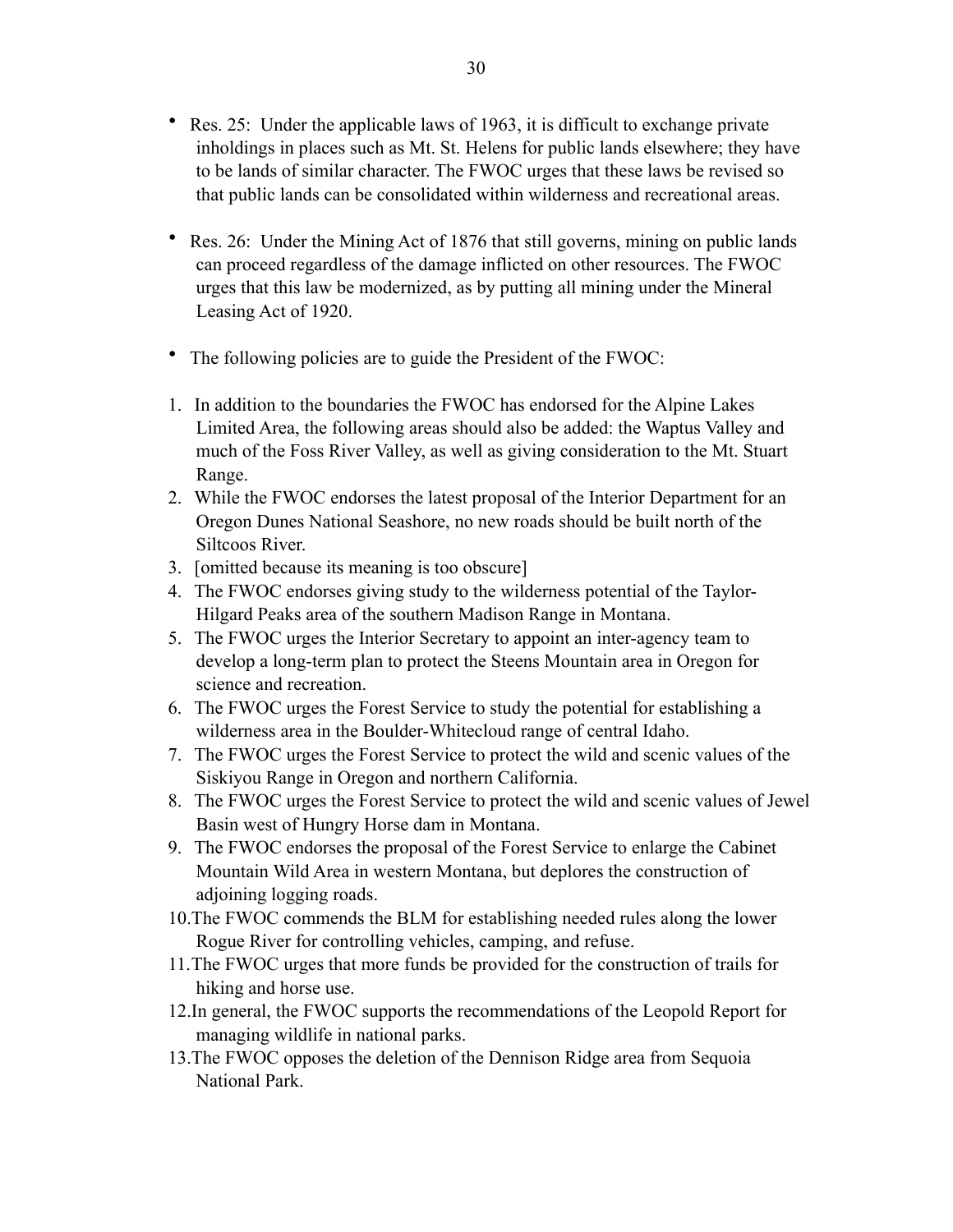- 14.Within the Pismo Beach State Park in California, the FWOC particularly urges that the Oceano Beach area be preserved for its scenic and recreational qualities.
- 15.The FWOC urges that the High Sierra Primitive Area be expanded.
- 16.Within the Lincoln backcountry of the Helena National Forest of Montana, the FWOC urges that the Red Mountain Scenic Area be made a Wild Area and that it be extended further to the north.
- 17.The FWOC urges that the Oregon Caves National Monument be expanded to provide more room for camping and to serve as a buffer.
- 18.The FWOC regrets the discontinuance of the publication The National Wildlands News.

- <span id="page-30-0"></span>• Res. 1: FWOC urged the NPS to prepare a proposal for a national park on the island of Kauai in Hawaii, including a plan to control feral animals.
- Res. 2: FWOC supported a Redwood National Park of 90,000 acres in California's Redwood Creek. See also Res. 3, 1964.
- Res. 3: The FWOC recommended federal legislation modeled on the 1963 report of the North Cascades Conservation Council, with the Glacier Peak Wilderness withdrawn from mineral entry and wilderness for all areas that were then roadless, with the exception of the route of the North-Cross State Highway, and no roads entering the Stehekin Valley.
- Res. 4: The FWOC opposed a water project in Hawaii that would flood the Alakai Swamp (i.e., the Kokee Water Project).
- Res. 5: The FWOC opposed the deletion of the Bogachiel Valley from Olympic National Park and called for continued acquisition of inholdings in the park.
- Res. 6: The FWOC supported the establishment of a Sonoran Desert International Park in Arizona which would embrace the Organ Pipe National Monument and the Cabeza Prieta Game Range on the American side and various craters and desert lands on the Mexican side.
- Res. 7: Alarmed at the prospect of an open pit mine on Miners Ridge in the Glacier Peak Wilderness in Washington, the FWOC urged acquisition of mineral patents there and the withdrawal of the area from mineral entry.
- Res. 11: The FWOC opposed locating helicopter landing sites (heliports) in wilderness or backcountry areas of national and state parks.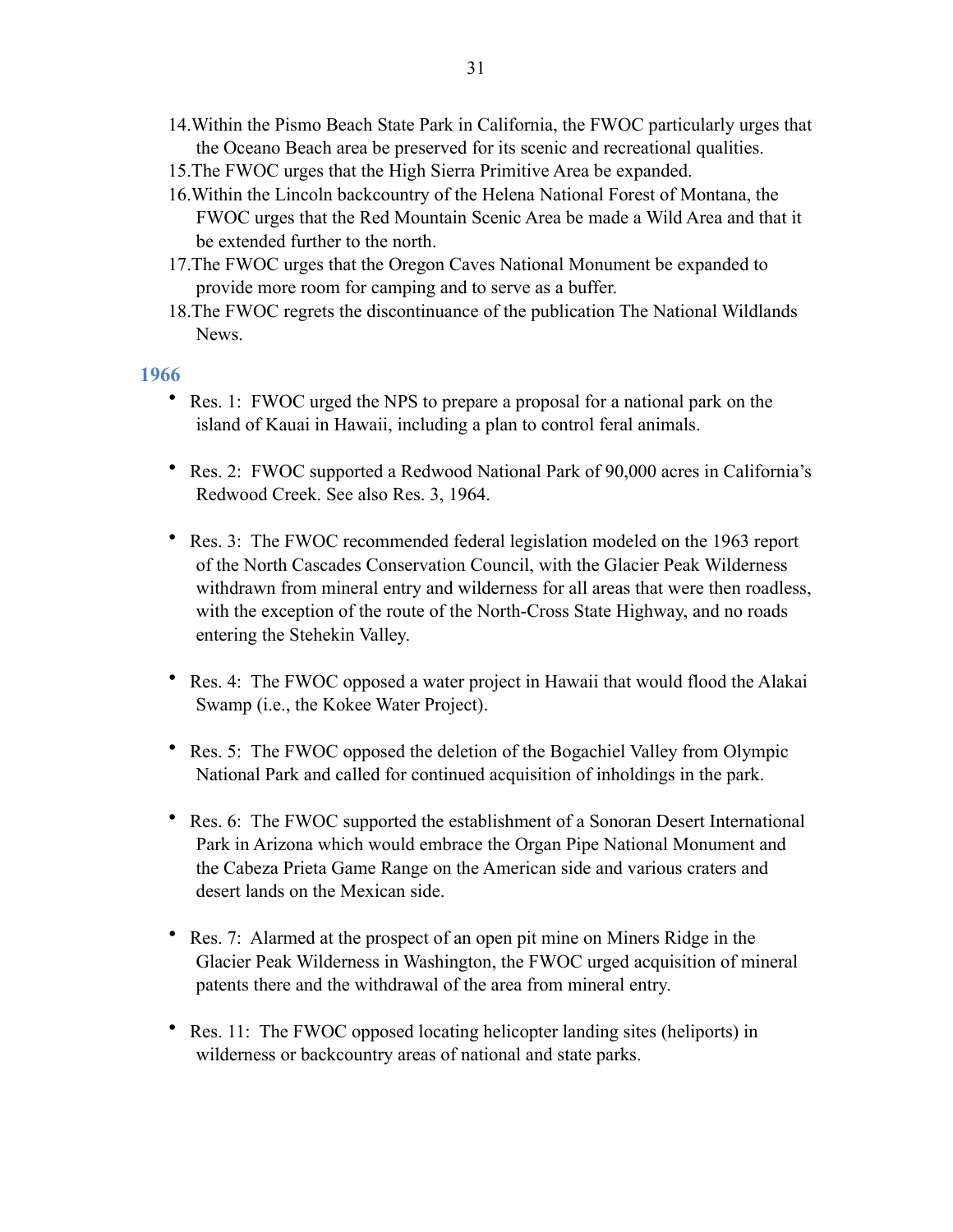- Res. 25: The FWOC supported the establishment of a federal system of wild and scenic rivers.
- Res. 27: The FWOC supported the establishment in Colorado of the Florissant National Monument on account of the significance of the fossil beds found there.
- Res. 28: The FWOC opposed the development of a massive ski area in the Mineral King area in California's Sierra and urged transfer of the area to the National Park Service.
- Res. 29: The FWOC urged incorporation of the Burnt Lodge Roadless Area, containing approximately 13,000 acres, in the wilderness areas of the Charles M. Russell Game Range.
- Res. 30: The FWOC supported the reclassification of the Desolation Valley Primitive Area in the Sierra as wilderness and its expansion to 65,000 acres.

- <span id="page-31-0"></span>• Res. 1: While the FWOC expressed satisfaction in the fact that the administration then in power was advancing proposals to protect some roadless areas in the North Cascades, it still thought the North Cascades Conservation Council proposal of 1963 was the best one. It went on to list the areas that it felt had to be protected under the administration proposal.
- Res. 2: The FWOC called again for a NPS study of the Oregon Volcanic Cascades between the Columbia River and Crater Lake National Park to determine the suitability of the area to be a national park; reaffirming its resolution number #9 of 1963.
- Res. 3: The FWOC urged that the Glacier Bay National Monument in southeastern Alaska be made a national park, with all minerals withdrawn from entry.
- Res. 4: Deploring the uncoordinated recreation planning of the Forest Service in the Mt. St. Helens area of Washington state, the FWOC called for less logging, unified planning, and putting the Mt. Margaret Back Country under the Wilderness Act. If these were not soon undertaken, then the area should be made a national monument instead.
- Res. 5: Recalling its earlier call for making substantial additions to the Mt. Jefferson Primitive Area in Oregon, the FWOC called for speedy congressional action on adding the area to the wilderness system with these additions.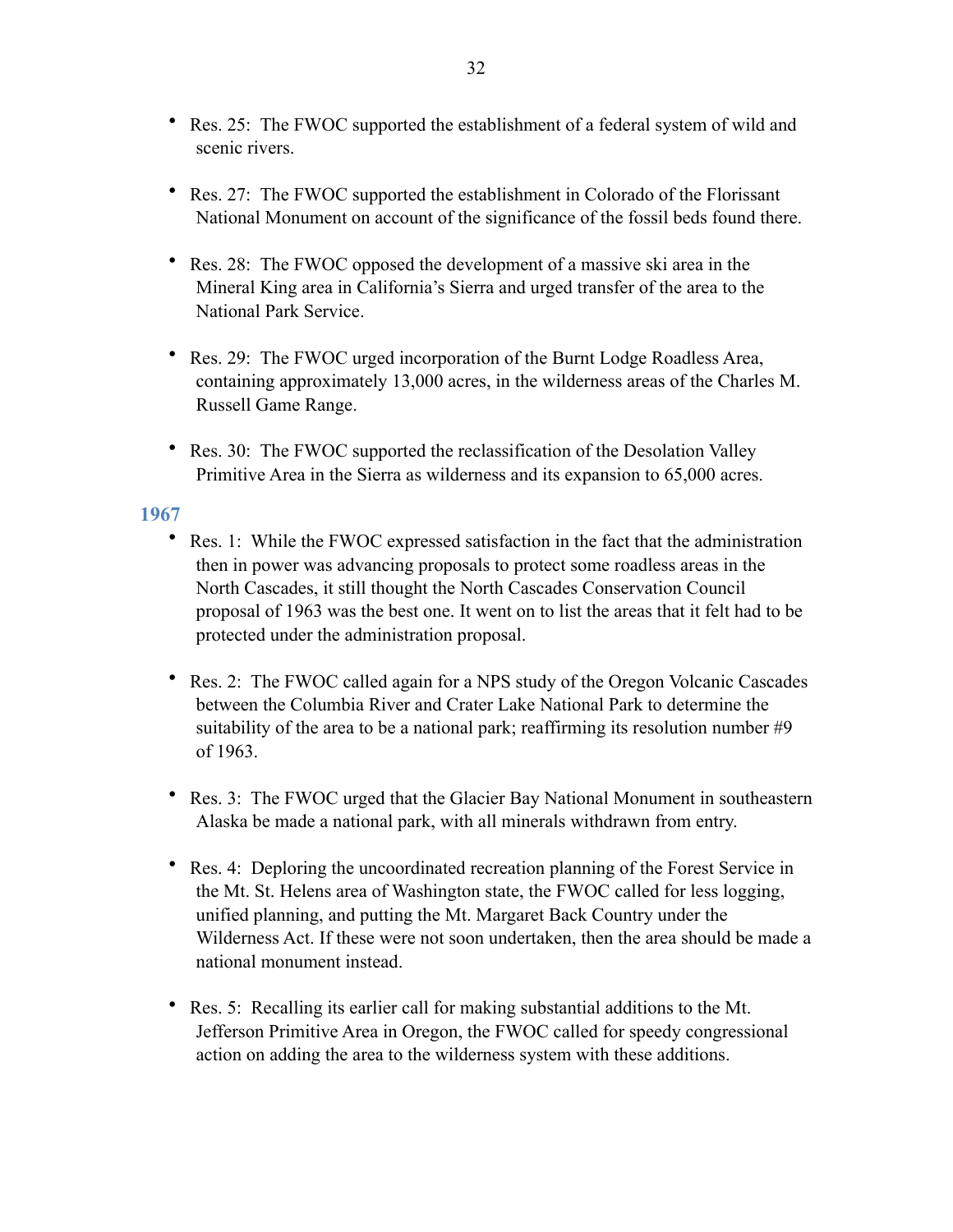- Res. 6: The FWOC supported putting Idaho's Magruder Corridor in the Selway-Bitterroot Wilderness; also it asked for better protection of the Sawtooths and adjacent areas; and for a buffer around the Bighorn Crags in the Idaho Primitive Area.
- Res. 7: The FWOC asked for wilderness classification of the two parts of Idaho's Teton Corridor north and south of the primitive road crossing it, and opposed plans to turn that road into a high-speed highway.
- Res. 8: The FWOC supported putting the Jack Creek drainage in southwestern Montana into the Spanish Peaks Primitive Area and keeping motorized vehicles out of that drainage until the issue is settled.
- Res. 9: The FWOC urged Congress to put substantial areas of southeastern Alaska into wilderness areas (e.g., the area from Dixon Entrance to Icy Straits and Lynn Canal). Long-term timber contracts should not be let in that area.
- Res. 12: The FWOC opposed construction of a high dam in Hells Canyon (e.g., High Mountain Sheep dam) and urged that the canyon and the adjoining Seven Devils Scenic Area be given better protection to keep those areas natural.
- Res. 13: The FWOC opposed all commercial activities in the Columbia Gorge that would degrade the scenery between the mouth of the Sandy River and the city of Hood River.
- Res 14: The FWOC called for adding the Ledbetter Point area in Washington state to the Willapa National Wildlife Refuge and called for closing the area to vehicular traffic.
- Res. 15: The FWOC urged Oregon to complete planning for better implementation of the Willamette Greenway idea and the acquisition of more protective easements.
- Res. 21: The FWOC opposed using pesticides and pursuing predator control programs in national parks and wilderness areas until the advice of a qualified commission of eminent ecologists in each case is obtained.
- Res. 24: The FWOC opposes constructing dams that may affect stream flow in national parks and monuments. Specifically, it opposed the proposed Hooker Dam that would invade the Gila Wilderness and various dams that would invade the Bob Marshall Wilderness Area (dams such as the Sun Butte and Castle Reef Dams).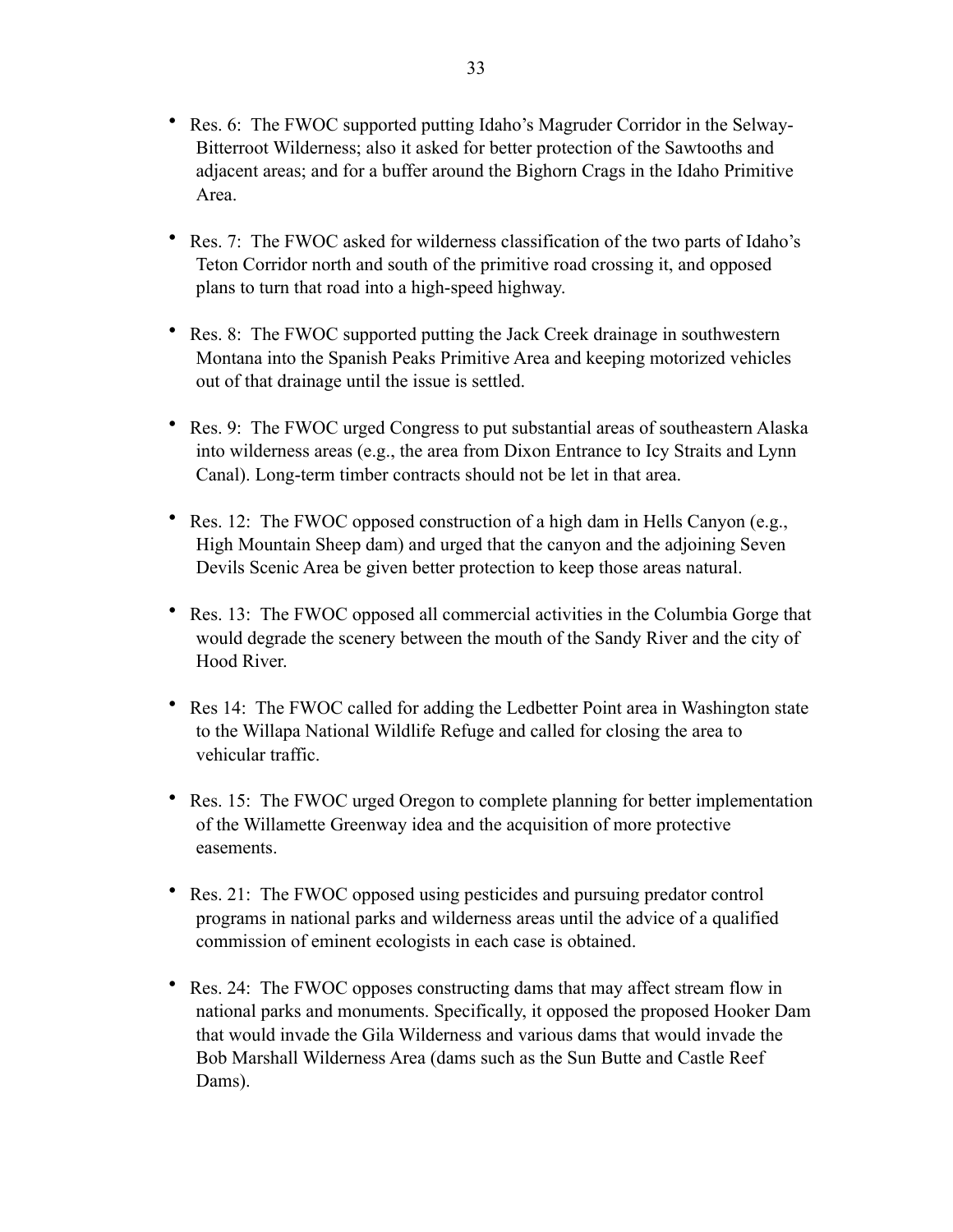- Res. 27: The FWOC urged the Forest Service to refrain from logging in areas being proposed as wilderness until Congress has had a chance to consider the proposals.
- Res. 30: The FWOC supported the establishment of a system of marine wilderness reserves.
- Res. 32: The FWOC urged that underground wilderness in caves be protected from projects on the ground, such as roadways and buildings.

<span id="page-33-0"></span>[not available at this time]

- <span id="page-33-1"></span>• Res.1: The FWOC urged the federal government and the government of the state of Alaska to identify and protect the great wilderness, scenic, and wildlife regions in that state.
- Res. 2: Concerned about efforts to drill for oil in the Arctic Wildlife Range, the FWOC urged that the Interior Department resist all such efforts and support proposals to add the entire unit to the wilderness system.
- Res. 3: The FWOC opposed any nuclear testing activity on the Alaskan island of Amchitka, believing that wildlife refuges should not be subject to such activities.
- Res. 4: Concerned about the pace of logging in southeast Alaska and the letting of long-term timber sales, the FWOC opposed single-use management of the area for timber and especially was determined to seek protection for Admiralty Island. It called for investigation by a commission of non-governmental personnel.
- Res. 5: Concerned about the pace of oil development on Alaska's North Slope, the FWOC called for better environmental safeguards in areas being developed and opposed the construction of an oil pipeline from the North Slope to southern Alaska, and urged speedier action to protect scenic and wildlife areas in the state.
- Res. 6: The FWOC supported the inclusion of California's Emigrant Basin Primitive Area in the national wilderness system with a size of 111,100 acres, including the Waterhouse and Snow Lake areas.
- Res. 7: The FWOC supported putting a substantial area in the Siskiyou Mountains of California in the wilderness system, including surrounding forests which might be, but should not be, logged.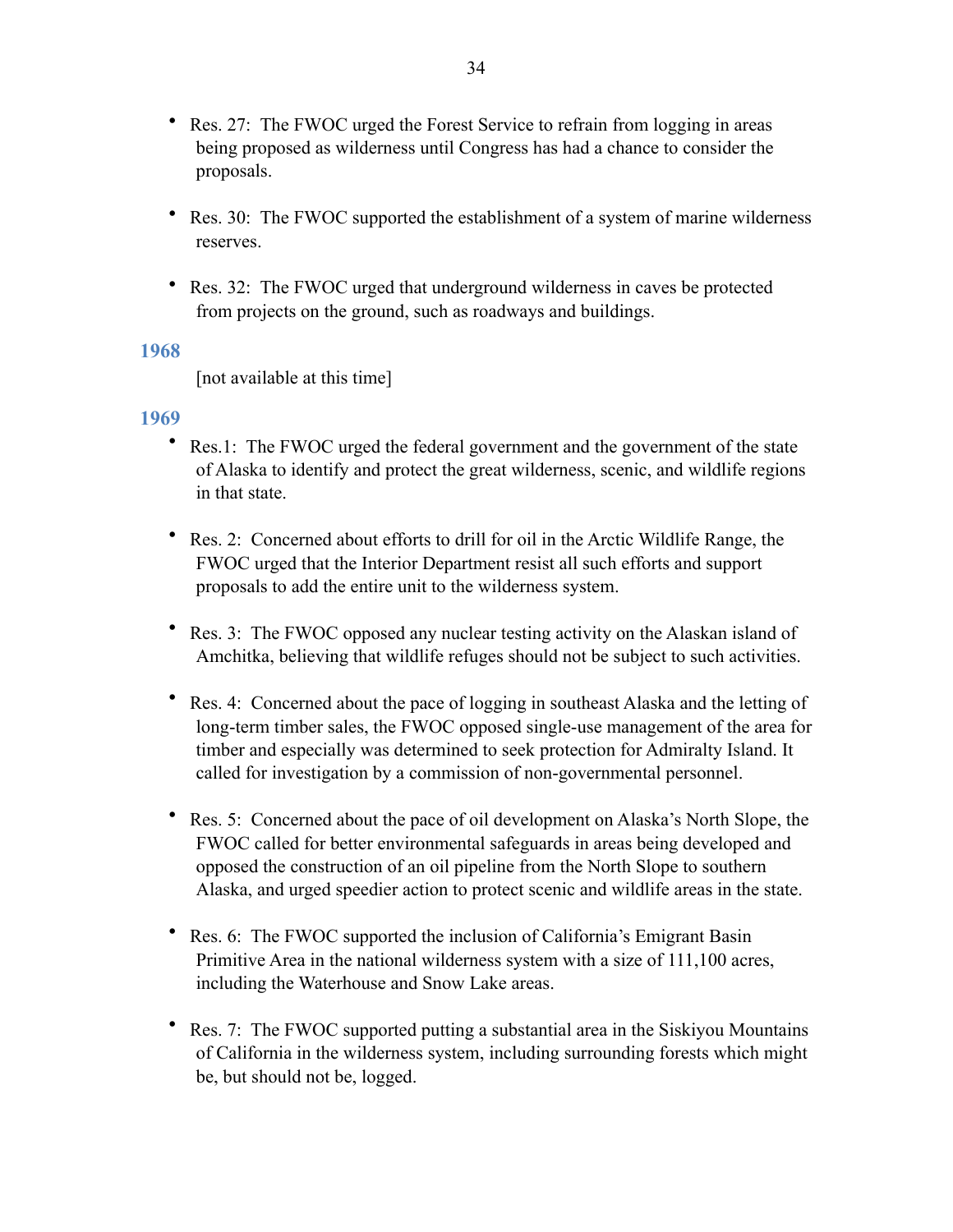- Res. 9: The FWOC supported establishment of the proposed South San Francisco Bay National Wildlife Refuge, which not only would include suitable portions of the Bay but portions of the Delta as well.
- Res. 10: Given that the Torrey Pines are found nowhere else and were not then all included in California's Torrey Pines State Reserve, the FWOC urged expansion of the reserve to include those on the headlands above as well.
- Res. 13: The FWOC urged Congress to quickly provide the funding needed to complete land acquisitions within the originally designated boundaries of the Pt. Reyes National Seashore in California.
- Res. 14: In light of the ecological damage that would have been done by the three dams proposed in the late 1960s on the Eel, the Klamath, and the Trinity Rivers in northern California (i.e., to fish runs, redwood groves, and to the region's ecosystems), the FWOC opposed construction of dams on the Eel, Klamath, and Trinity Rivers.
- Res. 24: The FWOC called for adding the Western Slopes of the Teton Mountains in Idaho to the wilderness system, after studies on their suitability. Until this is accomplished, that area ought to be closed to motorized vehicles and there ought to be no more logging or road construction there.
- Res. 25: The FWOC supported the establishment of a national park and national recreation area complex in the region of Idaho's Sawtooth Mountains, the Sawtooth Valley, and Stanley Basin.
- Res. 26: The FWOC supported the expansion of the one-time Idaho Primitive Area, the combination of two contiguous primitive areas, and re-naming the combined area as the "River-of-No Return Wilderness."
- Res. 28: The FWOC proposed indefinite postponement of timber sales within Oregon's French Pete Creek roadless area, and its ultimate addition to the Three Sisters Wilderness.
- Res. 29: The FWOC urged that Oregon's Eagle Creek watershed and adjoining valleys be considered for addition to the wilderness system, and that in the shortrun be managed as a roadless area that is protected.
- Res. 30: The FWOC supported the plan of Olympic Park Associates that 840,000 acres of the Olympic National Park be managed as wilderness as part of the National Wilderness Preservation System and embraced the idea that the park should be viewed as wilderness park.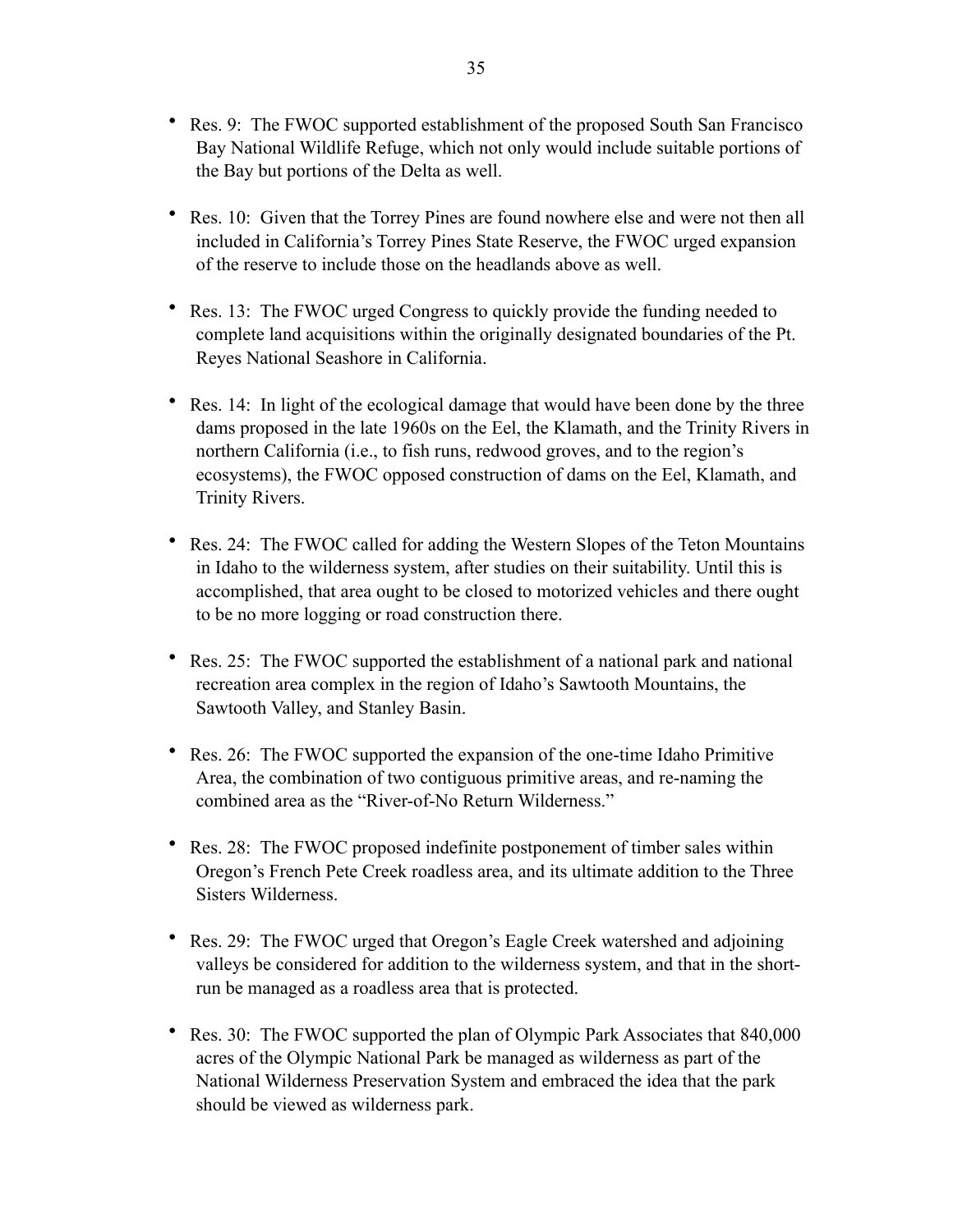- Res. 31: The FWOC supported putting the unroaded portions of the Salmo River drainage in northeastern Washington into the wilderness system and urged their protection until they have been added to it.
- Res. 32: The FWOC opposed all plans that would further flood the areas within the Ross Lake National Recreation Area, such as those proposed by Seattle City Light.
- Res. 33: The FWOC supported expansion of Haleakala National Park in Hawaii and adjustment of its boundaries and management of Kipahula Valley as a wilderness area without trails, and establishment of the a Maui National Parkway.
- Res. 37: The FWOC supported making the Arches national monument in Utah a national park.
- Res. 38: The FWOC opposed building high-speed highways within Utah's Canyonlands National Park.

- <span id="page-35-0"></span>• Res. 1: Because it feared that the proposed oil pipeline from the North Slope to southern Alaska would seriously impair the unique values for wilderness and wildlife of the area that would be impacted, the FWOC expressed its opposition to building it and the roads involved and commends those suing to stop it.
- Res. 4: The FWOC urges a moratorium on timber sales in southeast Alaska until Congress can act on wilderness proposals advocated by conservationists.
- Res. 6: The FWOC opposed the proposed Lynn Crandall Dam on the upper Snake River in Idaho and urged abandonment of this idea.
- Res. 7: The FWOC called for a halt to timber sales along the Middle Fork of Montana's Flathead River until its wilderness values could be evaluated and considered by Congress.
- Res. 8: The FWOC opposed zoning of Washington's Nisqually Flats for industrial development and urged its preservation as a wildlife refuge.
- Res. 10: The FWOC opposed proposals by the National Park Service to reserve areas as enclaves for future hostels within proposed wilderness and to their construction in any case within wilderness areas.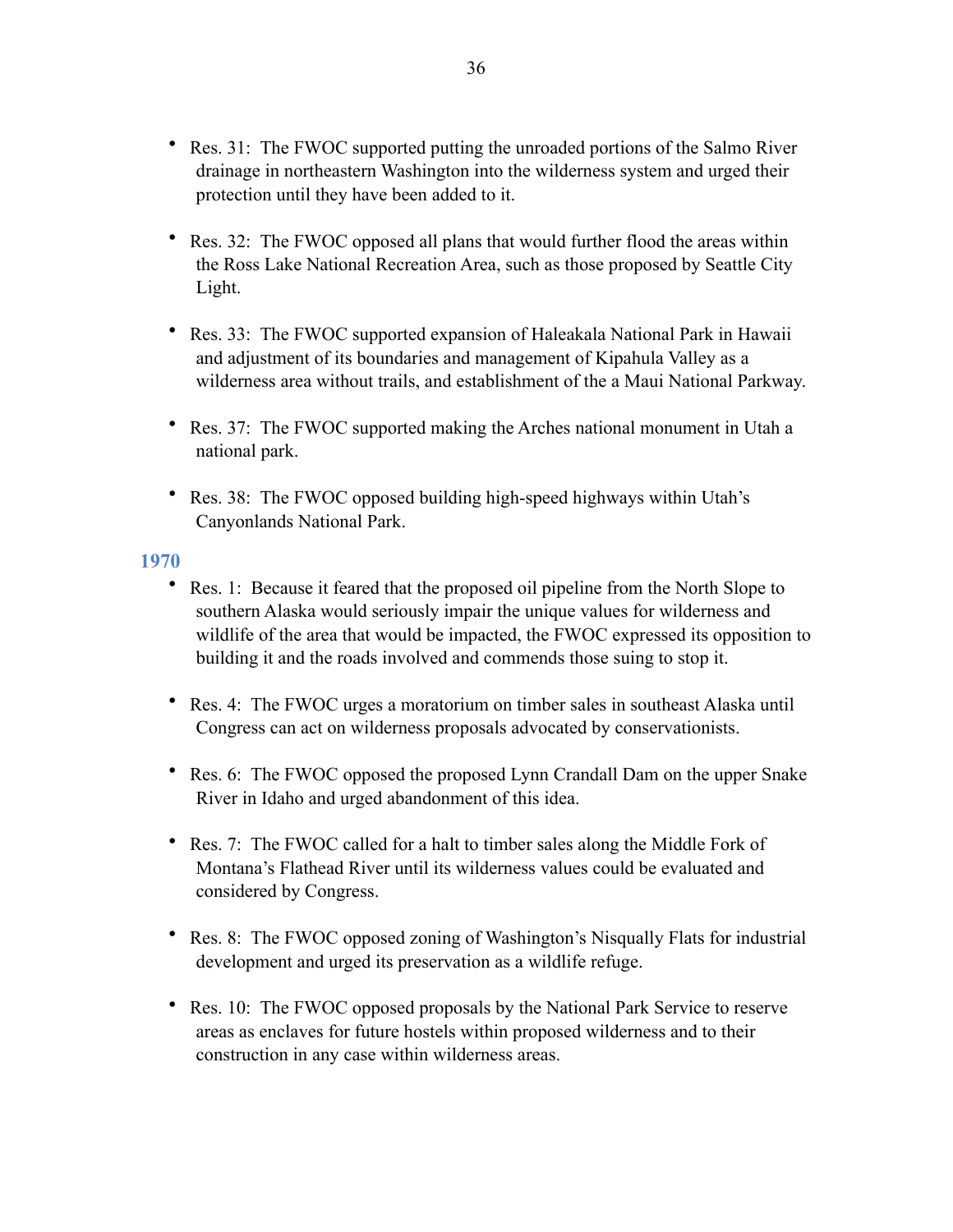- Res. 11: The FWOC urged that various sections of Washington's Skagit River be classified as either scenic or recreational reaches under the Wild and Scenic Rivers Act.
- Res. 12: The FWOC believed the remaining undammed sections of the Snake River in Hells Canyon should be classified as a National River, embracing the river reach between Asotin and the low Hells Canyon Dam and including the Seven Devils and portions of the Wallowa Mountains.
- Res. 13: The FWOC urges that the 40,000 acres in the Salmo River drainage, and the drainages in Slate Creek and Priest River, be placed in the national wilderness system (in northeast Washington and Idaho).
- Res. 15: The FWOC supports making the Mission Mountain Primitive Area in western Montana a wilderness area, but without the exclusions recommended by the Forest Service.
- Res. 19: The FWOC opposed construction of a jetport in the southern portion of San Francisco Bay because of the damage it would do to wetlands there.
- Res. 21: Having already opposed construction of dams on California's Eel, Trinity, and Klamath Rivers, the FWOC now called for adding dam-free portions of those rivers to the national wild and scenic river system.
- Res. 22: The FWOC opposed construction of the proposed East Side Division of the Central Valley Project in California because of the damage it would do to North Coast rivers.
- Res. 23: The FWOC opposed construction of the proposed Peripheral Canal in and around California's Delta until enforceable guarantees could be provided so that sufficient water would be released to maintain the Delta fishery and to minimize adverse impacts to it.
- Res. 24: The FWOC called for putting the portion of the Tuolumne River in California above the new Don Pedro Dam and reservoir in the national wild river system and believed there should be no major renovation of Eleanor Dam.
- Res. 25: The FWOC urged state and federal agencies to adjust their operations to maintain the level of Nevada's Pyramid Lake in the desert, as the Paiute Indians want.
- Res. 28: The FWOC supported setting aside a Blue Range wilderness of 232,000 acres in the states of Arizona and New Mexico.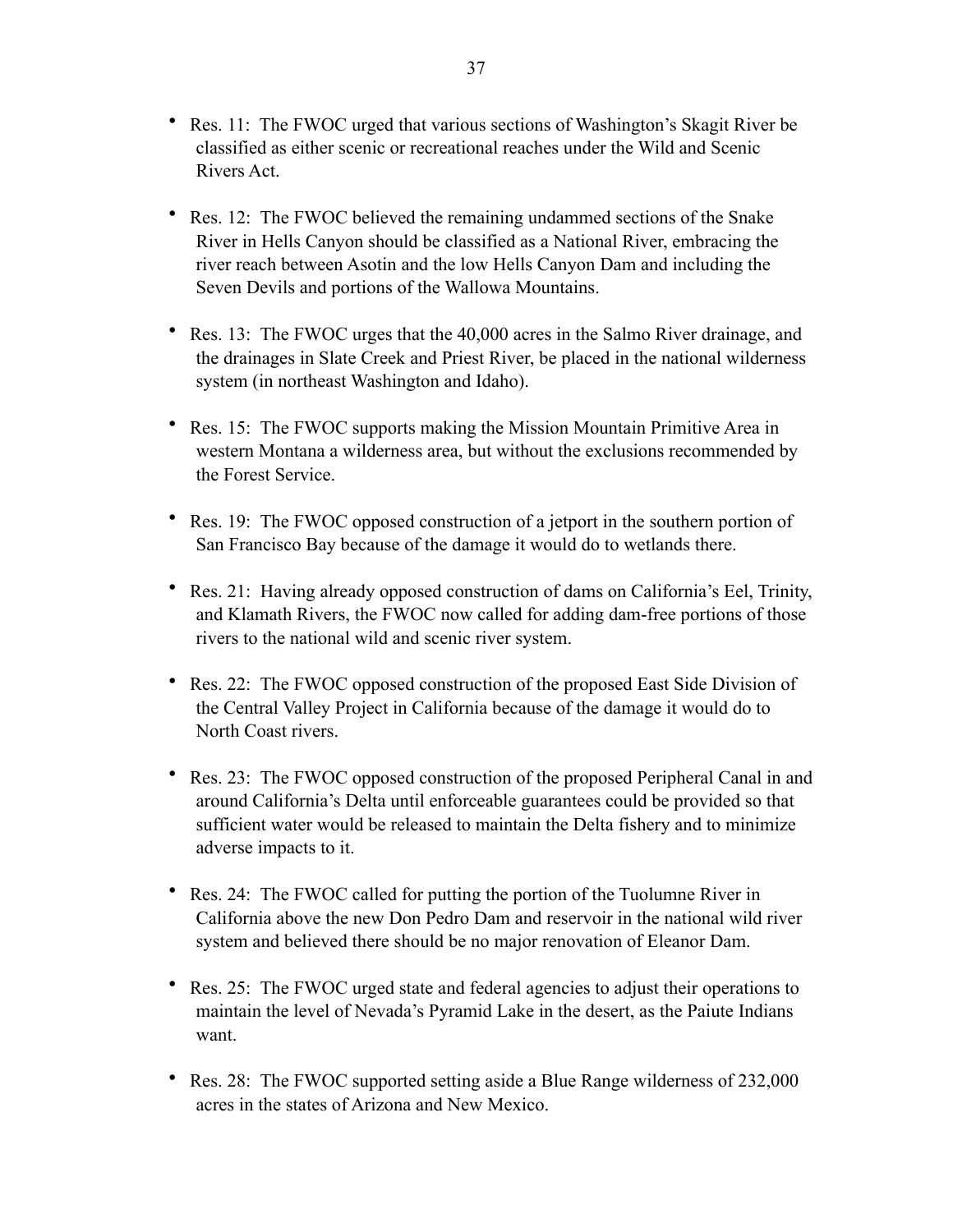- Res. 29: The FWOC supported putting the Uncompaghre Primitive Area in Colorado in the national wilderness system, with two units—one of 70,000 acres and one of 17,000 acres, and an adjoining scenic area of 50,000 acres.
- Res. 30: The FWOC supported reclassifying the San Juan and Rio Grande Primitive Areas in Colorado as wilderness, with various adjacent areas included. It would be called the Weminuche Wilderness.
- Res. 32: The FWOC opposed construction of a jetport north of Florida's Everglades National Park that would adversely impact the Big Cypress Swamp.
- Res. 34: The FWOC urged that all bounties on wolves be removed and full protection for wolves.
- Res. 35: The FWOC urged better protection for grizzly bears, by among other things: protecting roadless areas, purchasing inholdings in national parks, and only allowing takes by permit--if at all.
- Res. 36: The FWOC urged better protection for the Desert Pupfish, as at Ash Meadows in the region of California's Amargosa River, where it demanded an immediate halt to pumping. It also asked for the addition of habitat for the Pupfish to Death Valley National Monument.
- Res. 57: The FWOC urged that the use of pack stock be banned along certain trails in Oregon's Mt. Jefferson, Mt. Washington, and Three Sisters wilderness.
- Res. 58: The FWOC called for major expansion of California's Sequoia National Park to include the Mineral King Game Refuge and the entire watershed of the Little Kern River and the northern portion of the Kern Plateau.

- <span id="page-37-0"></span>• Res. 3: The FWOC continued to oppose nuclear testing within Alaska's Amchitka national wildlife refuge because of scarring of the land, its negative impact on plant life, and geologic displacements that could trigger tsunami waves. In any event, such testing is an inappropriate use of wildlife refuges.
- Res. 4: The FWOC supported efforts of the Alberta Wilderness Association to gain better protection for the wilderness found in their province.
- Res. 5: Continuing to oppose efforts to raise the level of Ross Lake in Ross Lake National Recreation Area in Washington state (that would back up water into Canada), the FWOC urged that an international park be established in the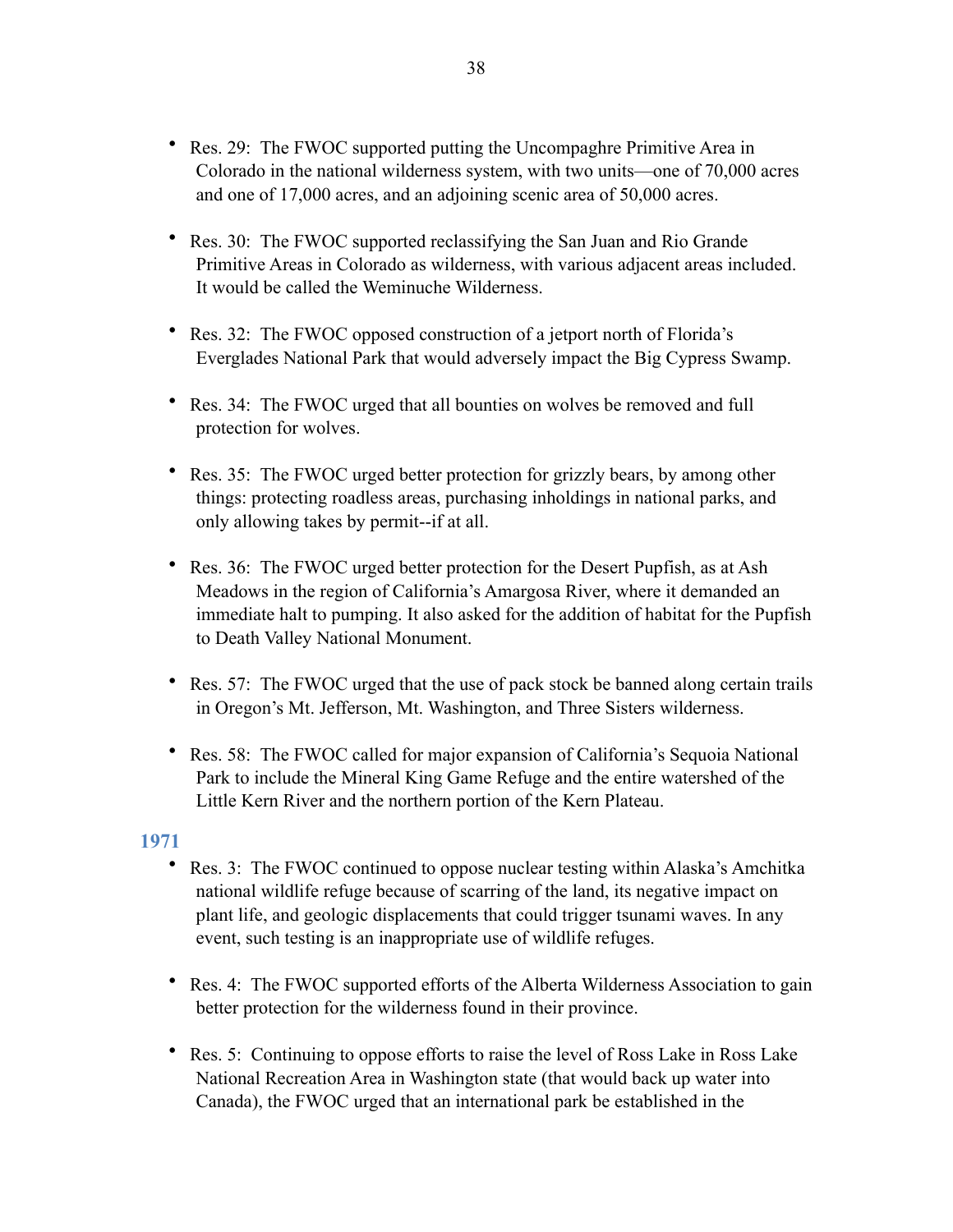northernmost portion of the Cascades along the international border, with a new park to be set aside on the Canadian side to complement the North Cascades National Park on the U.S. side.

- Res. 6: The FWOC endorsed the concept of an Alpine Lakes Wilderness in Washington state, built around the 1963 proposal put forth by the northwest conservation organizations. The core area would embrace an area of 300,000 acres, surrounded by a buffer.
- Res. 7: The FWOC supported establishment of a Cougar Lakes Wilderness of 220,000 acres in Washington state.
- Res. 8: Because of the poor protection afforded by the Forest Service to the resources in the Mt. St. Helens area in Washington state, the FWOC called for turning it into a national monument embracing the area from the upper Green River valley to the lava caves on the south.
- Res. 10: The FWOC urged enactment of legislation establishing a John Day Fossil Beds National Monument in Oregon, with three units in it.
- Res. 11: The FWOC urged a moratorium on logging in de facto wilderness areas around Mt. Hood in Oregon and their evaluation as possible formal wilderness areas.
- Res. 14: The FWOC urged a moratorium on logging in *de facto* wilderness in the Illinois River-Big Craggies area in southwestern Oregon between the Kalmiopsis Wilderness and the Rogue River.
- Res. 12: The FWOC supported expansion of Oregon's Eagle Cap Wilderness to include the unroaded portions of the Minam Valley and unroaded portions of the following drainages: Bear, Eagle, Lostine, Imnaha, and Catherine creeks.
- Res. 13: The FWOC supported turning southern Oregon's Sky Lakes Limited Area into a wilderness area, including the roadless portions of the Mt. McLoughlin area and various low-elevation approaches.
- Res. 15: The FWOC supported the establishment of the Golden Gate National Recreation Area in California's Bay area, including the various former military forts at the entrance to the Bay and various shore lands north to the Olema Valley and the southern boundary of the Pt. Reyes National Seashore.
- Res. 16: The FWOC found many objectionable features in the master plan then proposed for the Yosemite National Park: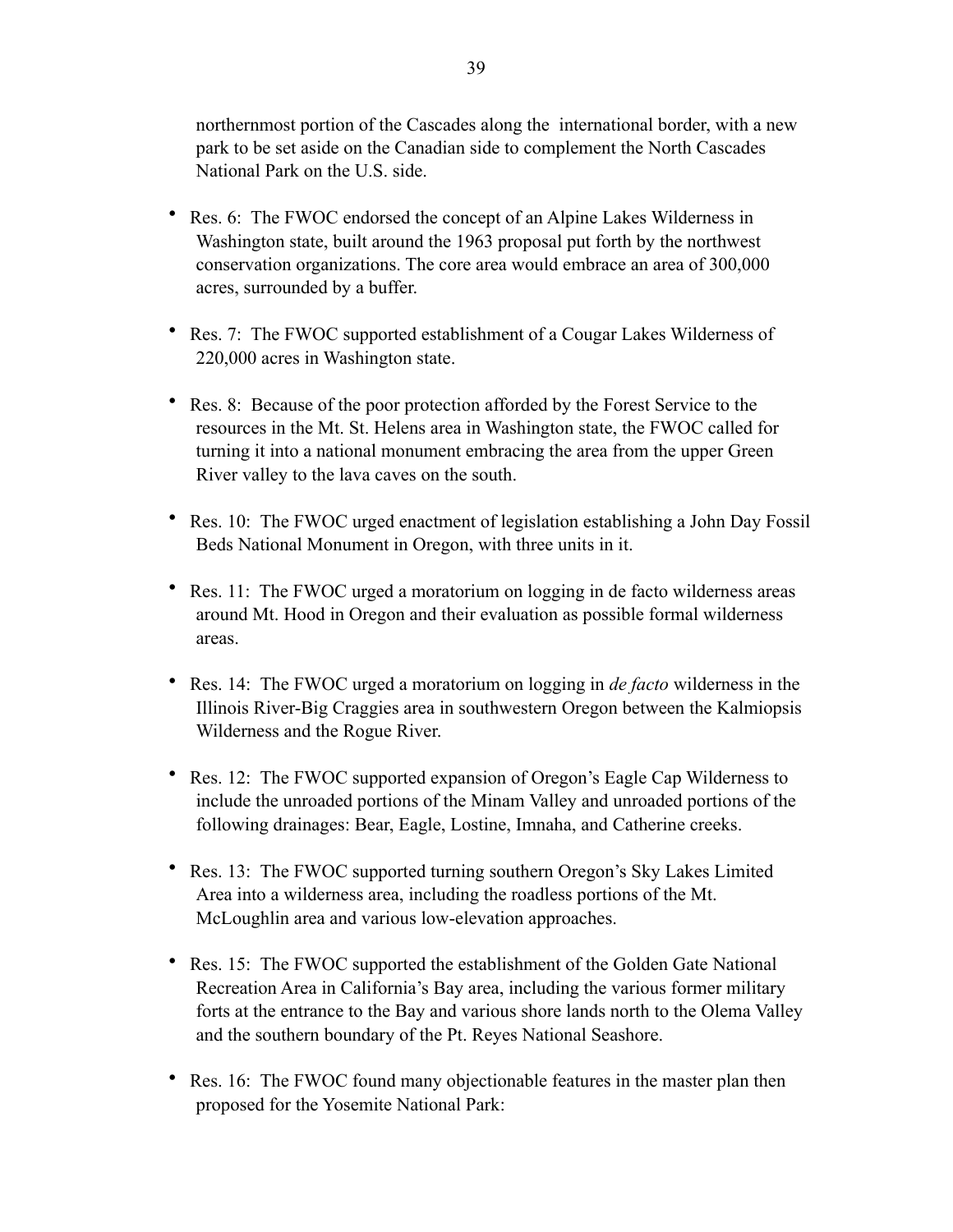- -- the boundaries proposed for wilderness zones were too small;
- -- those boundaries should follow roads, and not be set back to provide buffers;
- -- roads in the park should not be upgraded;
- -- enclaves should not be set aside in wilderness zones for further development;
- -- motor nature trails are inappropriate;
- -- present high country camps should not be expanded;
- -- tramways should not be built to place such as Glacier Point;
- -- golf courses should be removed;
- -- the principal hotels should not be used for conventions;
- -- a reservation system should be instituted.
- Res. 18: The FWOC urged the establishment of a San Joaquin Wilderness on the Middle and North Forks of the San Joaquin River in the central Sierra Nevada to preserve the integrity of this whole wilderness region.
- Res. 22: The FWOC opposed construction of the Lower Teton dam in Idaho near Rexburg, which would destroy 17 miles of prime trout fishery in a free-flowing river.
- Res. 26: The FWOC opposed the Green River Basin Water Resources Development Project which would destroy a prime recreation and scenic areas and fine wildlife habitat in Wyoming.
- Res. 23: The FWOC supported proposals by Montana conservationists to secure a moratorium on logging 50,000 acres of forestland contiguous to the Cabinet Mountain Wilderness and called for the inclusion of these lands in that wilderness area.
- Res. 24: The FWOC supported legislation in Montana to establish the Missouri River Breaks Scenic Recreation River and the elimination of adverse developments along that river.
- Res. 27: The FWOC supported upgrading Capitol Reef National Monument in Utah to become a national park of 240,000 acres and the expansion of Canyonlands National Park to the north and west and opposed reduction in the size of Arches National Monument. It also opposed construction of high-speed highways in the unique Escalante region.
- Res. 28: The FWOC opposed the project of the Bureau of Reclamation to remove all deep-rooted trees along the Rio Grande River, such as cottonwoods, tamarisk, and willows, and urged Congress to withhold funds that could be used to finance this project.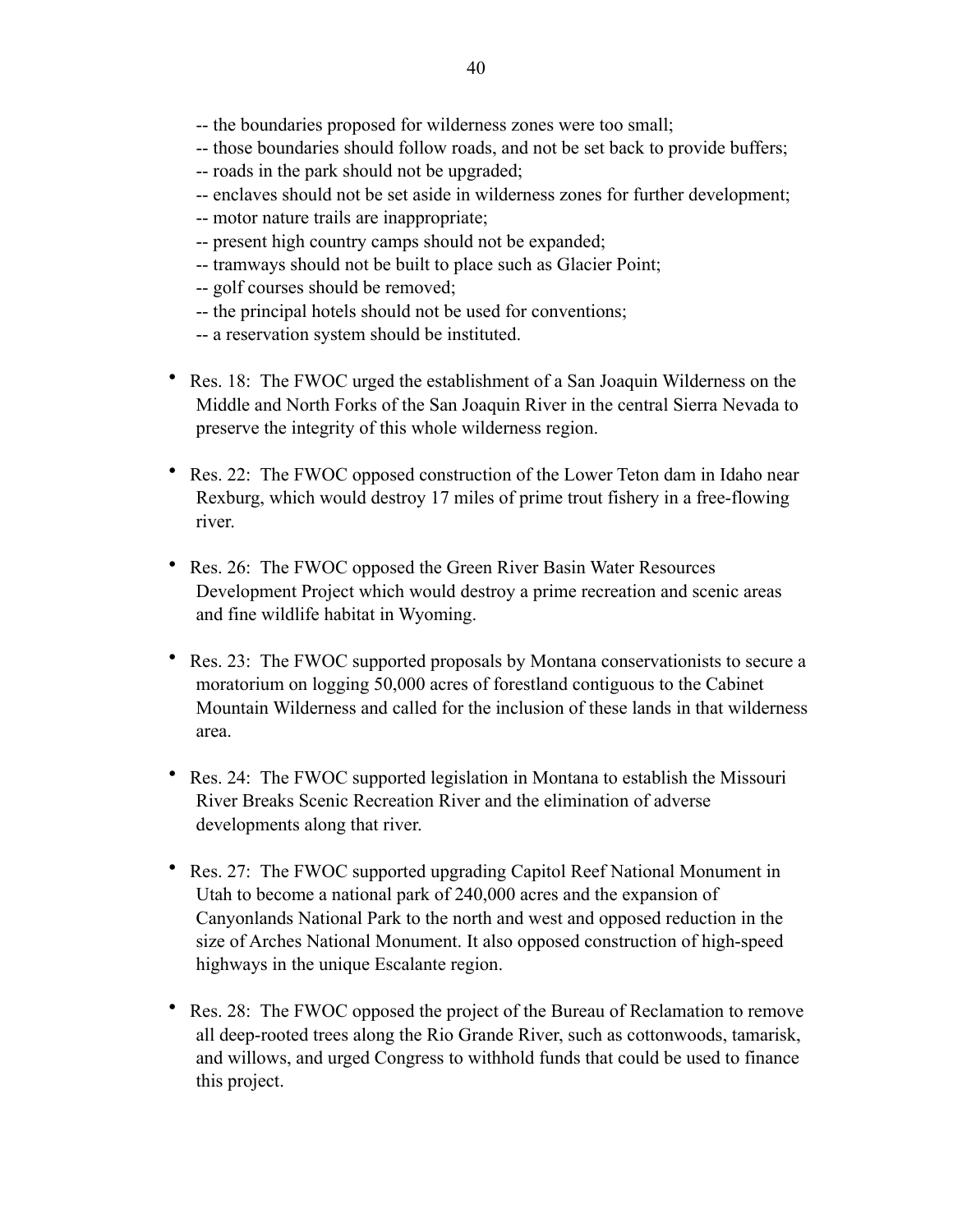- Res. 31: The FWOC supported the establishment of the Guam National Seashore and urged the phase out of military facilities there.
- Res. 49: The FWOC supported the following additions to the national wilderness system:

-- In Colorado, the establishment of an Eagle's Nest Wilderness of 125,000 acres, including the East Meadow Creek area;

-- In Arizona, the establishment of Cabeza Prieta Wilderness in a large undivided section of the Sonoran Desert in that game range;

-- In Texas, the establishment of a wilderness zone of 72,000 acres in the Guadalupe National Park;

-- In Colorado, the establishment of an Indian Peaks Wilderness of 75,000 acres;

-- and in California, the establishment of an Agua Tibia Wilderness of 16,000 acres.

# <span id="page-40-0"></span>**RESOLUTIONS DEALING WITH OTHER ENVIRONMENTAL ISSUES**

### <span id="page-40-1"></span>**1960**

• Res. 13: Because the growing population puts greater pressure on the nation's water supply and increases pollution and the need for abatement, the FWOC endorses an expanded federal program to finance pollution abatement such as that proposed by Rep. John Blatnik in the last Congress. It is also needed because efforts at the state level are falling far short.

#### <span id="page-40-2"></span>**1966**

- Res. 21: The FWOC urged federal agencies to accord priority to acquiring lands as soon as possible and putting off development of them until later.
- Res. 23: The FWOC opposed the idea of reimbursing states when their lands are acquired for national parks and other federal recreation areas.

- <span id="page-40-3"></span>• Res. 10: The FWOC opposed constructing a trans-Sierra Highway in California between Tioga Pass and Walker Pass because it would bisect the John Muir Trail and not be free of snow until late in the season.
- Res. 11: The FWOC urged enactment of laws to insure that San Francisco Bay retains the quality of its water, its suitability for wildlife, and that it will not be shrunk further.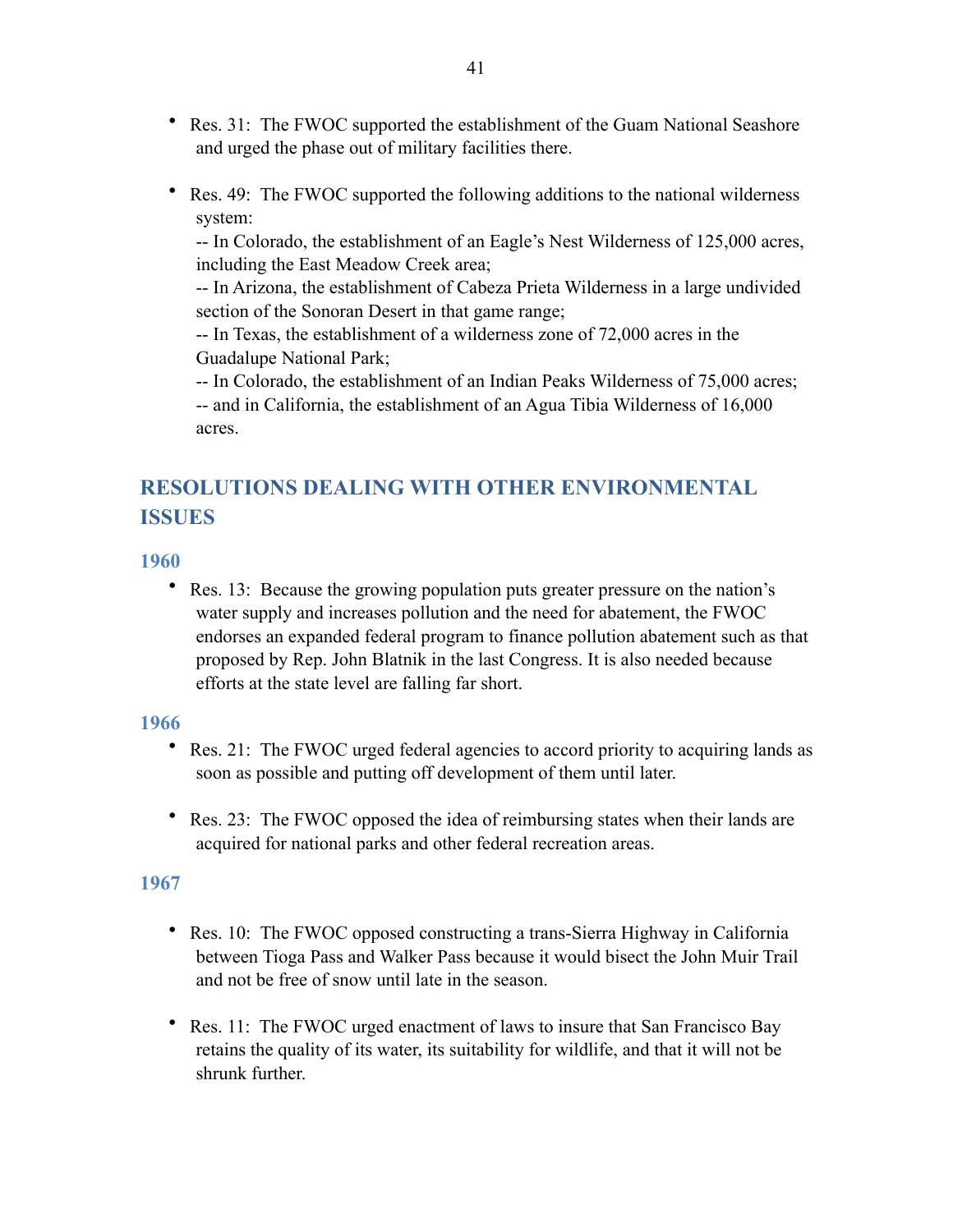- Res. 17: In the western national forests, the FWOC called for more trails in lowelevation forests that would not be logged; and specifically opposed logging in the watersheds of Washington's Boulder River and Oregon's French Pete Creek.
- Res. 20: Finding that development of oil shale in the West would be highly damaging to the environment, the FWOC opposed large-scale development of oil shale until guiding public policies are developed.
- Res. 22: The FWOC urged that motorized traffic be prohibited on trails with heavy pedestrian or equestrian use or on trails that would thereby be damaged significantly. In national parks and monuments, snow vehicles should be restricted to established roads.
- Res. 23: Reflecting concern about proposals to drain and dredge river flats and marshlands, the FWOC called for all such proposals by agencies doing this, or constructing dams, to have their plans first be subject to review by a federal commission composed of specialists in ecological, recreational, and wilderness values. Studies done for such projects should be made public.
- Res. 25: The FWOC called for legislation that would deny air space to aircraft (such as the SST) that would consistently generate sonic booms in excess of the levels permitted over urban areas. In particular, this air space should be denied over wilderness areas and recreational open space, as well as over fragile archeological sites.
- Res. 26: The FWOC opposed the NAWAPA proposal to re-engineer the rivers of the continent to fulfill the water demands of southern California.
- Res. 29: The FWOC supported efforts to identify and preserve the nation's estuarine areas.
- Res. 31: The FWOC called for the construction of large culverts under highways to permit the passage of animals under fenced highways.

- <span id="page-41-0"></span>• Res. 8: Taking satisfaction in the fact that conservationists succeeded in having an agency set up to better protect San Francisco Bay—the San Francisco Bay Conservation and Development Commission, the FWOC urged that commission to implement the establishing legislation under the highest standards possible.
- Res. 11: In light of the offshore spills and oil leakage in 1969 near Santa Barbara, the FWOC urged passage of federal and state legislation providing better controls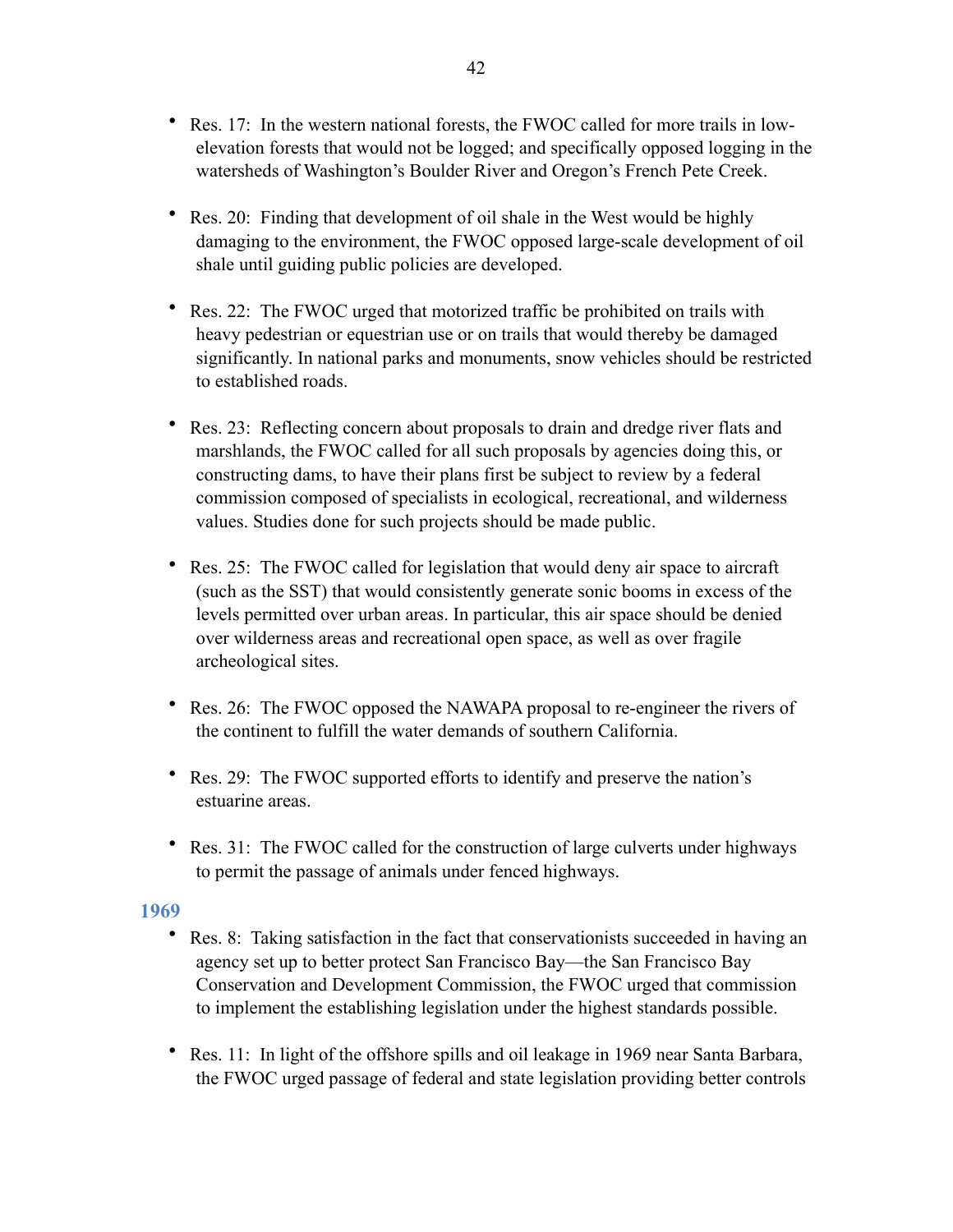to protect tidelands, liability requirements for all commercial users of them, setting up a zoning system for tidelands, and establishing marine sanctuaries.

- Res. 12: The FWOC opposed building any dams on California's Santa Ynez River near the Lompoc Narrows because of the natural values of the area, and also called for studies on how to limit growth of industrial and military complexes in the region between Santa Barbara and Monterey.
- Res. 15: Concerned about the adverse environmental impacts of chlorinated hydro-carbons, such as DDT, Dieldrin, Aldrin, Endrin, BHC, and chlordane, the FWOC called for laws to stop the sale and use of all hard pesticides, a moratorium on the sale of biocides until research establishes that they don't have long-term adverse effects, and for research sufficient to establish standards for the safe use of toxic substances. No biocides should be released to the environmental until these standards are met.
- Res. 16: The FWOC called for the establishment of state shoreline commissions to assure public use of beach lands; these commissions should have jurisdiction over these tidelands until public ownership of beach lands lying below the vegetation line is established either by the courts or by state legislatures.
- Res. 19: The FWOC urged enactment of federal legislation putting full control over mineral development in the hands of the agency managing the public lands involved, establishing standards for environmental protection, and eliminating prospecting and mining on public lands in wilderness areas, primitive areas, and lands in national parks and monuments.
- Res. 19: The FWOC opposed building high-speed highways along ocean shorelines, such as on Oregon's Nestucca Spit.
- Res. 20: Concerned over the spreading use of off-road vehicles on public lands, the FWOC urged passage of federal legislation banning off-road vehicles in roadless areas, in areas where they pose a conflict with other recreational uses, and where they would disturb wildlife. They also called for licensing all motorized vehicles.

# <span id="page-42-0"></span>**1970**

• Res. 2: Facing legislation to substantially increase logging on public forests, the FWOC called for requirements that logging be limited to levels consistent with principles of sustained yield and that log exports be limited. It also called for CEQ to set standards for forestry.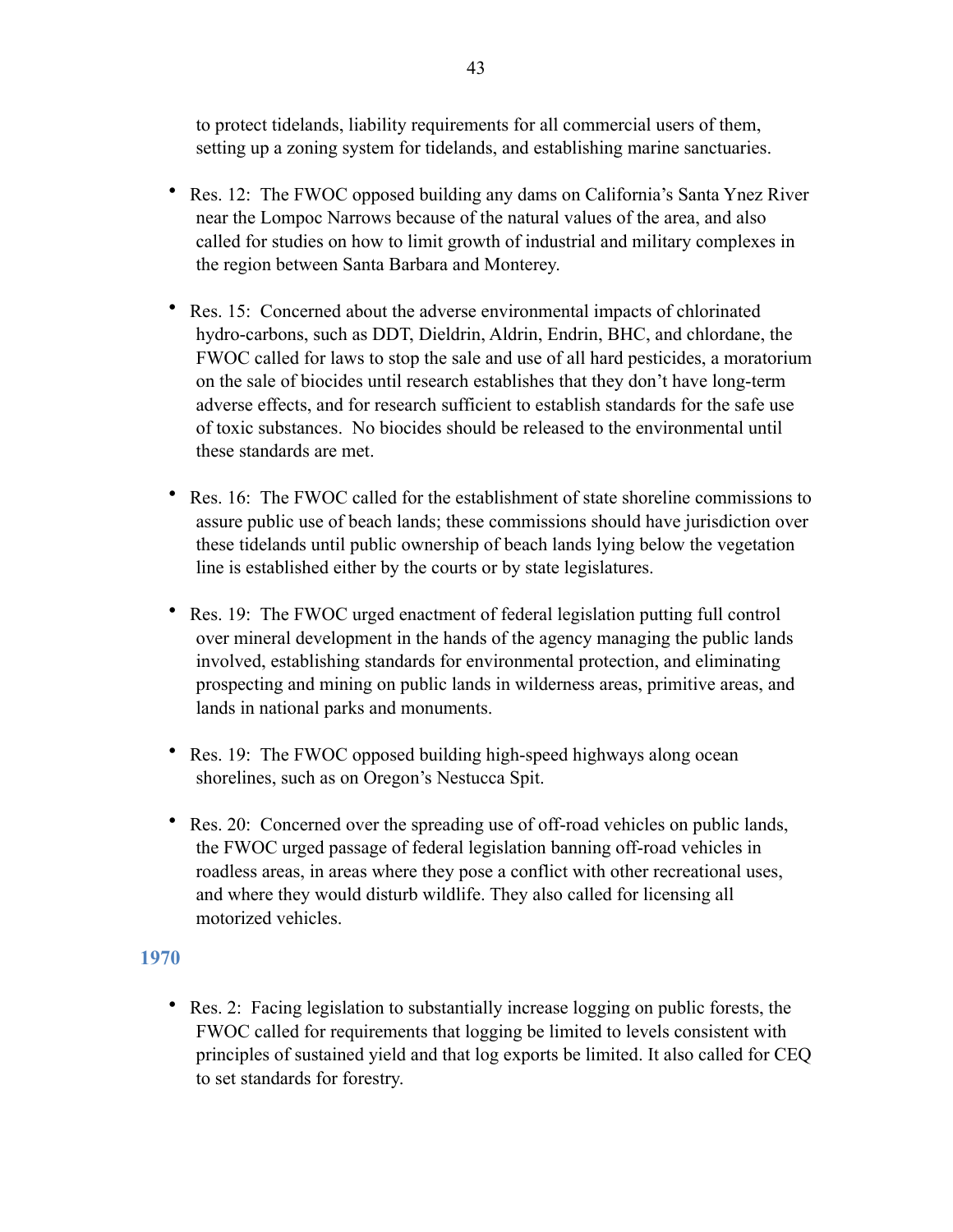• Res. 3: In light of an order by then President Nixon that would increase logging on public lands, the FWOC called for a series of new requirements: -- Congress should provide necessary funding for the Forest Service without relying on the proceeds from logging; -- full environmental impact reviews of logging plans under NEPA; --exclusion of areas primarily valuable as habitat, or needed to protect watersheds, or where necessary to protect soils, recreation, or forage; --exclusion of unclassified roadless areas until Congress has had a chance to review them;

--and, most of all, withdrawal of the Nixon order on logging.

- Res. 4: Concerned about the impact on ocean beaches of vehicles and parked cars, the FWOC urged passage of legislation banning them.
- Res. 33: The FWOC supported legislation to better protect endangered species that were then being damaged by chemicals, industrial activities, and agriculture (Sen. Alan Cranston's Nature Protection Act).
- Res. 9: The FWOC opposed the construction of an oil pipeline across the North Cascades from Puget Sound to eastern markets.
- Res. 26: The FWOC deplored the use of coastal areas for the construction of nuclear power plants, and specifically opposed building one at Bodega Head and one near Davenport in California. It suggested that inland sites be used alternatively.
- Res. 31: The FWOC opposed construction of the Navajo and Kaiparowits coalfired power projects, which entailed destructive strip mining of the Black Mesa in Arizona and the Kaiparowits Plateau in Utah. Both would aggravate problems of air quality, destroy scenery, and disturb the traditional homelands of Southwest Indians.
- Res. 44: Realizing that when large parties are taken into the wilderness, damage often ensues, the FWOC urged the following changes in practice by outdoor clubs:
	- -- limit the size of parties
	- -- use gas stove instead of burning wood
	- -- pack out all garbage
	- -- shift camp sites often and avoid over-used areas
	- -- use alternate trails (where possible) to high-use camping areas
	- -- administering agencies should establish guidelines for visiting wilderness areas
	- -- pack animals should be used as little as possible and avoid letting them graze in fragile meadows.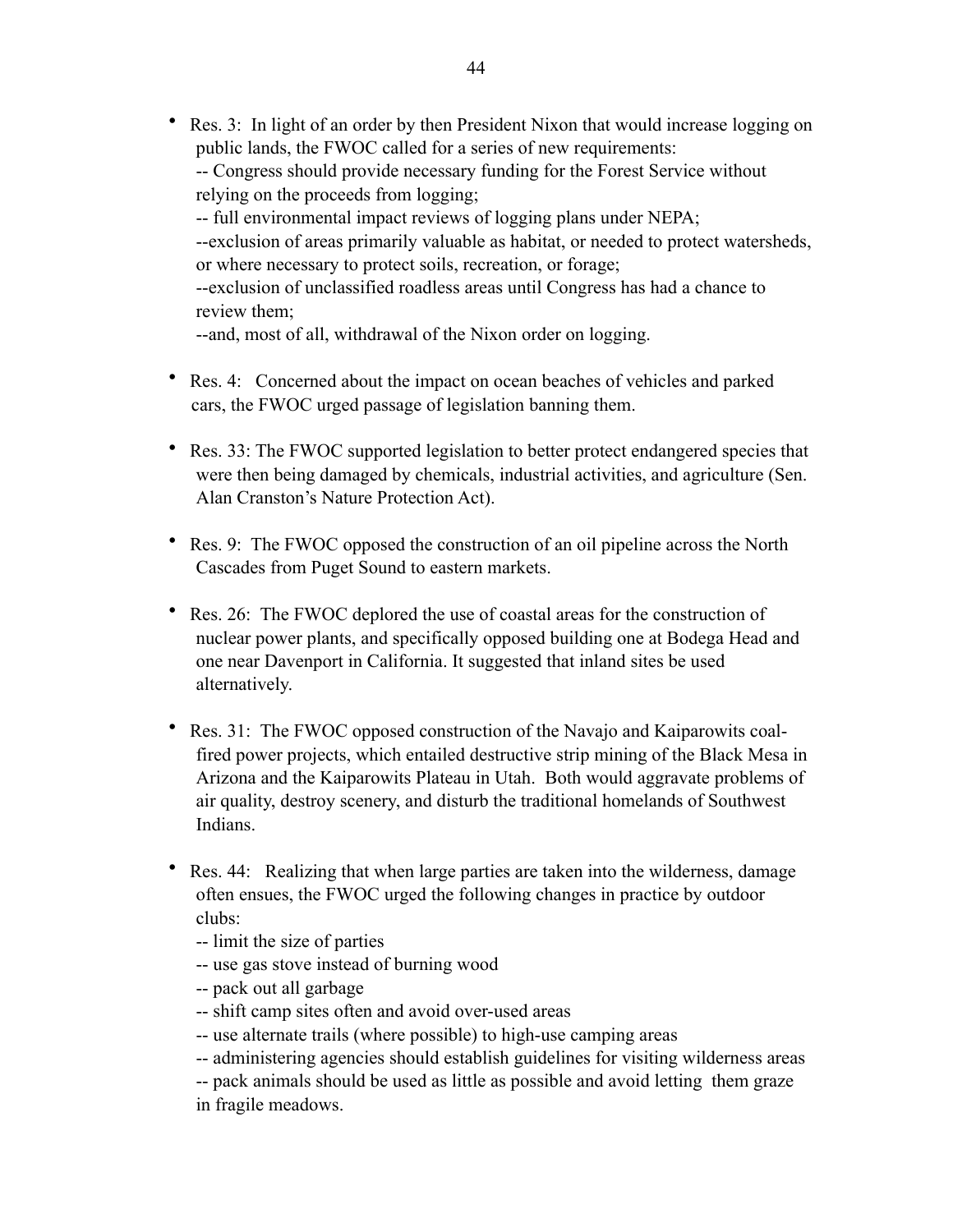- Res. 45: Recognizing the global impact of growing populations, the FWOC urged passage of U.S. legislation on family planning and specifically that taxpayers not be allowed to make dependent deductions for more than two children.
- Res. 47: The FWOC supported the move to end the practice of earmarking the proceeds from gasoline taxes just for highway construction (i.e., "Bust the Trust Fund"). Instead, the proceeds ought to be usable for all transportation uses and mitigating the adverse impacts of auto traffic, as well as acquiring land for public parks.
- Res. 49: The FWOC opposed exploring for oil deposits in bays and estuaries, such as San Francisco Bay and Puget Sound, and specifically the construction of oil refineries and pipeline terminals along Puget Sound.
- Res. 50: Having already opposed providing air space for supersonic aircraft that produce sonic booms, the FWOC now opposed spending any more federal funds for this purpose.
- Res. 51: The FWOC made it clear that U.S. airspace ought not be provided for any aircraft, commercial or military, that produces sonic booms at levels greater than those permitted over urban areas; the only exception could be in times of national emergency for military aircraft.
- Res. 54: The FWOC urged that non-returnable beverage containers be prohibited and that a deposit be levied to encourage their return.

- <span id="page-44-0"></span>• Res. 2: The FWOC supported enactment of the Alaska Native Claims Act because it would lead to comprehensive inventories of the lands there and planning for land use, with land selections by natives and the state to be in accordance with that plan, and a moratorium on selections until the President and Congress approve of the plan.
- Res. 17: The strong plan to protect the Lake Tahoe Basin proposed by staff of the Lake Tahoe Commission should be adopted and should not be watered down as developers want.
- Res. 20: The FWOC opposed construction of the proposed nuclear plant at Point Arena north of San Francisco Bay and anywhere along undeveloped coastlines.